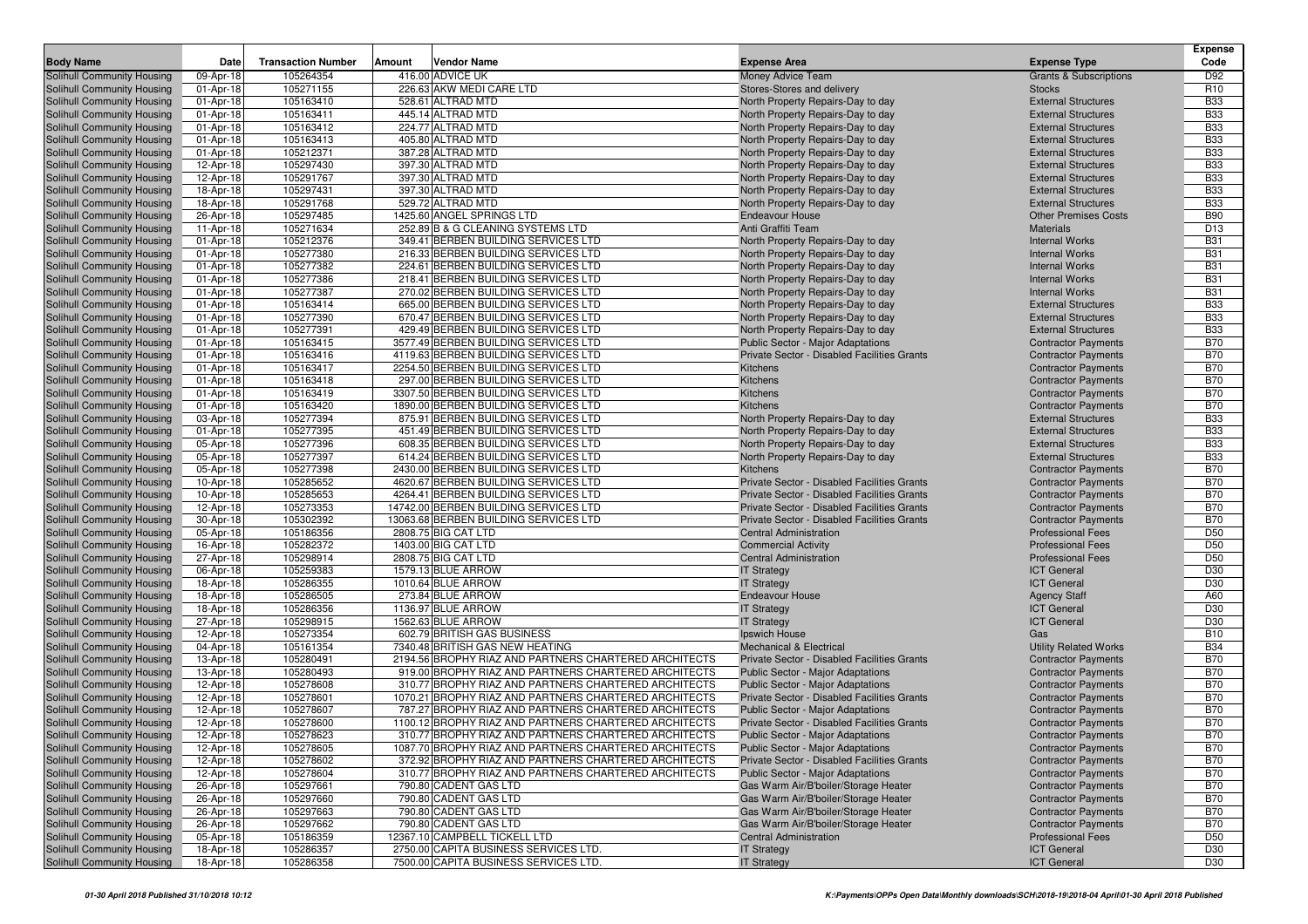| <b>Body Name</b>                                         | Date                   | <b>Transaction Number</b> | Vendor Name<br>Amount                                                                      | <b>Expense Area</b>                                                      | <b>Expense Type</b>                                          | <b>Expense</b><br>Code   |
|----------------------------------------------------------|------------------------|---------------------------|--------------------------------------------------------------------------------------------|--------------------------------------------------------------------------|--------------------------------------------------------------|--------------------------|
| Solihull Community Housing                               | 18-Apr-18              | 105287849                 | 10500.00 CAPITA BUSINESS SERVICES LTD.                                                     | <b>IT Strategy</b>                                                       | <b>ICT General</b>                                           | D30                      |
| Solihull Community Housing                               | 18-Apr-18              | 105287849                 | 27750.00 CAPITA BUSINESS SERVICES LTD.                                                     | <b>IT Strategy</b>                                                       | <b>ICT</b> General                                           | D30                      |
| Solihull Community Housing                               | 18-Apr-18              | 105287848                 | 750.00 CAPITA BUSINESS SERVICES LTD.                                                       | <b>IT Strategy</b>                                                       | <b>ICT General</b>                                           | D30                      |
| Solihull Community Housing                               | 18-Apr-18              | 105287848                 | 26250.00 CAPITA BUSINESS SERVICES LTD.                                                     | <b>IT Strategy</b>                                                       | <b>ICT General</b>                                           | D30                      |
| Solihull Community Housing                               | 23-Apr-18              | 105290358                 | 310.00 CAPITAL FURNISHINGS                                                                 | Homelessness                                                             | Furniture                                                    | D <sub>11</sub>          |
| Solihull Community Housing                               | 23-Apr-18              | 105290364                 | 455.00 CAPITAL FURNISHINGS                                                                 | Homelessness                                                             | Furniture                                                    | D <sub>11</sub>          |
| Solihull Community Housing                               | 23-Apr-18              | 105290366                 | 250.00 CAPITAL FURNISHINGS                                                                 | Homelessness                                                             | Furniture                                                    | D <sub>11</sub>          |
| Solihull Community Housing                               | 23-Apr-18              | 105290368                 | 455.00 CAPITAL FURNISHINGS                                                                 | <b>Private Sector Leasing</b>                                            | Furniture                                                    | D <sub>11</sub>          |
| Solihull Community Housing                               | 23-Apr-18              | 105290369                 | 455.00 CAPITAL FURNISHINGS                                                                 | Homelessness                                                             | Furniture                                                    | D11                      |
| Solihull Community Housing                               | 23-Apr-18              | 105290375                 | 455.00 CAPITAL FURNISHINGS                                                                 | Homelessness                                                             | Furniture                                                    | D <sub>11</sub>          |
| Solihull Community Housing                               | 23-Apr-18              | 105290376                 | 270.00 CAPITAL FURNISHINGS                                                                 | Homelessness                                                             | Furniture                                                    | D <sub>11</sub>          |
| Solihull Community Housing                               | 23-Apr-18              | 105290361                 | 270.00 CAPITAL FURNISHINGS                                                                 | <b>Private Sector Leasing</b>                                            | Furniture                                                    | D <sub>11</sub>          |
| Solihull Community Housing                               | 13-Apr-18              | 105288703                 | 385.56 CAPITOL FLOORING SUPPLIES                                                           | Stores-Stores and delivery                                               | <b>Stocks</b>                                                | R <sub>10</sub>          |
| Solihull Community Housing                               | 16-Apr-18              | 105282381                 | 690.00 CCMA VENTURES LTD                                                                   | <b>Central Administration</b>                                            | Training                                                     | A80                      |
| Solihull Community Housing                               | 18-Apr-18              | 105287699                 | 624.00 CEL ELECTRICAL                                                                      | <b>Mechanical &amp; Electrical</b>                                       | <b>Utility Related Works</b>                                 | <b>B34</b>               |
| Solihull Community Housing                               | 19-Apr-18              | 105288441                 | 252.50 CEL ELECTRICAL                                                                      | <b>Mechanical &amp; Electrical</b>                                       | <b>Utility Related Works</b>                                 | <b>B34</b>               |
| Solihull Community Housing                               | 01-Apr-18              | 105285651                 | 2027.50 CENTRAL (HIGH RISE) LTD                                                            | Flat Re-roofing                                                          | <b>Contractor Payments</b>                                   | <b>B70</b>               |
| Solihull Community Housing                               | 26-Apr-18              | 105297683                 | 11367.00 CENTRAL CONSULTANCY & TRAINING LTD                                                | <b>Board Administration</b>                                              | <b>Professional Fees</b>                                     | D <sub>50</sub>          |
| Solihull Community Housing                               | 16-Apr-18              | 105282386                 | 521.20 CENTRAL HOUSING INVESTMENT CONSORTIUM LTD                                           | North Property Repairs-Day to day                                        | <b>Internal Works</b>                                        | <b>B31</b>               |
| Solihull Community Housing                               | 11-Apr-18              | 105271616                 | 1392.30 CHAPMANS ELECTRICAL                                                                | <b>Mechanical &amp; Electrical</b>                                       | <b>Utility Related Works</b>                                 | <b>B34</b>               |
| Solihull Community Housing                               | 11-Apr-18              | 105271631                 | 501.00 CHARTER OFFICE EQUIPMENT LTD                                                        | <b>Endeavour House</b>                                                   | Furniture                                                    | D <sub>11</sub>          |
| Solihull Community Housing                               | 10-Apr-18              | 105266359                 | 1325.00 CHELMSLEY & DISTRICT CONSERVATIVE CLUB LTD                                         | Business Support - MST Back Office Support                               | <b>Professional Fees</b>                                     | D <sub>50</sub>          |
| Solihull Community Housing                               | 11-Apr-18              | 105271185                 | 695.12 CHILD MAINTENANCE SERVICE                                                           | <b>Payroll Deductions</b>                                                | <b>General Creditors</b>                                     | S01                      |
| Solihull Community Housing                               | 16-Apr-18              | 105282360                 | 311.95 CLEARWATER TECHNOLOGY LTD                                                           | Client ¿ H & S Water Risk                                                | <b>Water risks</b>                                           | <b>B13</b>               |
| Solihull Community Housing                               | 16-Apr-18              | 105282360                 | 572.89 CLEARWATER TECHNOLOGY LTD<br>884.84 CLEARWATER TECHNOLOGY LTD                       | Client ¿ H & S Water Risk                                                | <b>Water risks</b><br><b>Water risks</b>                     | <b>B13</b>               |
| Solihull Community Housing                               | 16-Apr-18              | 105282375                 |                                                                                            | Client ¿ H & S Water Risk                                                |                                                              | <b>B13</b><br><b>B34</b> |
| Solihull Community Housing                               | 01-Apr-18              | 105285654<br>105285655    | 2893.95 CLOSE CIRCUIT SECURITY SERVICES LTD<br>1026.85 CLOSE CIRCUIT SECURITY SERVICES LTD | <b>Mechanical &amp; Electrical</b><br><b>Mechanical &amp; Electrical</b> | <b>Utility Related Works</b><br><b>Utility Related Works</b> | <b>B34</b>               |
| Solihull Community Housing<br>Solihull Community Housing | 01-Apr-18<br>01-Apr-18 | 105296712                 | 220.00 CONTOUR SHOWERS LTD                                                                 | Stores-Stores and delivery                                               | <b>Stocks</b>                                                | R <sub>10</sub>          |
| Solihull Community Housing                               | 01-Apr-18              | 105271153                 | 1100.00 CONTOUR SHOWERS LTD                                                                | Stores-Stores and delivery                                               | <b>Stocks</b>                                                | R <sub>10</sub>          |
| Solihull Community Housing                               | 01-Apr-18              | 105271154                 | 246.60 CONTOUR SHOWERS LTD                                                                 | Stores-Stores and delivery                                               | <b>Stocks</b>                                                | R <sub>10</sub>          |
| Solihull Community Housing                               | 05-Apr-18              | 105207355                 | 976.51 DANIEL OWEN LTD                                                                     | North Property Repairs-Day to day                                        | <b>Agency Staff</b>                                          | A60                      |
| Solihull Community Housing                               | 10-Apr-18              | 105266443                 | 730.71 DANIEL OWEN LTD                                                                     | North Property Repairs-Day to day                                        | <b>Agency Staff</b>                                          | A60                      |
| Solihull Community Housing                               | 17-Apr-18              | 105284731                 | 987.34 DANIEL OWEN LTD                                                                     | North Property Repairs-Day to day                                        | <b>Agency Staff</b>                                          | A60                      |
| Solihull Community Housing                               | 24-Apr-18              | 105291751                 | 1242.83 DANIEL OWEN LTD                                                                    | North Property Repairs-Day to day                                        | <b>Agency Staff</b>                                          | A60                      |
| Solihull Community Housing                               | 01-Apr-18              | 105163397                 | 85.00 DMW ENVIRONMENTAL                                                                    | <b>Direct-Adaptations-Showers</b>                                        | <b>Internal Works</b>                                        | <b>B31</b>               |
| Solihull Community Housing                               | 01-Apr-18              | 105163397                 | 135.00 DMW ENVIRONMENTAL                                                                   | <b>Direct-Adaptations-Showers</b>                                        | <b>Internal Works</b>                                        | <b>B31</b>               |
| Solihull Community Housing                               | 01-Apr-18              | 105163397                 | 135.00 DMW ENVIRONMENTAL                                                                   | <b>Direct-Adaptations-Showers</b>                                        | <b>Internal Works</b>                                        | <b>B31</b>               |
| Solihull Community Housing                               | 01-Apr-18              | 105163397                 | 135.00 DMW ENVIRONMENTAL                                                                   | <b>Direct-Adaptations-Showers</b>                                        | <b>Internal Works</b>                                        | <b>B31</b>               |
| Solihull Community Housing                               | 01-Apr-18              | 105163397                 | 135.00 DMW ENVIRONMENTAL                                                                   | <b>Direct-Adaptations-Showers</b>                                        | <b>Internal Works</b>                                        | <b>B31</b>               |
| Solihull Community Housing                               | 01-Apr-18              | 105163397                 | 135.00 DMW ENVIRONMENTAL                                                                   | <b>Direct-Adaptations-Showers</b>                                        | <b>Internal Works</b>                                        | <b>B31</b>               |
| Solihull Community Housing                               | 01-Apr-18              | 105163397                 | 85.00 DMW ENVIRONMENTAL                                                                    | <b>Direct-Adaptations-Showers</b>                                        | <b>Internal Works</b>                                        | <b>B31</b>               |
| Solihull Community Housing                               | 01-Apr-18              | 105163397                 | 85.00 DMW ENVIRONMENTAL                                                                    | Direct-Adaptations-Showers                                               | <b>Internal Works</b>                                        | <b>B31</b>               |
| Solihull Community Housing                               | 01-Apr-18              | 105163397                 | 135.00 DMW ENVIRONMENTAL                                                                   | Direct-Adaptations-Showers                                               | <b>Internal Works</b>                                        | <b>B31</b>               |
| Solihull Community Housing                               | 01-Apr-18              | 105163397                 | 95.00 DMW ENVIRONMENTAL                                                                    | North Property Repairs-Day to day                                        | <b>Internal Works</b>                                        | <b>B31</b>               |
| Solihull Community Housing                               | 01-Apr-18              | 105163397                 | 95.00 DMW ENVIRONMENTAL                                                                    | North Property Repairs-Day to day                                        | <b>Internal Works</b>                                        | <b>B31</b>               |
| Solihull Community Housing                               | 01-Apr-18              | 105163397                 | 95.00 DMW ENVIRONMENTAL                                                                    | North Property Repairs-Day to day                                        | <b>Internal Works</b>                                        | <b>B31</b>               |
| Solihull Community Housing                               | 01-Apr-18              | 105163397                 | 95.00 DMW ENVIRONMENTAL                                                                    | North Property Repairs-Day to day                                        | <b>Internal Works</b>                                        | <b>B31</b>               |
| Solihull Community Housing                               | 01-Apr-18              | 105163397                 | 95.00 DMW ENVIRONMENTAL                                                                    | North Property Repairs-Day to day                                        | <b>Internal Works</b>                                        | <b>B31</b>               |
| Solihull Community Housing                               | 01-Apr-18              | 105163397                 | 95.00 DMW ENVIRONMENTAL                                                                    | North Property Repairs-Day to day                                        | <b>Internal Works</b>                                        | <b>B31</b>               |
| Solihull Community Housing                               | 01-Apr-18              | 105163397                 | 95.00 DMW ENVIRONMENTAL                                                                    | North Property Repairs-Day to day                                        | <b>Internal Works</b>                                        | <b>B31</b>               |
| Solihull Community Housing                               | 01-Apr-18              | 105163397                 | 95.00 DMW ENVIRONMENTAL                                                                    | North Property Repairs-Day to day                                        | <b>Internal Works</b>                                        | <b>B31</b>               |
| <b>Solihull Community Housing</b>                        | 01-Apr-18              | 105163397                 | 95.00 DMW ENVIRONMENTAL                                                                    | North Property Repairs-Day to day                                        | <b>Internal Works</b>                                        | <b>B31</b>               |
| Solihull Community Housing                               | 01-Apr-18              | 105163397                 | 95.00 DMW ENVIRONMENTAL                                                                    | North Property Repairs-Day to day                                        | <b>Internal Works</b>                                        | <b>B31</b>               |
| Solihull Community Housing                               | 01-Apr-18              | 105163397                 | 95.00 DMW ENVIRONMENTAL                                                                    | North Property Repairs-Day to day                                        | <b>Internal Works</b>                                        | <b>B31</b>               |
| Solihull Community Housing                               | 01-Apr-18              | 105163397                 | 95.00 DMW ENVIRONMENTAL                                                                    | North Property Repairs-Day to day                                        | <b>Internal Works</b>                                        | <b>B31</b>               |
| Solihull Community Housing                               | 01-Apr-18              | 105163397                 | 135.00 DMW ENVIRONMENTAL                                                                   | North Property Repairs-Day to day                                        | <b>Internal Works</b>                                        | <b>B31</b>               |
| Solihull Community Housing                               | 01-Apr-18              | 105163397                 | 95.00 DMW ENVIRONMENTAL                                                                    | North Property Repairs-Day to day                                        | <b>Internal Works</b>                                        | <b>B31</b>               |
| Solihull Community Housing                               | 01-Apr-18              | 105163397                 | 95.00 DMW ENVIRONMENTAL                                                                    | North Property Repairs-Day to day                                        | <b>Internal Works</b>                                        | <b>B31</b>               |
| Solihull Community Housing                               | 01-Apr-18              | 105163397                 | 135.00 DMW ENVIRONMENTAL<br>95.00 DMW ENVIRONMENTAL                                        | North Property Repairs-Day to day                                        | <b>Internal Works</b>                                        | <b>B31</b>               |
| Solihull Community Housing<br>Solihull Community Housing | 01-Apr-18              | 105163397<br>105163397    | 95.00 DMW ENVIRONMENTAL                                                                    | North Property Repairs-Day to day<br>North Property Repairs-Day to day   | <b>Internal Works</b><br><b>Internal Works</b>               | <b>B31</b><br><b>B31</b> |
| Solihull Community Housing                               | 01-Apr-18              |                           | 95.00 DMW ENVIRONMENTAL                                                                    | North Property Repairs-Day to day                                        |                                                              |                          |
|                                                          | 01-Apr-18              | 105163397                 |                                                                                            |                                                                          | <b>Internal Works</b>                                        | <b>B31</b>               |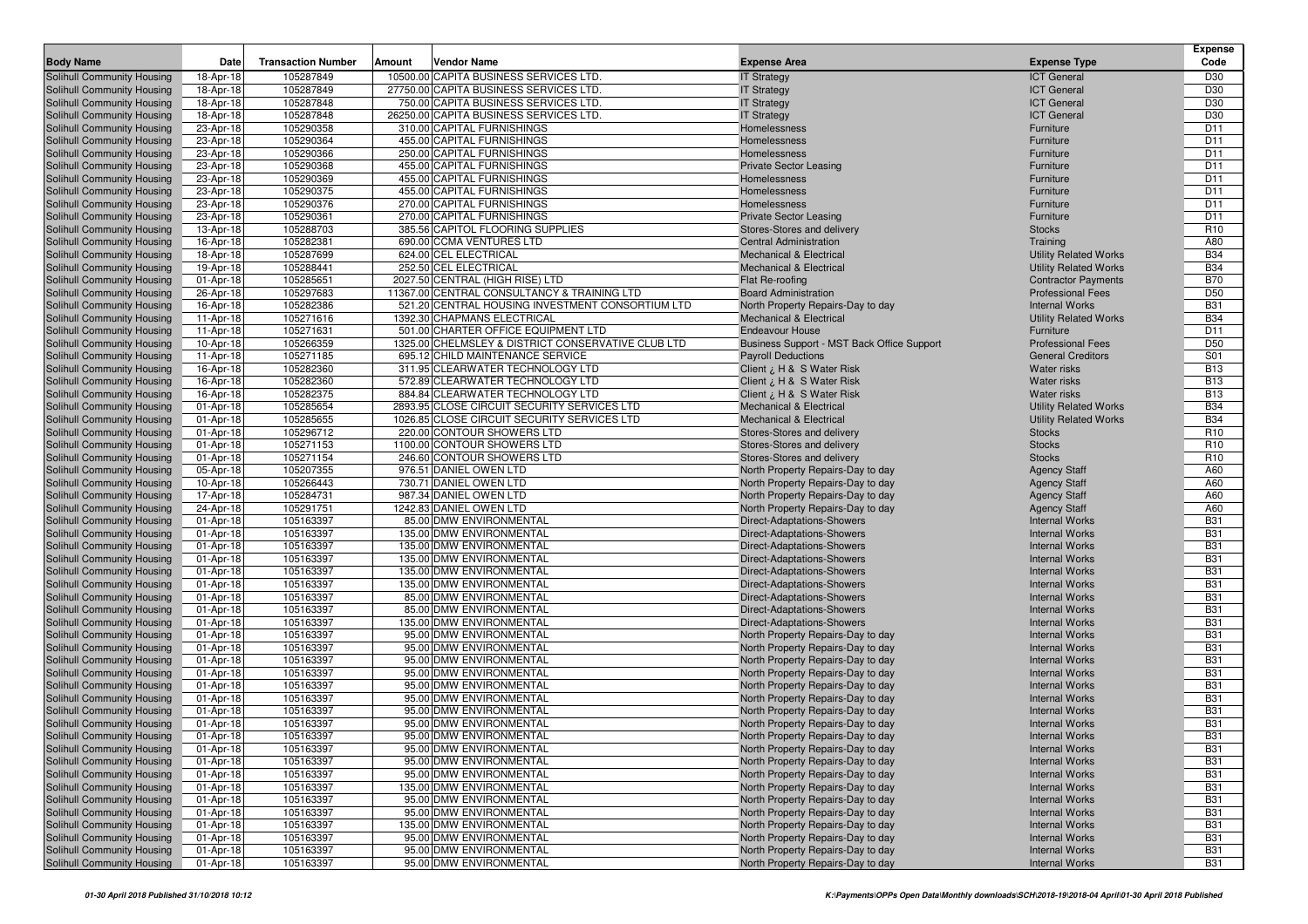|                                                                 |                        |                           |        |                                                    |                                                                               |                                                          | <b>Expense</b>           |
|-----------------------------------------------------------------|------------------------|---------------------------|--------|----------------------------------------------------|-------------------------------------------------------------------------------|----------------------------------------------------------|--------------------------|
| <b>Body Name</b>                                                | Date                   | <b>Transaction Number</b> | Amount | Vendor Name                                        | <b>Expense Area</b>                                                           | <b>Expense Type</b>                                      | Code                     |
| Solihull Community Housing                                      | 01-Apr-18              | 105163397                 |        | 95.00 DMW ENVIRONMENTAL                            | North Property Repairs-Day to day                                             | <b>Internal Works</b>                                    | <b>B31</b>               |
| Solihull Community Housing                                      | 01-Apr-18              | 105163397                 |        | 95.00 DMW ENVIRONMENTAL                            | North Property Repairs-Day to day                                             | <b>Internal Works</b>                                    | <b>B31</b>               |
| Solihull Community Housing                                      | 01-Apr-18              | 105163397                 |        | 95.00 DMW ENVIRONMENTAL                            | North Property Repairs-Day to day                                             | <b>Internal Works</b>                                    | <b>B31</b>               |
| Solihull Community Housing                                      | 01-Apr-18              | 105163397                 |        | 95.00 DMW ENVIRONMENTAL                            | North Property Repairs-Day to day                                             | <b>Internal Works</b>                                    | <b>B31</b>               |
| Solihull Community Housing                                      | 01-Apr-18              | 105163397                 |        | 95.00 DMW ENVIRONMENTAL                            | North Property Repairs-Day to day                                             | <b>Internal Works</b>                                    | <b>B31</b>               |
| Solihull Community Housing                                      | 01-Apr-18              | 105163397                 |        | 85.00 DMW ENVIRONMENTAL                            | North Property Repairs-Day to day                                             | <b>Internal Works</b>                                    | <b>B31</b>               |
| Solihull Community Housing                                      | 01-Apr-18              | 105163397                 |        | 95.00 DMW ENVIRONMENTAL                            | North Property Repairs-Day to day                                             | <b>Internal Works</b>                                    | <b>B31</b>               |
| Solihull Community Housing                                      | 01-Apr-18              | 105163397                 |        | 95.00 DMW ENVIRONMENTAL                            | North Property Repairs-Day to day                                             | <b>Internal Works</b>                                    | <b>B31</b>               |
| Solihull Community Housing                                      | 01-Apr-18              | 105163397                 |        | 95.00 DMW ENVIRONMENTAL                            | North Property Repairs-Day to day                                             | <b>Internal Works</b>                                    | <b>B31</b>               |
| Solihull Community Housing                                      | 01-Apr-18              | 105163397                 |        | 95.00 DMW ENVIRONMENTAL                            | North Property Repairs-Day to day                                             | <b>Internal Works</b>                                    | <b>B31</b>               |
| Solihull Community Housing                                      | 01-Apr-18              | 105163397                 |        | 95.00 DMW ENVIRONMENTAL<br>95.00 DMW ENVIRONMENTAL | North Property Repairs-Day to day                                             | <b>Internal Works</b>                                    | <b>B31</b>               |
| Solihull Community Housing                                      | 01-Apr-18              | 105163397                 |        |                                                    | North Property Repairs-Day to day                                             | <b>Internal Works</b><br><b>Internal Works</b>           | <b>B31</b><br><b>B31</b> |
| Solihull Community Housing<br>Solihull Community Housing        | 01-Apr-18              | 105163397                 |        | 95.00 DMW ENVIRONMENTAL<br>95.00 DMW ENVIRONMENTAL | North Property Repairs-Day to day                                             |                                                          | <b>B31</b>               |
|                                                                 | 01-Apr-18              | 105163397                 |        | 95.00 DMW ENVIRONMENTAL                            | North Property Repairs-Day to day                                             | <b>Internal Works</b><br><b>Internal Works</b>           |                          |
| Solihull Community Housing<br><b>Solihull Community Housing</b> | 01-Apr-18              | 105163397<br>105163397    |        | 95.00 DMW ENVIRONMENTAL                            | North Property Repairs-Day to day                                             |                                                          | <b>B31</b><br><b>B31</b> |
| Solihull Community Housing                                      | 01-Apr-18<br>01-Apr-18 | 105163397                 |        | 95.00 DMW ENVIRONMENTAL                            | North Property Repairs-Day to day                                             | <b>Internal Works</b><br><b>Internal Works</b>           | <b>B31</b>               |
|                                                                 |                        | 105163397                 |        | 95.00 DMW ENVIRONMENTAL                            | North Property Repairs-Day to day                                             |                                                          | <b>B31</b>               |
| Solihull Community Housing                                      | 01-Apr-18              | 105163397                 |        | 95.00 DMW ENVIRONMENTAL                            | North Property Repairs-Day to day                                             | <b>Internal Works</b><br><b>Internal Works</b>           | <b>B31</b>               |
| Solihull Community Housing                                      | 01-Apr-18              | 105163397                 |        | 95.00 DMW ENVIRONMENTAL                            | North Property Repairs-Day to day                                             | <b>Internal Works</b>                                    | <b>B31</b>               |
| Solihull Community Housing                                      | 01-Apr-18              | 105163397                 |        | 225.00 DMW ENVIRONMENTAL                           | North Property Repairs-Day to day                                             |                                                          | <b>B31</b>               |
| Solihull Community Housing                                      | 01-Apr-18<br>01-Apr-18 | 105163397                 |        | 225.00 DMW ENVIRONMENTAL                           | North Property Repairs-Day to day                                             | <b>Internal Works</b><br><b>Internal Works</b>           | <b>B31</b>               |
| Solihull Community Housing<br>Solihull Community Housing        | 01-Apr-18              | 105163397                 |        | 85.00 DMW ENVIRONMENTAL                            | North Property Repairs-Day to day<br><b>Public Sector - Major Adaptations</b> |                                                          | <b>B70</b>               |
| Solihull Community Housing                                      | 01-Apr-18              | 105163397                 |        | 85.00 DMW ENVIRONMENTAL                            | Public Sector - Major Adaptations                                             | <b>Contractor Payments</b><br><b>Contractor Payments</b> | <b>B70</b>               |
| Solihull Community Housing                                      | 01-Apr-18              | 105163397                 |        | 85.00 DMW ENVIRONMENTAL                            | <b>Public Sector - Major Adaptations</b>                                      | <b>Contractor Payments</b>                               | <b>B70</b>               |
| Solihull Community Housing                                      | 01-Apr-18              | 105163397                 |        | 85.00 DMW ENVIRONMENTAL                            | Public Sector - Major Adaptations                                             | <b>Contractor Payments</b>                               | <b>B70</b>               |
| Solihull Community Housing                                      | 01-Apr-18              | 105163397                 |        | 85.00 DMW ENVIRONMENTAL                            | <b>Public Sector - Major Adaptations</b>                                      | <b>Contractor Payments</b>                               | <b>B70</b>               |
| Solihull Community Housing                                      | 01-Apr-18              | 105163397                 |        | 95.00 DMW ENVIRONMENTAL                            | <b>MST</b> -Structural Works                                                  | <b>Contractor Payments</b>                               | <b>B70</b>               |
| Solihull Community Housing                                      | 01-Apr-18              | 105163397                 |        | 85.00 DMW ENVIRONMENTAL                            | Private Sector - Disabled Facilities Grants                                   | <b>Contractor Payments</b>                               | <b>B70</b>               |
| Solihull Community Housing                                      | 01-Apr-18              | 105163397                 |        | 85.00 DMW ENVIRONMENTAL                            | Private Sector - Disabled Facilities Grants                                   | <b>Contractor Payments</b>                               | <b>B70</b>               |
| Solihull Community Housing                                      | 01-Apr-18              | 105163397                 |        | 135.00 DMW ENVIRONMENTAL                           | Gas Warm Air/B'boiler/Storage Heater                                          | <b>Contractor Payments</b>                               | <b>B70</b>               |
| Solihull Community Housing                                      | 01-Apr-18              | 105163397                 |        | 135.00 DMW ENVIRONMENTAL                           | Gas Warm Air/B'boiler/Storage Heater                                          | <b>Contractor Payments</b>                               | <b>B70</b>               |
| Solihull Community Housing                                      | 01-Apr-18              | 105163397                 |        | 135.00 DMW ENVIRONMENTAL                           | Gas Warm Air/B'boiler/Storage Heater                                          | <b>Contractor Payments</b>                               | <b>B70</b>               |
| Solihull Community Housing                                      | 01-Apr-18              | 105163397                 |        | 135.00 DMW ENVIRONMENTAL                           | Gas Warm Air/B'boiler/Storage Heater                                          | <b>Contractor Payments</b>                               | <b>B70</b>               |
| Solihull Community Housing                                      | 01-Apr-18              | 105163397                 |        | 135.00 DMW ENVIRONMENTAL                           | Gas Warm Air/B'boiler/Storage Heater                                          | <b>Contractor Payments</b>                               | <b>B70</b>               |
| Solihull Community Housing                                      | 01-Apr-18              | 105163397                 |        | 135.00 DMW ENVIRONMENTAL                           | Gas Warm Air/B'boiler/Storage Heater                                          | <b>Contractor Payments</b>                               | <b>B70</b>               |
| Solihull Community Housing                                      | 01-Apr-18              | 105163397                 |        | 135.00 DMW ENVIRONMENTAL                           | Gas Warm Air/B'boiler/Storage Heater                                          | <b>Contractor Payments</b>                               | <b>B70</b>               |
| Solihull Community Housing                                      | 01-Apr-18              | 105163397                 |        | 135.00 DMW ENVIRONMENTAL                           | Gas Warm Air/B'boiler/Storage Heater                                          | <b>Contractor Payments</b>                               | <b>B70</b>               |
| Solihull Community Housing                                      | 01-Apr-18              | 105163397                 |        | 135.00 DMW ENVIRONMENTAL                           | Gas Warm Air/B'boiler/Storage Heater                                          | <b>Contractor Payments</b>                               | <b>B70</b>               |
| Solihull Community Housing                                      | 01-Apr-18              | 105163397                 |        | 135.00 DMW ENVIRONMENTAL                           | Gas Warm Air/B'boiler/Storage Heater                                          | <b>Contractor Payments</b>                               | <b>B70</b>               |
| Solihull Community Housing                                      | 01-Apr-18              | 105163397                 |        | 135.00 DMW ENVIRONMENTAL                           | Gas Warm Air/B'boiler/Storage Heater                                          | <b>Contractor Payments</b>                               | <b>B70</b>               |
| Solihull Community Housing                                      | 01-Apr-18              | 105163397                 |        | 225.00 DMW ENVIRONMENTAL                           | Gas Warm Air/B'boiler/Storage Heater                                          | <b>Contractor Payments</b>                               | <b>B70</b>               |
| Solihull Community Housing                                      | 01-Apr-18              | 105163397                 |        | 45.00 DMW ENVIRONMENTAL                            | Low Rise - Envelope Programme                                                 | <b>Contractor Payments</b>                               | <b>B70</b>               |
| Solihull Community Housing                                      | 01-Apr-18              | 105163397                 |        | 225.00 DMW ENVIRONMENTAL                           | Garage Strategy Implementation                                                | <b>Contractor Payments</b>                               | <b>B70</b>               |
| Solihull Community Housing                                      | 01-Apr-18              | 105163397                 |        | 225.00 DMW ENVIRONMENTAL                           | Garage Strategy Implementation                                                | <b>Contractor Payments</b>                               | <b>B70</b>               |
| Solihull Community Housing                                      | 01-Apr-18              | 105163397                 |        | 85.00 DMW ENVIRONMENTAL                            | Kitchens                                                                      | <b>Contractor Payments</b>                               | <b>B70</b>               |
| Solihull Community Housing                                      | 01-Apr-18              | 105163397                 |        | 85.00 DMW ENVIRONMENTAL                            | Kitchens                                                                      | <b>Contractor Payments</b>                               | <b>B70</b>               |
| Solihull Community Housing                                      | 01-Apr-18              | 105163397                 |        | 85.00 DMW ENVIRONMENTAL                            | Kitchens                                                                      | <b>Contractor Payments</b>                               | <b>B70</b>               |
| Solihull Community Housing                                      | 01-Apr-18              | 105163397                 |        | 85.00 DMW ENVIRONMENTAL                            | Kitchens                                                                      | <b>Contractor Payments</b>                               | <b>B70</b>               |
| Solihull Community Housing                                      | 01-Apr-18              | 105163397                 |        | 85.00 DMW ENVIRONMENTAL                            | Kitchens                                                                      | <b>Contractor Payments</b>                               | <b>B70</b>               |
| Solihull Community Housing                                      | 01-Apr-18              | 105163397                 |        | 85.00 DMW ENVIRONMENTAL                            | Kitchens                                                                      | <b>Contractor Payments</b>                               | <b>B70</b>               |
| Solihull Community Housing                                      | 01-Apr-18              | 105163397                 |        | 135.00 DMW ENVIRONMENTAL                           | Kitchens                                                                      | <b>Contractor Payments</b>                               | <b>B70</b>               |
| Solihull Community Housing                                      | 01-Apr-18              | 105163397                 |        | 135.00 DMW ENVIRONMENTAL                           | Kitchens                                                                      | <b>Contractor Payments</b>                               | <b>B70</b>               |
| Solihull Community Housing                                      | 01-Apr-18              | 105277378                 |        | 135.00 DMW ENVIRONMENTAL                           | <b>Direct-Adaptations-Showers</b>                                             | <b>Internal Works</b>                                    | <b>B31</b>               |
| Solihull Community Housing                                      | 01-Apr-18              | 105277378                 |        | 85.00 DMW ENVIRONMENTAL                            | Direct-Adaptations-Showers                                                    | <b>Internal Works</b>                                    | <b>B31</b>               |
| Solihull Community Housing                                      | 01-Apr-18              | 105277378                 |        | 85.00 DMW ENVIRONMENTAL                            | Direct-Adaptations-Showers                                                    | <b>Internal Works</b>                                    | <b>B31</b>               |
| Solihull Community Housing                                      | 01-Apr-18              | 105277378                 |        | 85.00 DMW ENVIRONMENTAL                            | Direct-Adaptations-Showers                                                    | <b>Internal Works</b>                                    | <b>B31</b>               |
| Solihull Community Housing                                      | 01-Apr-18              | 105277378                 |        | 85.00 DMW ENVIRONMENTAL                            | <b>Direct-Adaptations-Showers</b>                                             | <b>Internal Works</b>                                    | <b>B31</b>               |
| Solihull Community Housing                                      | 01-Apr-18              | 105277378                 |        | 85.00 DMW ENVIRONMENTAL                            | Direct-Adaptations-Showers                                                    | <b>Internal Works</b>                                    | <b>B31</b>               |
| Solihull Community Housing                                      | 01-Apr-18              | 105277378                 |        | 85.00 DMW ENVIRONMENTAL                            | Direct-Adaptations-Showers                                                    | <b>Internal Works</b>                                    | <b>B31</b>               |
| Solihull Community Housing                                      | 01-Apr-18              | 105277378                 |        | 85.00 DMW ENVIRONMENTAL                            | <b>Direct-Adaptations-Showers</b>                                             | <b>Internal Works</b>                                    | <b>B31</b>               |
| Solihull Community Housing                                      | 01-Apr-18              | 105277378                 |        | 85.00 DMW ENVIRONMENTAL                            | <b>Direct-Adaptations-Showers</b>                                             | <b>Internal Works</b>                                    | <b>B31</b>               |
| Solihull Community Housing                                      | 01-Apr-18              | 105277378                 |        | 95.00 DMW ENVIRONMENTAL                            | North Property Repairs-Day to day                                             | <b>Internal Works</b>                                    | <b>B31</b>               |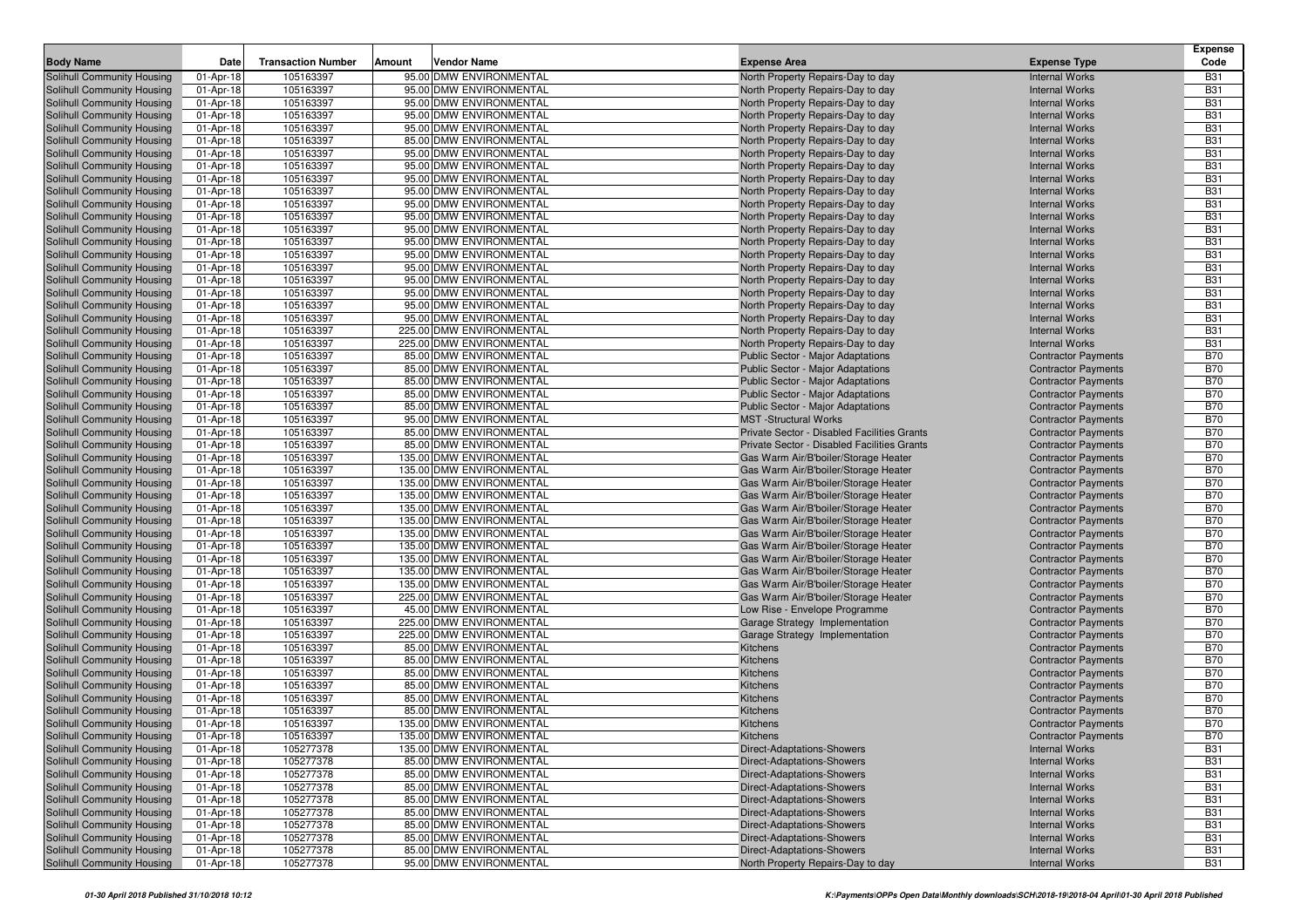| <b>Body Name</b>                                         | Date                   | <b>Transaction Number</b> | Vendor Name<br>Amount                                     | <b>Expense Area</b>                                      | <b>Expense Type</b>            | <b>Expense</b><br>Code             |
|----------------------------------------------------------|------------------------|---------------------------|-----------------------------------------------------------|----------------------------------------------------------|--------------------------------|------------------------------------|
| Solihull Community Housing                               | 01-Apr-18              | 105277378                 | 95.00 DMW ENVIRONMENTAL                                   | North Property Repairs-Day to day                        | <b>Internal Works</b>          | <b>B31</b>                         |
| Solihull Community Housing                               | 01-Apr-18              | 105277378                 | 95.00 DMW ENVIRONMENTAL                                   | North Property Repairs-Day to day                        | <b>Internal Works</b>          | <b>B31</b>                         |
| Solihull Community Housing                               | 01-Apr-18              | 105277378                 | 95.00 DMW ENVIRONMENTAL                                   | North Property Repairs-Day to day                        | <b>Internal Works</b>          | <b>B31</b>                         |
| Solihull Community Housing                               | 01-Apr-18              | 105277378                 | 95.00 DMW ENVIRONMENTAL                                   | North Property Repairs-Day to day                        | <b>Internal Works</b>          | <b>B31</b>                         |
| Solihull Community Housing                               | 01-Apr-18              | 105277378                 | 95.00 DMW ENVIRONMENTAL                                   | North Property Repairs-Day to day                        | <b>Internal Works</b>          | <b>B31</b>                         |
| Solihull Community Housing                               | 01-Apr-18              | 105277378                 | 95.00 DMW ENVIRONMENTAL                                   | North Property Repairs-Day to day                        | <b>Internal Works</b>          | <b>B31</b>                         |
| Solihull Community Housing                               | 01-Apr-18              | 105277378                 | 95.00 DMW ENVIRONMENTAL                                   | North Property Repairs-Day to day                        | <b>Internal Works</b>          | <b>B31</b>                         |
| Solihull Community Housing                               | 01-Apr-18              | 105277378                 | 95.00 DMW ENVIRONMENTAL                                   | North Property Repairs-Day to day                        | <b>Internal Works</b>          | <b>B31</b>                         |
| Solihull Community Housing                               | 01-Apr-18              | 105277378                 | 95.00 DMW ENVIRONMENTAL                                   | North Property Repairs-Day to day                        | <b>Internal Works</b>          | <b>B31</b>                         |
| Solihull Community Housing                               | 01-Apr-18              | 105277378                 | 95.00 DMW ENVIRONMENTAL                                   | North Property Repairs-Day to day                        | <b>Internal Works</b>          | <b>B31</b>                         |
| Solihull Community Housing                               | 01-Apr-18              | 105277378                 | 95.00 DMW ENVIRONMENTAL                                   | North Property Repairs-Day to day                        | <b>Internal Works</b>          | <b>B31</b>                         |
| Solihull Community Housing                               | 01-Apr-18              | 105277378                 | 135.00 DMW ENVIRONMENTAL                                  | North Property Repairs-Day to day                        | <b>Internal Works</b>          | <b>B31</b>                         |
| Solihull Community Housing                               | 01-Apr-18              | 105277378                 | 135.00 DMW ENVIRONMENTAL                                  | North Property Repairs-Day to day                        | <b>Internal Works</b>          | <b>B31</b>                         |
| Solihull Community Housing                               | 01-Apr-18              | 105277378                 | 135.00 DMW ENVIRONMENTAL                                  | North Property Repairs-Day to day                        | <b>Internal Works</b>          | <b>B31</b>                         |
| Solihull Community Housing                               | 01-Apr-18              | 105277378                 | 225.00 DMW ENVIRONMENTAL                                  | North Property Repairs-Day to day                        | <b>Internal Works</b>          | <b>B31</b>                         |
| Solihull Community Housing                               | 01-Apr-18              | 105277378                 | 45.00 DMW ENVIRONMENTAL                                   | North Property Repairs-Day to day                        | <b>Internal Works</b>          | <b>B31</b>                         |
| Solihull Community Housing                               | 01-Apr-18              | 105277378                 | 135.00 DMW ENVIRONMENTAL                                  | Gas Warm Air/B'boiler/Storage Heater                     | <b>Contractor Payments</b>     | <b>B70</b>                         |
| Solihull Community Housing                               | 01-Apr-18              | 105277378                 | 135.00 DMW ENVIRONMENTAL                                  | Gas Warm Air/B'boiler/Storage Heater                     | <b>Contractor Payments</b>     | <b>B70</b>                         |
| Solihull Community Housing                               | 01-Apr-18              | 105277378                 | 135.00 DMW ENVIRONMENTAL                                  | Gas Warm Air/B'boiler/Storage Heater                     | <b>Contractor Payments</b>     | <b>B70</b>                         |
| Solihull Community Housing                               | 01-Apr-18              | 105277378                 | 130.00 DMW ENVIRONMENTAL                                  | Gas Warm Air/B'boiler/Storage Heater                     | <b>Contractor Payments</b>     | <b>B70</b>                         |
| Solihull Community Housing                               | 01-Apr-18              | 105277378                 | 450.00 DMW ENVIRONMENTAL                                  | Garage Strategy Implementation                           | <b>Contractor Payments</b>     | <b>B70</b>                         |
| Solihull Community Housing                               | 01-Apr-18              | 105277378                 | 450.00 DMW ENVIRONMENTAL                                  | Garage Strategy Implementation                           | <b>Contractor Payments</b>     | <b>B70</b>                         |
| Solihull Community Housing<br>Solihull Community Housing | 18-Apr-18              | 105288499                 | 225.00 DMW ENVIRONMENTAL                                  | Gas Warm Air/B'boiler/Storage Heater                     | <b>Contractor Payments</b>     | <b>B70</b>                         |
|                                                          | 01-Apr-18              | 105271111<br>105271111    | 726.00 DOORFIT PRODUCTS LTD<br>30.00 DOORFIT PRODUCTS LTD | Stores-Stores and delivery<br>Stores-Stores and delivery | <b>Stocks</b><br><b>Stocks</b> | R <sub>10</sub><br>R <sub>10</sub> |
| Solihull Community Housing<br>Solihull Community Housing | 01-Apr-18<br>06-Apr-18 | 105288640                 | 319.00 DOORFIT PRODUCTS LTD                               | Stores-Stores and delivery                               | <b>Stocks</b>                  | R <sub>10</sub>                    |
| Solihull Community Housing                               | 06-Apr-18              | 105288640                 | 48.00 DOORFIT PRODUCTS LTD                                | Stores-Stores and delivery                               | <b>Stocks</b>                  | R <sub>10</sub>                    |
| Solihull Community Housing                               | 06-Apr-18              | 105288640                 | 35.00 DOORFIT PRODUCTS LTD                                | Stores-Stores and delivery                               | <b>Stocks</b>                  | R <sub>10</sub>                    |
| Solihull Community Housing                               | 06-Apr-18              | 105288640                 | 120.00 DOORFIT PRODUCTS LTD                               | Stores-Stores and delivery                               | <b>Stocks</b>                  | R <sub>10</sub>                    |
| Solihull Community Housing                               | 06-Apr-18              | 105288640                 | 25.00 DOORFIT PRODUCTS LTD                                | Stores-Stores and delivery                               | <b>Stocks</b>                  | R <sub>10</sub>                    |
| Solihull Community Housing                               | 13-Apr-18              | 105296676                 | 13.00 DOORFIT PRODUCTS LTD                                | Stores-Stores and delivery                               | <b>Stocks</b>                  | R <sub>10</sub>                    |
| Solihull Community Housing                               | 13-Apr-18              | 105296676                 | 29.90 DOORFIT PRODUCTS LTD                                | Stores-Stores and delivery                               | <b>Stocks</b>                  | R <sub>10</sub>                    |
| Solihull Community Housing                               | 13-Apr-18              | 105296676                 | 48.90 DOORFIT PRODUCTS LTD                                | Stores-Stores and delivery                               | <b>Stocks</b>                  | R <sub>10</sub>                    |
| Solihull Community Housing                               | 13-Apr-18              | 105296676                 | 45.00 DOORFIT PRODUCTS LTD                                | Stores-Stores and delivery                               | <b>Stocks</b>                  | R <sub>10</sub>                    |
| Solihull Community Housing                               | 13-Apr-18              | 105296676                 | 50.10 DOORFIT PRODUCTS LTD                                | Stores-Stores and delivery                               | <b>Stocks</b>                  | R <sub>10</sub>                    |
| Solihull Community Housing                               | 13-Apr-18              | 105296676                 | 15.00 DOORFIT PRODUCTS LTD                                | Stores-Stores and delivery                               | <b>Stocks</b>                  | R <sub>10</sub>                    |
| Solihull Community Housing                               | 13-Apr-18              | 105296676                 | 108.69 DOORFIT PRODUCTS LTD                               | Stores-Stores and delivery                               | <b>Stocks</b>                  | R <sub>10</sub>                    |
| Solihull Community Housing                               | 13-Apr-18              | 105296676                 | 58.68 DOORFIT PRODUCTS LTD                                | Stores-Stores and delivery                               | <b>Stocks</b>                  | R <sub>10</sub>                    |
| <b>Solihull Community Housing</b>                        | 13-Apr-18              | 105296676                 | 108.69 DOORFIT PRODUCTS LTD                               | Stores-Stores and delivery                               | <b>Stocks</b>                  | R <sub>10</sub>                    |
| Solihull Community Housing                               | 13-Apr-18              | 105296676                 | 16.75 DOORFIT PRODUCTS LTD                                | Stores-Stores and delivery                               | <b>Stocks</b>                  | R <sub>10</sub>                    |
| Solihull Community Housing                               | 13-Apr-18              | 105296676                 | 20.00 DOORFIT PRODUCTS LTD                                | Stores-Stores and delivery                               | <b>Stocks</b>                  | R <sub>10</sub>                    |
| Solihull Community Housing                               | 13-Apr-18              | 105296676                 | 239.90 DOORFIT PRODUCTS LTD                               | Stores-Stores and delivery                               | <b>Stocks</b>                  | R <sub>10</sub>                    |
| Solihull Community Housing                               | 13-Apr-18              | 105296676                 | 30.00 DOORFIT PRODUCTS LTD                                | Stores-Stores and delivery                               | <b>Stocks</b>                  | R <sub>10</sub>                    |
| Solihull Community Housing                               | 20-Apr-18              | 105296683                 | 363.00 DOORFIT PRODUCTS LTD                               | Stores-Stores and delivery                               | <b>Stocks</b>                  | R <sub>10</sub>                    |
| Solihull Community Housing                               | 20-Apr-18              | 105296683                 | 60.00 DOORFIT PRODUCTS LTD                                | Stores-Stores and delivery                               | <b>Stocks</b>                  | R <sub>10</sub>                    |
| Solihull Community Housing                               | 03-Apr-18              | 105148355                 | 618.72 DR GAIL YOUNG                                      | Housing Aid & Homelessness                               | <b>Tenant Medicals</b>         | D63                                |
| Solihull Community Housing                               | 01-Apr-18              | 105288500                 | 507.08 DRAINTECH SERVICES (MIDLANDS) LTD                  | North Property Repairs-Day to day                        | <b>Other Works</b>             | <b>B32</b>                         |
| Solihull Community Housing                               | 01-Apr-18              | 105297379                 | 1978.46 DRAINTECH SERVICES (MIDLANDS) LTD                 | North Property Repairs-Day to day                        | <b>Other Works</b>             | <b>B32</b>                         |
| Solihull Community Housing                               | 01-Apr-18              | 105297381                 | 245.35 DRAINTECH SERVICES (MIDLANDS) LTD                  | North Property Repairs-Day to day                        | <b>Other Works</b>             | <b>B32</b>                         |
| Solihull Community Housing                               | 01-Apr-18              | 105297393                 | 245.35 DRAINTECH SERVICES (MIDLANDS) LTD                  | North Property Repairs-Day to day                        | <b>Other Works</b>             | <b>B32</b>                         |
| Solihull Community Housing                               | 01-Apr-18              | 105297403                 | 245.35 DRAINTECH SERVICES (MIDLANDS) LTD                  | North Property Repairs-Day to day                        | <b>Other Works</b>             | <b>B32</b>                         |
| Solihull Community Housing                               | 01-Apr-18              | 105297409                 | 209.20 DRAINTECH SERVICES (MIDLANDS) LTD                  | North Property Repairs-Day to day                        | <b>Other Works</b>             | <b>B32</b>                         |
| Solihull Community Housing                               | 01-Apr-18              | 105297420                 | 867.81 DRAINTECH SERVICES (MIDLANDS) LTD                  | North Property Repairs-Day to day                        | Other Works                    | <b>B32</b>                         |
| Solihull Community Housing                               | 01-Apr-18              | 105297421                 | 2121.29 DRAINTECH SERVICES (MIDLANDS) LTD                 | <b>MST</b> -Structural Works                             | <b>Contractor Payments</b>     | <b>B70</b>                         |
| Solihull Community Housing                               | 01-Apr-18              | 105297422                 | 702.52 DRAINTECH SERVICES (MIDLANDS) LTD                  | North Property Repairs-Day to day                        | Other Works                    | <b>B32</b>                         |
| Solihull Community Housing                               | 13-Apr-18              | 105280353                 | 1053.16 DULUX DECORATOR CENTRES                           | North Property Repairs-Voids                             | <b>Internal Works</b>          | <b>B31</b>                         |
| Solihull Community Housing                               | 13-Apr-18              | 105280353                 | 372.46 DULUX DECORATOR CENTRES                            | Gas Warm Air/B'boiler/Storage Heater                     | <b>Contractor Payments</b>     | <b>B70</b>                         |
| Solihull Community Housing                               | 19-Apr-18              | 105288437                 | 239.49 E.ON ENERGY<br>195.00 E.ON ENERGY                  | Private Sector Leasing - 87 Warwick Rd                   | Gas                            | <b>B10</b>                         |
| Solihull Community Housing<br>Solihull Community Housing | 05-Apr-18<br>05-Apr-18 | 105186354<br>105186354    | 103.00 E.ON ENERGY                                        | Ipswich House<br>Ipswich House                           | Electricity<br>Electricity     | <b>B11</b><br><b>B11</b>           |
| Solihull Community Housing                               | 09-Apr-18              | 105265508                 | 494.50 EDEN BROWN                                         | <b>Welfare Reform Work</b>                               | <b>Agency Staff</b>            | A60                                |
| Solihull Community Housing                               | 09-Apr-18              | 105265509                 | 851.00 EDEN BROWN                                         | <b>Welfare Reform Work</b>                               | <b>Agency Staff</b>            | A60                                |
| Solihull Community Housing                               | 09-Apr-18              | 105265507                 | 529.00 EDEN BROWN                                         | <b>Welfare Reform Work</b>                               | <b>Agency Staff</b>            | A60                                |
|                                                          |                        |                           |                                                           |                                                          |                                |                                    |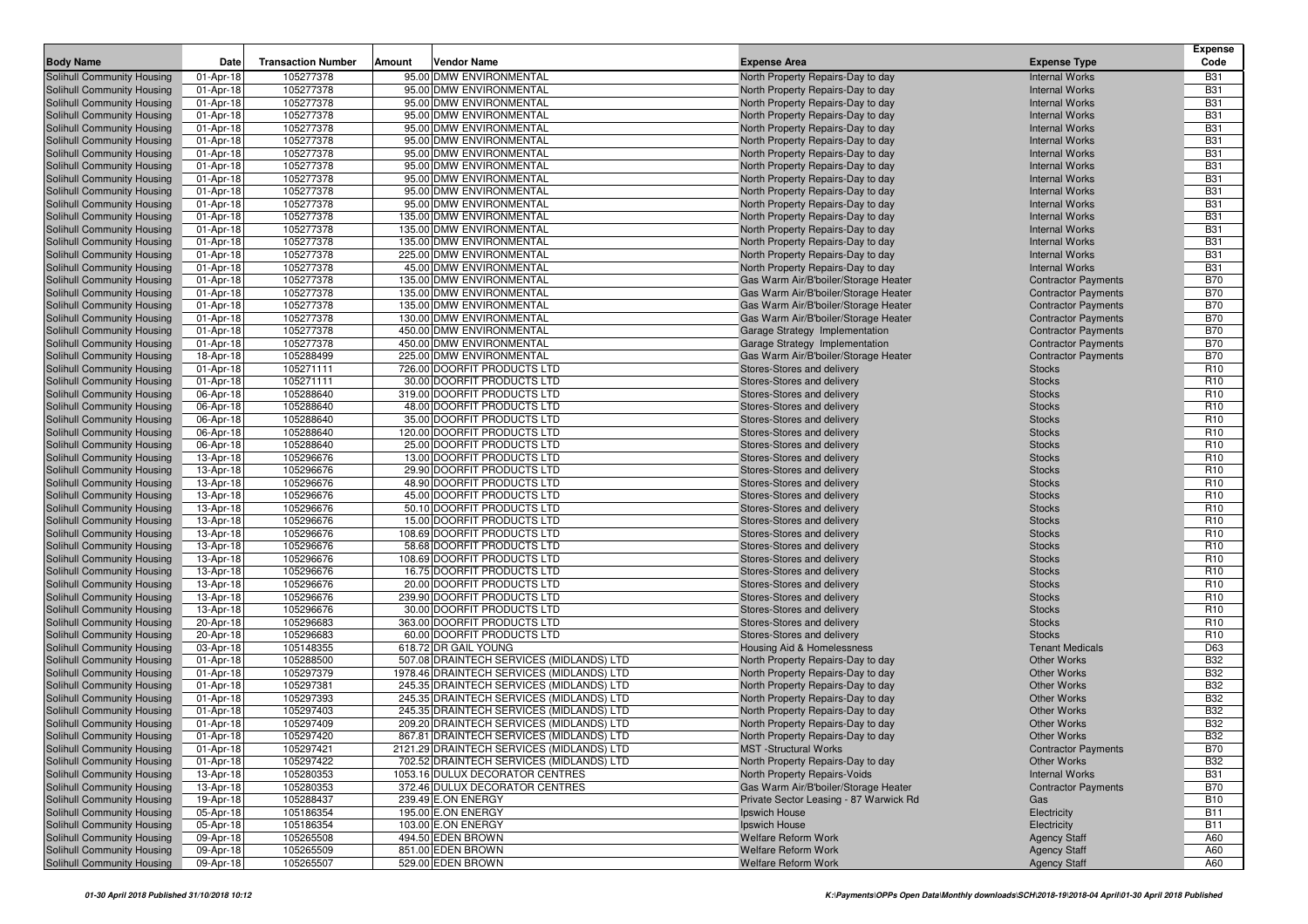| <b>Body Name</b>                                         | Date                   | <b>Transaction Number</b> | Amount | Vendor Name                                    | <b>Expense Area</b>                                            | <b>Expense Type</b>                                 | <b>Expense</b><br>Code   |
|----------------------------------------------------------|------------------------|---------------------------|--------|------------------------------------------------|----------------------------------------------------------------|-----------------------------------------------------|--------------------------|
| Solihull Community Housing                               | 26-Apr-18              | 105297546                 |        | 776.25 EDEN BROWN RECRUITMENT LTD              | <b>Housing Aid &amp; Homelessness</b>                          | <b>Agency Staff</b>                                 | A60                      |
| Solihull Community Housing                               | 26-Apr-18              | 105297544                 |        | 966.00 EDEN BROWN RECRUITMENT LTD              | Housing Aid & Homelessness                                     | <b>Agency Staff</b>                                 | A60                      |
| Solihull Community Housing                               | 10-Apr-18              | 105266367                 |        | 4944.00 EDEN BUILD LTD BUILDING CONTRACTORS    | Private Sector - Disabled Facilities Grants                    | <b>Contractor Payments</b>                          | <b>B70</b>               |
| Solihull Community Housing                               | 10-Apr-18              | 105266367                 |        | -412.00 EDEN BUILD LTD BUILDING CONTRACTORS    | <b>Sub Contractors Tax</b>                                     | <b>Creditor: Inland Revenue</b>                     | S02                      |
| Solihull Community Housing                               | 10-Apr-18              | 105266367                 |        | -2472.00 EDEN BUILD LTD BUILDING CONTRACTORS   | Private Sector - Disabled Facilities Grants                    | <b>Contractor Payments</b>                          | <b>B70</b>               |
| Solihull Community Housing                               | 13-Apr-18              | 105280495                 |        | 4687.90 EDEN BUILD LTD BUILDING CONTRACTORS    | Private Sector - Disabled Facilities Grants                    | <b>Contractor Payments</b>                          | <b>B70</b>               |
| Solihull Community Housing                               | 13-Apr-18              | 105280495                 |        | 3531.10 EDEN BUILD LTD BUILDING CONTRACTORS    | Private Sector - Disabled Facilities Grants                    | <b>Contractor Payments</b>                          | <b>B70</b>               |
| Solihull Community Housing                               | 18-Apr-18              | 105286523                 |        | 5428.00 EDEN BUILD LTD BUILDING CONTRACTORS    | Private Sector - Disabled Facilities Grants                    | <b>Contractor Payments</b>                          | <b>B70</b>               |
| Solihull Community Housing                               | 18-Apr-18              | 105286523                 |        | 14516.00 EDEN BUILD LTD BUILDING CONTRACTORS   | Private Sector - Disabled Facilities Grants                    | <b>Contractor Payments</b>                          | <b>B70</b>               |
| Solihull Community Housing                               | 13-Apr-18              | 105280501                 |        | 34130.00 EDEN BUILD LTD BUILDING CONTRACTORS   | Public Sector - Major Adaptations                              | <b>Contractor Payments</b>                          | <b>B70</b>               |
| Solihull Community Housing                               | 13-Apr-18              | 105280501                 |        | 20361.50 EDEN BUILD LTD BUILDING CONTRACTORS   | Private Sector - Disabled Facilities Grants                    | <b>Contractor Payments</b>                          | <b>B70</b>               |
| Solihull Community Housing                               | 13-Apr-18              | 105280499                 |        | 30605.00 EDEN BUILD LTD BUILDING CONTRACTORS   | Public Sector - Major Adaptations                              | <b>Contractor Payments</b>                          | <b>B70</b>               |
| Solihull Community Housing                               | 04-Apr-18              | 105161353                 |        | 2.49 EDENRED                                   | <b>Central Administration</b>                                  | Other Fees & Charges                                | D <sub>59</sub>          |
| Solihull Community Housing                               | 04-Apr-18              | 105161353                 |        | 623.00 EDENRED                                 | <b>Payroll Deductions</b>                                      | <b>General Creditors</b>                            | S01                      |
| Solihull Community Housing                               | 01-Apr-18              | 105212384                 |        | 322.46 ENVIROCALL LTD                          | North Property Repairs-Day to day                              | <b>Internal Works</b>                               | <b>B31</b>               |
| Solihull Community Housing                               | 01-Apr-18              | 105212384                 |        | 112.02 ENVIROCALL LTD                          | North Property Repairs-Day to day                              | <b>Internal Works</b>                               | <b>B31</b>               |
| Solihull Community Housing                               | 01-Apr-18              | 105212384                 |        | 38.58 ENVIROCALL LTD                           | North Property Repairs-Day to day                              | <b>Internal Works</b>                               | <b>B31</b>               |
| Solihull Community Housing                               | 01-Apr-18              | 105212384                 |        | 20.48 ENVIROCALL LTD                           | North Property Repairs-Day to day                              | <b>Internal Works</b>                               | <b>B31</b>               |
| Solihull Community Housing                               | 01-Apr-18              | 105212384                 |        | 51.45 ENVIROCALL LTD                           | North Property Repairs-Day to day                              | <b>Internal Works</b>                               | <b>B31</b>               |
| Solihull Community Housing                               | 01-Apr-18              | 105212384                 |        | 46.41 ENVIROCALL LTD                           | North Property Repairs-Day to day                              | <b>Internal Works</b>                               | <b>B31</b>               |
| Solihull Community Housing                               | 01-Apr-18              | 105212384                 |        | 19.19 ENVIROCALL LTD                           | North Property Repairs-Day to day                              | <b>Internal Works</b>                               | <b>B31</b>               |
| Solihull Community Housing                               | 01-Apr-18              | 105212384                 |        | 311.13 ENVIROCALL LTD                          | North Property Repairs-Day to day                              | <b>Internal Works</b>                               | <b>B31</b>               |
| Solihull Community Housing                               | 01-Apr-18              | 105212384                 |        | 20.54 ENVIROCALL LTD                           | North Property Repairs-Day to day                              | <b>Internal Works</b>                               | <b>B31</b>               |
| Solihull Community Housing                               | 01-Apr-18              | 105212384                 |        | 225.90 ENVIROCALL LTD                          | North Property Repairs-Day to day                              | <b>Internal Works</b>                               | <b>B31</b>               |
| Solihull Community Housing                               | 01-Apr-18              | 105212385                 |        | 125.40 ENVIROCALL LTD                          | North Property Repairs-Day to day                              | <b>Internal Works</b>                               | <b>B31</b>               |
| Solihull Community Housing                               | 01-Apr-18              | 105212385                 |        | 39.93 ENVIROCALL LTD                           | North Property Repairs-Day to day                              | <b>Internal Works</b>                               | <b>B31</b>               |
| Solihull Community Housing                               | 01-Apr-18              | 105212385                 |        | 205.37 ENVIROCALL LTD                          | North Property Repairs-Day to day                              | <b>Internal Works</b>                               | <b>B31</b>               |
| Solihull Community Housing                               | 01-Apr-18              | 105212385                 |        | 1352.37 ENVIROCALL LTD                         | Garage Strategy Implementation                                 | <b>Contractor Payments</b>                          | <b>B70</b>               |
| <b>Solihull Community Housing</b>                        | 01-Apr-18              | 105212386                 |        | 108.49 ENVIROCALL LTD                          | North Property Repairs-Day to day                              | <b>Internal Works</b>                               | <b>B31</b>               |
| Solihull Community Housing                               | 01-Apr-18              | 105212386                 |        | 754.03 ENVIROCALL LTD                          | Gas Warm Air/B'boiler/Storage Heater                           | <b>Contractor Payments</b>                          | <b>B70</b>               |
| Solihull Community Housing                               | 01-Apr-18              | 105212387                 |        | 413.65 ENVIROCALL LTD                          | North Property Repairs-Day to day                              | <b>Internal Works</b>                               | <b>B31</b>               |
| Solihull Community Housing                               | 01-Apr-18              | 105212387                 |        | 724.57 ENVIROCALL LTD                          | Gas Warm Air/B'boiler/Storage Heater                           | <b>Contractor Payments</b>                          | <b>B70</b>               |
| Solihull Community Housing<br>Solihull Community Housing | 04-Apr-18<br>01-Apr-18 | 105161355<br>105288560    |        | 1148.80 ENVIROCALL LTD<br>77.36 ENVIROCALL LTD | Direct - Asbestos                                              | <b>Internal Works</b><br><b>Contractor Payments</b> | <b>B31</b><br><b>B70</b> |
| Solihull Community Housing                               | 01-Apr-18              | 105288560                 |        | 1735.30 ENVIROCALL LTD                         | Low Rise - Envelope Programme<br>Low Rise - Envelope Programme | <b>Contractor Payments</b>                          | <b>B70</b>               |
| Solihull Community Housing                               | 01-Apr-18              | 105288560                 |        | 1303.42 ENVIROCALL LTD                         | Low Rise - Envelope Programme                                  | <b>Contractor Payments</b>                          | <b>B70</b>               |
| Solihull Community Housing                               | 01-Apr-18              | 105288560                 |        | 1299.53 ENVIROCALL LTD                         | Low Rise - Envelope Programme                                  | <b>Contractor Payments</b>                          | B70                      |
| <b>Solihull Community Housing</b>                        | 01-Apr-18              | 105288560                 |        | 1295.65 ENVIROCALL LTD                         | Low Rise - Envelope Programme                                  | <b>Contractor Payments</b>                          | <b>B70</b>               |
| Solihull Community Housing                               | 01-Apr-18              | 105288560                 |        | 2602.95 ENVIROCALL LTD                         | Low Rise - Envelope Programme                                  | <b>Contractor Payments</b>                          | <b>B70</b>               |
| Solihull Community Housing                               | 04-Apr-18              | 105277401                 |        | 809.93 ENVIROCALL LTD                          | North Property Repairs-Day to day                              | <b>Internal Works</b>                               | <b>B31</b>               |
| Solihull Community Housing                               | 04-Apr-18              | 105277401                 |        | 40.24 ENVIROCALL LTD                           | North Property Repairs-Day to day                              | <b>Internal Works</b>                               | <b>B31</b>               |
| Solihull Community Housing                               | 04-Apr-18              | 105277401                 |        | 70.53 ENVIROCALL LTD                           | North Property Repairs-Day to day                              | <b>Internal Works</b>                               | <b>B31</b>               |
| Solihull Community Housing                               | 04-Apr-18              | 105277401                 |        | 319.25 ENVIROCALL LTD                          | North Property Repairs-Day to day                              | <b>Internal Works</b>                               | <b>B31</b>               |
| Solihull Community Housing                               | 04-Apr-18              | 105277401                 |        | 51.45 ENVIROCALL LTD                           | North Property Repairs-Day to day                              | <b>Internal Works</b>                               | <b>B31</b>               |
| Solihull Community Housing                               | 04-Apr-18              | 105277401                 |        | 11.62 ENVIROCALL LTD                           | North Property Repairs-Day to day                              | <b>Internal Works</b>                               | <b>B31</b>               |
| Solihull Community Housing                               | 10-Apr-18              | 105266360                 |        | 1148.80 ENVIROCALL LTD                         | Direct - Asbestos                                              | <b>Internal Works</b>                               | <b>B31</b>               |
| Solihull Community Housing                               | 18-Apr-18              | 105288561                 |        | 1553.00 ENVIROCALL LTD                         | Low Rise - Envelope Programme                                  | <b>Contractor Payments</b>                          | <b>B70</b>               |
| Solihull Community Housing                               | 09-Apr-18              | 105265515                 |        | 462.41 ENVIRONMENTAL CONTRACTS LTD             | Direct - Asbestos                                              | <b>Waste Disposal</b>                               | E20                      |
| Solihull Community Housing                               | 09-Apr-18              | 105265515                 |        | 12711.67 ENVIRONMENTAL CONTRACTS LTD           | Stores-Stores and delivery                                     | <b>Waste Disposal</b>                               | E20                      |
| Solihull Community Housing                               | 09-Apr-18              | 105265516                 |        | 304.00 EUROPEAN METAL RECYCLING LTD            | Stores-Stores and delivery                                     | <b>Waste Disposal</b>                               | E20                      |
| Solihull Community Housing                               | 10-Apr-18              | 105266429                 |        | 7990.93 EXPERIAN LTD                           | Housing Aid & Homelessness                                     | Other Supplier/Services Costs                       | D90                      |
| Solihull Community Housing                               | 18-Apr-18              | 105286501                 |        | 1940.00 FAMILY CARE TRUST (SOLIHULL)           | <b>North Property Repairs-Voids</b>                            | Voids                                               | <b>B38</b>               |
| Solihull Community Housing                               | 18-Apr-18              | 105286501                 |        | -970.00 FAMILY CARE TRUST (SOLIHULL)           | North Property Repairs-Voids                                   | Voids                                               | <b>B38</b>               |
| Solihull Community Housing                               | 18-Apr-18              | 105286503                 |        | 645.00 FAMILY CARE TRUST (SOLIHULL)            | North Property Repairs-Voids                                   | Voids                                               | <b>B38</b>               |
| Solihull Community Housing                               | 05-Apr-18              | 105186360                 |        | 497.65 FAST TRACK MANAGEMENT SERVICES LTD      | North Property Repairs-Day to day                              | <b>Agency Staff</b>                                 | A60                      |
| Solihull Community Housing                               | 05-Apr-18              | 105186361                 |        | 499.12 FAST TRACK MANAGEMENT SERVICES LTD      | North Property Repairs-Day to day                              | <b>Agency Staff</b>                                 | A60                      |
| Solihull Community Housing                               | 11-Apr-18              | 105271624                 |        | 497.65 FAST TRACK MANAGEMENT SERVICES LTD      | North Property Repairs-Day to day                              | <b>Agency Staff</b>                                 | A60                      |
| Solihull Community Housing                               | 11-Apr-18              | 105271625                 |        | 499.12 FAST TRACK MANAGEMENT SERVICES LTD      | North Property Repairs-Day to day                              | <b>Agency Staff</b>                                 | A60                      |
| Solihull Community Housing                               | 18-Apr-18              | 105287853                 |        | 497.65 FAST TRACK MANAGEMENT SERVICES LTD      | North Property Repairs-Day to day                              | <b>Agency Staff</b>                                 | A60                      |
| Solihull Community Housing                               | 18-Apr-18              | 105287854                 |        | 629.00 FAST TRACK MANAGEMENT SERVICES LTD      | North Property Repairs-Day to day                              | <b>Agency Staff</b>                                 | A60                      |
| Solihull Community Housing                               | 25-Apr-18              | 105296669                 |        | 627.15 FAST TRACK MANAGEMENT SERVICES LTD      | North Property Repairs-Day to day                              | <b>Agency Staff</b>                                 | A60                      |
| Solihull Community Housing                               | 25-Apr-18              | 105296672                 |        | 629.00 FAST TRACK MANAGEMENT SERVICES LTD      | North Property Repairs-Day to day                              | <b>Agency Staff</b>                                 | A60                      |
| Solihull Community Housing                               | 25-Apr-18              | 105296670                 |        | 629.00 FAST TRACK MANAGEMENT SERVICES LTD      | North Property Repairs-Day to day                              | <b>Agency Staff</b>                                 | A60                      |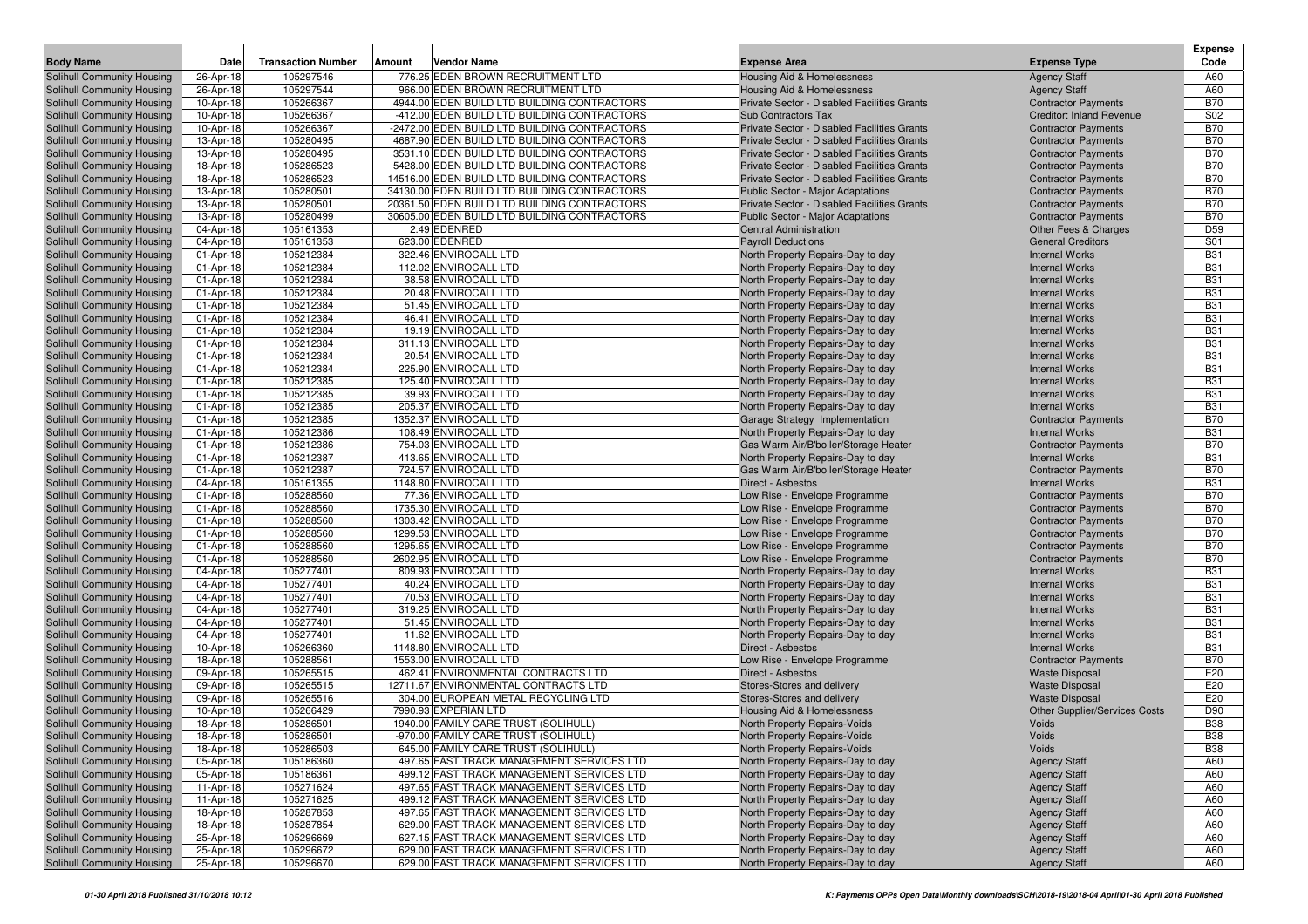| <b>Body Name</b>                                                | Date                   | <b>Transaction Number</b> | Amount | Vendor Name                                                                                      | <b>Expense Area</b>                                      | <b>Expense Type</b>                        | <b>Expense</b><br>Code             |
|-----------------------------------------------------------------|------------------------|---------------------------|--------|--------------------------------------------------------------------------------------------------|----------------------------------------------------------|--------------------------------------------|------------------------------------|
| Solihull Community Housing                                      | 30-Apr-18              | 105302492                 |        | 3136.14 FLETCHER PROPERTY RENTALS LTD                                                            | <b>Private Sector Leasing</b>                            | Rents                                      | <b>B22</b>                         |
| Solihull Community Housing                                      | 01-Apr-18              | 105163355                 |        | 897.42 FLOOR RESTORATIONS LTD                                                                    | North Property Repairs-Voids                             | Voids                                      | <b>B38</b>                         |
| Solihull Community Housing                                      | 01-Apr-18              | 105163356                 |        | 398.85 FLOOR RESTORATIONS LTD                                                                    | North Property Repairs-Voids                             | Voids                                      | <b>B38</b>                         |
| Solihull Community Housing                                      | 20-Apr-18              | 105291764                 |        | 215.82 FLOOR RESTORATIONS LTD                                                                    | Public Sector - Major Adaptations                        | <b>Contractor Payments</b>                 | <b>B70</b>                         |
| Solihull Community Housing                                      | 12-Apr-18              | 105278778                 |        | 230.00 GRANGE REMOVAL CO LTD                                                                     | <b>MST</b> -Structural Works                             | <b>Contractor Payments</b>                 | <b>B70</b>                         |
| Solihull Community Housing                                      | 10-Apr-18              | 105266425                 |        | 230.00 GRANGE REMOVAL CO LTD                                                                     | <b>Welfare Reform Work</b>                               | <b>Professional Fees</b>                   | D <sub>50</sub>                    |
| Solihull Community Housing                                      | 01-Apr-18              | 105285535                 |        | 3775.00 HANDICARE ACCESSIBILITY LTD                                                              | Private Sector - Disabled Facilities Grants              | <b>Contractor Payments</b>                 | <b>B70</b>                         |
| Solihull Community Housing                                      | 01-Apr-18              | 105285536                 |        | 4132.00 HANDICARE ACCESSIBILITY LTD                                                              | Private Sector - Disabled Facilities Grants              | <b>Contractor Payments</b>                 | <b>B70</b>                         |
| Solihull Community Housing                                      | 01-Apr-18              | 105285537                 |        | 2494.00 HANDICARE ACCESSIBILITY LTD                                                              | Private Sector - Disabled Facilities Grants              | <b>Contractor Payments</b>                 | <b>B70</b>                         |
| Solihull Community Housing                                      | 06-Apr-18              | 105243354                 |        | 5000.00 HARDYMAN GROUP LTD                                                                       | Public Sector - Major Adaptations                        | <b>Contractor Payments</b>                 | <b>B70</b>                         |
| Solihull Community Housing                                      | 06-Apr-18              | 105243354                 |        | 2686.16 HARDYMAN GROUP LTD                                                                       | Public Sector - Major Adaptations                        | <b>Contractor Payments</b>                 | <b>B70</b>                         |
| Solihull Community Housing                                      | 23-Apr-18              | 105290427                 |        | 17571.78 HARDYMAN GROUP LTD                                                                      | Private Sector - Disabled Facilities Grants              | <b>Contractor Payments</b>                 | <b>B70</b>                         |
| Solihull Community Housing                                      | 01-Apr-18              | 105285531                 |        | 267.20 HARROLD-JONES SERVICES                                                                    | <b>Mechanical &amp; Electrical</b>                       | <b>Utility Related Works</b>               | <b>B34</b>                         |
| Solihull Community Housing<br>Solihull Community Housing        | 18-Apr-18              | 105286512                 |        | 2476.59 HI-SPEC FACILITIES SERVICES PLC<br>1090.88 HI-SPEC FACILITIES SERVICES PLC               | <b>Endeavour House</b>                                   | Cleaning                                   | <b>B50</b>                         |
| Solihull Community Housing                                      | 18-Apr-18              | 105286512<br>105286512    |        | 398.09 HI-SPEC FACILITIES SERVICES PLC                                                           | <b>Endeavour House</b><br><b>CCTV</b>                    | <b>Other Premises Costs</b>                | <b>B90</b><br><b>B50</b>           |
| Solihull Community Housing                                      | 18-Apr-18<br>18-Apr-18 | 105286512                 |        | 209.58 HI-SPEC FACILITIES SERVICES PLC                                                           | <b>Auckland Hall</b>                                     | Cleaning<br>Cleaning                       | <b>B50</b>                         |
| Solihull Community Housing                                      | 18-Apr-18              | 105286512                 |        | 447.33 HI-SPEC FACILITIES SERVICES PLC                                                           | <b>Crabtree Hall</b>                                     | Cleaning                                   | <b>B50</b>                         |
| Solihull Community Housing                                      | 18-Apr-18              | 105286512                 |        | 675.43 HI-SPEC FACILITIES SERVICES PLC                                                           | <b>Frontline Offices</b>                                 | Cleaning                                   | <b>B50</b>                         |
| Solihull Community Housing                                      | 18-Apr-18              | 105286512                 |        | 924.92 HI-SPEC FACILITIES SERVICES PLC                                                           | Business Support - MST Back Office Support               | Cleaning                                   | <b>B50</b>                         |
| Solihull Community Housing                                      | 18-Apr-18              | 105286497                 |        | 262287.01 HM REVENUE & CUSTOMS                                                                   | <b>VAT</b>                                               | <b>Creditor: Government</b>                | S04                                |
| Solihull Community Housing                                      | 12-Apr-18              | 105273357                 |        | 9000.00 HOUSING PARTNERS LTD                                                                     | <b>IT Services</b>                                       | <b>ICT Software</b>                        | D31                                |
| Solihull Community Housing                                      | 10-Apr-18              | 105266440                 |        | 3995.00 HOUSING PARTNERS LTD                                                                     | <b>Estate Mgmt Team</b>                                  | <b>Professional Fees</b>                   | D <sub>50</sub>                    |
| Solihull Community Housing                                      | 18-Apr-18              | 105287858                 |        | 495.00 HQN LTD                                                                                   | <b>Central Administration</b>                            | <b>Grants &amp; Subscriptions</b>          | D92                                |
| Solihull Community Housing                                      | 16-Apr-18              | 105283360                 |        | 820.00 HQN LTD                                                                                   | <b>Welfare Reform Work</b>                               | <b>Professional Fees</b>                   | D <sub>50</sub>                    |
| Solihull Community Housing                                      | 01-Apr-18              | 105163400                 |        | 7300.00 HUNTLEY REFRIGERATION LTD                                                                | <b>Endeavour House</b>                                   | <b>General Building Costs</b>              | <b>B30</b>                         |
| Solihull Community Housing                                      | 01-Apr-18              | 105163400                 |        | -1460.00 HUNTLEY REFRIGERATION LTD                                                               | <b>Sub Contractors Tax</b>                               | <b>Creditor: Inland Revenue</b>            | S02                                |
| Solihull Community Housing                                      | 10-Apr-18              | 105266422                 |        | 2767.00 INLAND REVENUE ONLY                                                                      | <b>Sub Contractors Tax</b>                               | <b>Creditor: Inland Revenue</b>            | S <sub>02</sub>                    |
| Solihull Community Housing                                      | 05-Apr-18              | 105236353                 |        | 405.38 JAMES ANDREWS RECRUITMENT SOLUTIONS LTD                                                   | Housing Aid & Homelessness                               | <b>Agency Staff</b>                        | A60                                |
| Solihull Community Housing                                      | 11-Apr-18              | 105268247                 |        | 716.75 JAMES ANDREWS RECRUITMENT SOLUTIONS LTD                                                   | Housing Aid & Homelessness                               | <b>Agency Staff</b>                        | A60                                |
| Solihull Community Housing                                      | 17-Apr-18              | 105285753                 |        | 417.13 JAMES ANDREWS RECRUITMENT SOLUTIONS LTD                                                   | Housing Aid & Homelessness                               | <b>Agency Staff</b>                        | A60                                |
| Solihull Community Housing                                      | 17-Apr-18              | 105285751                 |        | 869.50 JAMES ANDREWS RECRUITMENT SOLUTIONS LTD                                                   | <b>Housing Aid &amp; Homelessness</b>                    | <b>Agency Staff</b>                        | A60                                |
| <b>Solihull Community Housing</b><br>Solihull Community Housing | 25-Apr-18<br>25-Apr-18 | 105295661<br>105295662    |        | 458.25 JAMES ANDREWS RECRUITMENT SOLUTIONS LTD<br>906.50 JAMES ANDREWS RECRUITMENT SOLUTIONS LTD | Housing Aid & Homelessness<br>Housing Aid & Homelessness | <b>Agency Staff</b><br><b>Agency Staff</b> | A60<br>A60                         |
| Solihull Community Housing                                      | 05-Apr-18              | 105207353                 |        | 345978.92 JESSUP BROTHERS LTD                                                                    | New Build - Coleshill Heath School Extra Care            | <b>Contractor Payments</b>                 | <b>B70</b>                         |
| Solihull Community Housing                                      | 01-Apr-18              | 105271117                 |        | 16.40 JEWSON LTD                                                                                 | Stores-Stores and delivery                               | <b>Stocks</b>                              | R <sub>10</sub>                    |
| Solihull Community Housing                                      | 01-Apr-18              | 105271117                 |        | 76.56 JEWSON LTD                                                                                 | Stores-Stores and delivery                               | <b>Stocks</b>                              | R <sub>10</sub>                    |
| Solihull Community Housing                                      | 01-Apr-18              | 105271117                 |        | 89.58 JEWSON LTD                                                                                 | Stores-Stores and delivery                               | <b>Stocks</b>                              | R <sub>10</sub>                    |
| Solihull Community Housing                                      | 01-Apr-18              | 105271117                 |        | 95.00 JEWSON LTD                                                                                 | Stores-Stores and delivery                               | <b>Stocks</b>                              | R <sub>10</sub>                    |
| Solihull Community Housing                                      | 01-Apr-18              | 105271117                 |        | 129.35 JEWSON LTD                                                                                | Stores-Stores and delivery                               | <b>Stocks</b>                              | R <sub>10</sub>                    |
| <b>Solihull Community Housing</b>                               | 01-Apr-18              | 105271117                 |        | 52.50 JEWSON LTD                                                                                 | Stores-Stores and delivery                               | <b>Stocks</b>                              | R <sub>10</sub>                    |
| Solihull Community Housing                                      | 01-Apr-18              | 105271117                 |        | 66.90 JEWSON LTD                                                                                 | Stores-Stores and delivery                               | <b>Stocks</b>                              | R <sub>10</sub>                    |
| Solihull Community Housing                                      | 01-Apr-18              | 105271117                 |        | 15.00 JEWSON LTD                                                                                 | Stores-Stores and delivery                               | <b>Stocks</b>                              | R <sub>10</sub>                    |
| Solihull Community Housing                                      | 01-Apr-18              | 105271117                 |        | 329.50 JEWSON LTD                                                                                | Stores-Stores and delivery                               | <b>Stocks</b>                              | R <sub>10</sub>                    |
| Solihull Community Housing                                      | 01-Apr-18              | 105271117                 |        | 78.00 JEWSON LTD                                                                                 | Stores-Stores and delivery                               | <b>Stocks</b>                              | R <sub>10</sub>                    |
| Solihull Community Housing                                      | 01-Apr-18              | 105271117                 |        | 123.48 JEWSON LTD                                                                                | Stores-Stores and delivery                               | <b>Stocks</b>                              | R <sub>10</sub>                    |
| Solihull Community Housing                                      | 01-Apr-18              | 105271117                 |        | 9.50 JEWSON LTD                                                                                  | Stores-Stores and delivery                               | <b>Stocks</b>                              | R <sub>10</sub>                    |
| Solihull Community Housing                                      | 01-Apr-18              | 105271117                 |        | 123.48 JEWSON LTD                                                                                | Stores-Stores and delivery                               | <b>Stocks</b>                              | R <sub>10</sub>                    |
| Solihull Community Housing                                      | 01-Apr-18              | 105271117                 |        | 196.70 JEWSON LTD<br>98.00 JEWSON LTD                                                            | Stores-Stores and delivery                               | <b>Stocks</b>                              | R <sub>10</sub>                    |
| Solihull Community Housing<br>Solihull Community Housing        | 01-Apr-18<br>01-Apr-18 | 105271117<br>105271117    |        | 41.73 JEWSON LTD                                                                                 | Stores-Stores and delivery<br>Stores-Stores and delivery | <b>Stocks</b><br><b>Stocks</b>             | R <sub>10</sub><br>R <sub>10</sub> |
| Solihull Community Housing                                      | 01-Apr-18              | 105271117                 |        | 172.85 JEWSON LTD                                                                                | Stores-Stores and delivery                               | <b>Stocks</b>                              | R <sub>10</sub>                    |
| Solihull Community Housing                                      | 01-Apr-18              | 105271117                 |        | 975.00 JEWSON LTD                                                                                | Stores-Stores and delivery                               | <b>Stocks</b>                              | R <sub>10</sub>                    |
| Solihull Community Housing                                      | 01-Apr-18              | 105271117                 |        | 51.16 JEWSON LTD                                                                                 | Stores-Stores and delivery                               | <b>Stocks</b>                              | R <sub>10</sub>                    |
| Solihull Community Housing                                      | 01-Apr-18              | 105271117                 |        | 20.00 JEWSON LTD                                                                                 | Stores-Stores and delivery                               | <b>Stocks</b>                              | <b>R10</b>                         |
| Solihull Community Housing                                      | 01-Apr-18              | 105271117                 |        | 141.20 JEWSON LTD                                                                                | Stores-Stores and delivery                               | <b>Stocks</b>                              | R <sub>10</sub>                    |
| Solihull Community Housing                                      | 01-Apr-18              | 105271117                 |        | 62.90 JEWSON LTD                                                                                 | Stores-Stores and delivery                               | <b>Stocks</b>                              | R <sub>10</sub>                    |
| Solihull Community Housing                                      | 01-Apr-18              | 105271117                 |        | 43.20 JEWSON LTD                                                                                 | Stores-Stores and delivery                               | <b>Stocks</b>                              | R <sub>10</sub>                    |
| Solihull Community Housing                                      | 01-Apr-18              | 105271117                 |        | 26.35 JEWSON LTD                                                                                 | Stores-Stores and delivery                               | <b>Stocks</b>                              | R <sub>10</sub>                    |
| Solihull Community Housing                                      | 01-Apr-18              | 105271118                 |        | -295.71 JEWSON LTD                                                                               | Stores-Stores and delivery                               | <b>Stocks</b>                              | R <sub>10</sub>                    |
| Solihull Community Housing                                      | 01-Apr-18              | 105271119                 |        | 633.30 JEWSON LTD                                                                                | Stores-Stores and delivery                               | <b>Stocks</b>                              | R <sub>10</sub>                    |
| Solihull Community Housing                                      | 01-Apr-18              | 105271120                 |        | 519.04 JEWSON LTD                                                                                | Stores-Stores and delivery                               | <b>Stocks</b>                              | R10                                |
| Solihull Community Housing                                      | 01-Apr-18              | 105271122                 |        | 28.00 JEWSON LTD                                                                                 | Stores-Stores and delivery                               | <b>Stocks</b>                              | R <sub>10</sub>                    |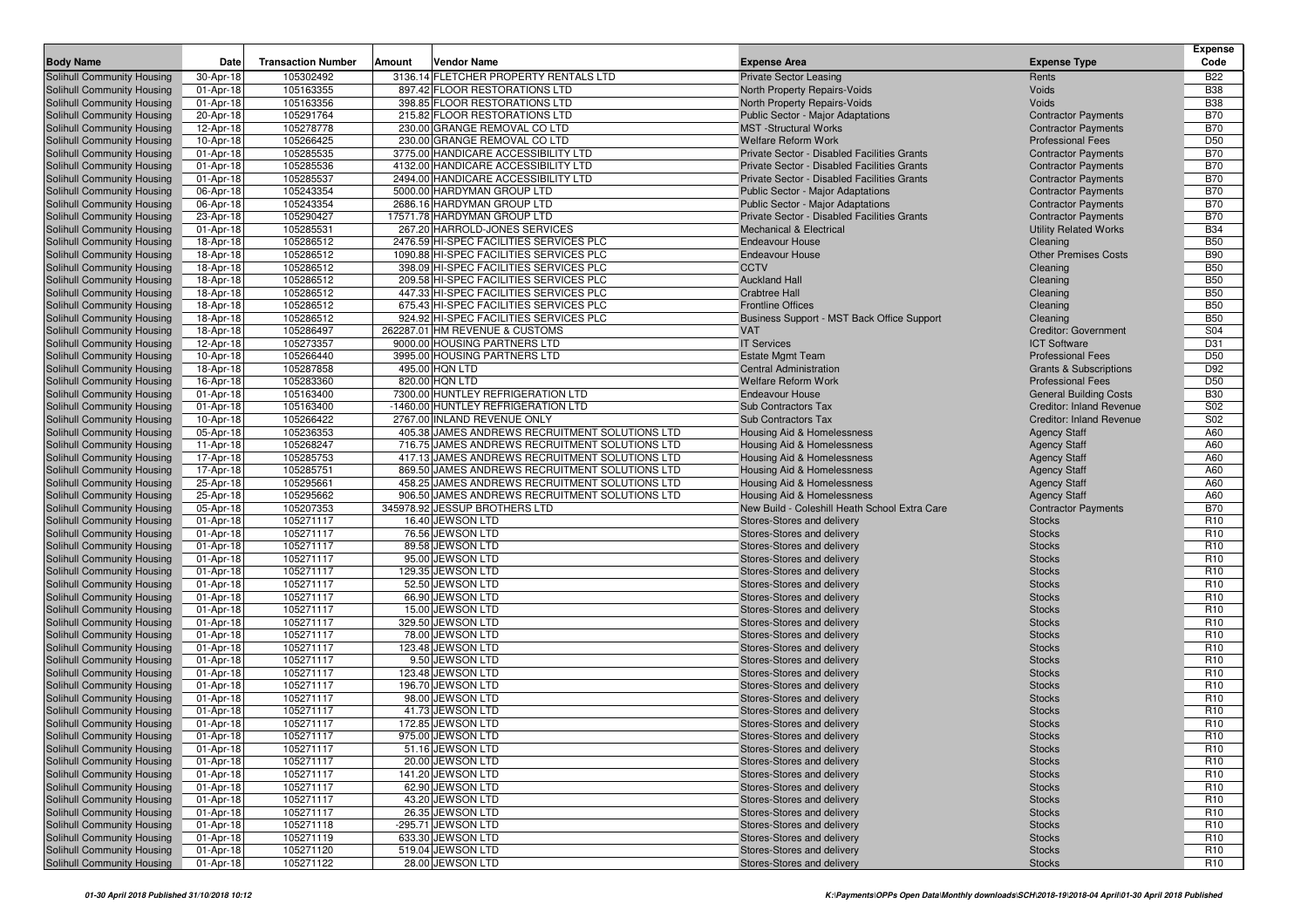| <b>Body Name</b>                                         | Date                   | <b>Transaction Number</b> | Amount | <b>Vendor Name</b>                   | <b>Expense Area</b>                                      | <b>Expense Type</b>            | <b>Expense</b><br>Code             |
|----------------------------------------------------------|------------------------|---------------------------|--------|--------------------------------------|----------------------------------------------------------|--------------------------------|------------------------------------|
| Solihull Community Housing                               | 01-Apr-18              | 105271122                 |        | 15.10 JEWSON LTD                     | Stores-Stores and delivery                               | <b>Stocks</b>                  | R <sub>10</sub>                    |
| Solihull Community Housing                               | 01-Apr-18              | 105271122                 |        | 9.00 JEWSON LTD                      | Stores-Stores and delivery                               | <b>Stocks</b>                  | R <sub>10</sub>                    |
| Solihull Community Housing                               | 01-Apr-18              | 105271122                 |        | 58.40 JEWSON LTD                     | Stores-Stores and delivery                               | <b>Stocks</b>                  | R <sub>10</sub>                    |
| Solihull Community Housing                               | 01-Apr-18              | 105271122                 |        | 8.46 JEWSON LTD                      | Stores-Stores and delivery                               | <b>Stocks</b>                  | R <sub>10</sub>                    |
| Solihull Community Housing                               | 01-Apr-18              | 105271122                 |        | 75.60 JEWSON LTD                     | Stores-Stores and delivery                               | <b>Stocks</b>                  | R <sub>10</sub>                    |
| Solihull Community Housing                               | 01-Apr-18              | 105271122                 |        | 29.20 JEWSON LTD                     | Stores-Stores and delivery                               | <b>Stocks</b>                  | R <sub>10</sub>                    |
| Solihull Community Housing                               | 01-Apr-18              | 105271122                 |        | 19.40 JEWSON LTD                     | Stores-Stores and delivery                               | <b>Stocks</b>                  | R <sub>10</sub>                    |
| Solihull Community Housing                               | 01-Apr-18              | 105271122                 |        | 9.60 JEWSON LTD                      | Stores-Stores and delivery                               | <b>Stocks</b>                  | R <sub>10</sub>                    |
| Solihull Community Housing                               | 01-Apr-18              | 105271122                 |        | 10.80 JEWSON LTD                     | Stores-Stores and delivery                               | <b>Stocks</b>                  | R <sub>10</sub>                    |
| <b>Solihull Community Housing</b>                        | 01-Apr-18              | 105271122                 |        | 13.85 JEWSON LTD                     | Stores-Stores and delivery                               | <b>Stocks</b>                  | R <sub>10</sub>                    |
| Solihull Community Housing                               | 01-Apr-18              | 105271122                 |        | 79.20 JEWSON LTD                     | Stores-Stores and delivery                               | <b>Stocks</b>                  | R <sub>10</sub>                    |
| Solihull Community Housing                               | 01-Apr-18              | 105271122                 |        | 88.10 JEWSON LTD                     | Stores-Stores and delivery                               | <b>Stocks</b>                  | R <sub>10</sub>                    |
| Solihull Community Housing                               | 01-Apr-18              | 105271122                 |        | 192.24 JEWSON LTD                    | Stores-Stores and delivery                               | <b>Stocks</b>                  | R <sub>10</sub>                    |
| Solihull Community Housing                               | 01-Apr-18              | 105271122                 |        | 123.48 JEWSON LTD                    | Stores-Stores and delivery                               | <b>Stocks</b>                  | R <sub>10</sub>                    |
| Solihull Community Housing                               | 01-Apr-18              | 105271122                 |        | 50.00 JEWSON LTD                     | Stores-Stores and delivery                               | <b>Stocks</b>                  | R <sub>10</sub>                    |
| Solihull Community Housing                               | 01-Apr-18              | 105271122                 |        | 53.20 JEWSON LTD                     | Stores-Stores and delivery                               | <b>Stocks</b>                  | R <sub>10</sub>                    |
| Solihull Community Housing                               | 01-Apr-18              | 105271122<br>105271122    |        | 34.16 JEWSON LTD<br>88.60 JEWSON LTD | Stores-Stores and delivery                               | <b>Stocks</b>                  | R <sub>10</sub><br>R <sub>10</sub> |
| Solihull Community Housing<br>Solihull Community Housing | 01-Apr-18<br>01-Apr-18 | 105271122                 |        | 75.00 JEWSON LTD                     | Stores-Stores and delivery<br>Stores-Stores and delivery | <b>Stocks</b><br><b>Stocks</b> | R <sub>10</sub>                    |
| Solihull Community Housing                               | 01-Apr-18              | 105271122                 |        | 139.40 JEWSON LTD                    | Stores-Stores and delivery                               | <b>Stocks</b>                  | R <sub>10</sub>                    |
| Solihull Community Housing                               | 01-Apr-18              | 105271123                 |        | 705.00 JEWSON LTD                    | Stores-Stores and delivery                               | <b>Stocks</b>                  | R <sub>10</sub>                    |
| Solihull Community Housing                               | 01-Apr-18              | 105271123                 |        | 186.20 JEWSON LTD                    | Stores-Stores and delivery                               | <b>Stocks</b>                  | R <sub>10</sub>                    |
| Solihull Community Housing                               | 01-Apr-18              | 105271126                 |        | 34.15 JEWSON LTD                     | Stores-Stores and delivery                               | <b>Stocks</b>                  | R <sub>10</sub>                    |
| Solihull Community Housing                               | 01-Apr-18              | 105271126                 |        | 11.00 JEWSON LTD                     | Stores-Stores and delivery                               | <b>Stocks</b>                  | R <sub>10</sub>                    |
| Solihull Community Housing                               | 01-Apr-18              | 105271126                 |        | 3.10 JEWSON LTD                      | Stores-Stores and delivery                               | <b>Stocks</b>                  | R <sub>10</sub>                    |
| Solihull Community Housing                               | 01-Apr-18              | 105271126                 |        | 6.48 JEWSON LTD                      | Stores-Stores and delivery                               | <b>Stocks</b>                  | R <sub>10</sub>                    |
| Solihull Community Housing                               | 01-Apr-18              | 105271126                 |        | 5.80 JEWSON LTD                      | Stores-Stores and delivery                               | <b>Stocks</b>                  | R <sub>10</sub>                    |
| Solihull Community Housing                               | 01-Apr-18              | 105271126                 |        | 7.64 JEWSON LTD                      | Stores-Stores and delivery                               | <b>Stocks</b>                  | R <sub>10</sub>                    |
| Solihull Community Housing                               | 01-Apr-18              | 105271126                 |        | 244.28 JEWSON LTD                    | Stores-Stores and delivery                               | <b>Stocks</b>                  | R <sub>10</sub>                    |
| Solihull Community Housing                               | 01-Apr-18              | 105271126                 |        | 82.68 JEWSON LTD                     | Stores-Stores and delivery                               | <b>Stocks</b>                  | R <sub>10</sub>                    |
| Solihull Community Housing                               | 01-Apr-18              | 105271126                 |        | 26.20 JEWSON LTD                     | Stores-Stores and delivery                               | <b>Stocks</b>                  | R <sub>10</sub>                    |
| Solihull Community Housing                               | 01-Apr-18              | 105271126                 |        | 222.80 JEWSON LTD                    | Stores-Stores and delivery                               | <b>Stocks</b>                  | R <sub>10</sub>                    |
| Solihull Community Housing                               | 01-Apr-18              | 105271126                 |        | 133.50 JEWSON LTD                    | Stores-Stores and delivery                               | <b>Stocks</b>                  | R <sub>10</sub>                    |
| Solihull Community Housing                               | 01-Apr-18              | 105271126                 |        | 58.50 JEWSON LTD                     | Stores-Stores and delivery                               | <b>Stocks</b>                  | R <sub>10</sub>                    |
| <b>Solihull Community Housing</b>                        | 01-Apr-18              | 105271126                 |        | 32.20 JEWSON LTD                     | Stores-Stores and delivery                               | <b>Stocks</b>                  | R <sub>10</sub>                    |
| Solihull Community Housing                               | 01-Apr-18              | 105271126                 |        | 243.00 JEWSON LTD                    | Stores-Stores and delivery                               | <b>Stocks</b>                  | R <sub>10</sub>                    |
| Solihull Community Housing                               | 01-Apr-18              | 105271126                 |        | 15.80 JEWSON LTD                     | Stores-Stores and delivery                               | <b>Stocks</b>                  | R <sub>10</sub>                    |
| Solihull Community Housing                               | 01-Apr-18              | 105271128                 |        | 587.53 JEWSON LTD                    | Stores-Stores and delivery                               | <b>Stocks</b>                  | R <sub>10</sub>                    |
| <b>Solihull Community Housing</b>                        | 01-Apr-18              | 105271129                 |        | 536.84 JEWSON LTD                    | Stores-Stores and delivery                               | <b>Stocks</b>                  | R <sub>10</sub>                    |
| Solihull Community Housing                               | 01-Apr-18              | 105271130                 |        | 9.00 JEWSON LTD                      | Stores-Stores and delivery                               | <b>Stocks</b>                  | R <sub>10</sub>                    |
| Solihull Community Housing                               | 01-Apr-18              | 105271130                 |        | 2.20 JEWSON LTD                      | Stores-Stores and delivery                               | <b>Stocks</b>                  | R <sub>10</sub>                    |
| Solihull Community Housing                               | 01-Apr-18              | 105271130                 |        | 76.56 JEWSON LTD                     | Stores-Stores and delivery                               | <b>Stocks</b>                  | R <sub>10</sub>                    |
| Solihull Community Housing                               | 01-Apr-18              | 105271130                 |        | 2.10 JEWSON LTD                      | Stores-Stores and delivery                               | <b>Stocks</b>                  | R <sub>10</sub>                    |
| Solihull Community Housing                               | 01-Apr-18              | 105271130<br>105271130    |        | 58.40 JEWSON LTD<br>5.40 JEWSON LTD  | Stores-Stores and delivery                               | <b>Stocks</b>                  | R <sub>10</sub><br>R <sub>10</sub> |
| Solihull Community Housing<br>Solihull Community Housing | 01-Apr-18<br>01-Apr-18 | 105271130                 |        | 60.72 JEWSON LTD                     | Stores-Stores and delivery<br>Stores-Stores and delivery | <b>Stocks</b><br><b>Stocks</b> | R <sub>10</sub>                    |
| Solihull Community Housing                               | 01-Apr-18              | 105271130                 |        | 7.50 JEWSON LTD                      | Stores-Stores and delivery                               | <b>Stocks</b>                  | R <sub>10</sub>                    |
| Solihull Community Housing                               | 01-Apr-18              | 105271130                 |        | 400.00 JEWSON LTD                    | Stores-Stores and delivery                               | <b>Stocks</b>                  | R <sub>10</sub>                    |
| Solihull Community Housing                               | 01-Apr-18              | 105271130                 |        | 131.10 JEWSON LTD                    | Stores-Stores and delivery                               | <b>Stocks</b>                  | R <sub>10</sub>                    |
| Solihull Community Housing                               | 01-Apr-18              | 105271130                 |        | 55.60 JEWSON LTD                     | Stores-Stores and delivery                               | <b>Stocks</b>                  | R <sub>10</sub>                    |
| Solihull Community Housing                               | 01-Apr-18              | 105271130                 |        | 70.85 JEWSON LTD                     | Stores-Stores and delivery                               | <b>Stocks</b>                  | R <sub>10</sub>                    |
| Solihull Community Housing                               | 01-Apr-18              | 105271130                 |        | 48.30 JEWSON LTD                     | Stores-Stores and delivery                               | <b>Stocks</b>                  | R <sub>10</sub>                    |
| Solihull Community Housing                               | 01-Apr-18              | 105271130                 |        | 123.00 JEWSON LTD                    | Stores-Stores and delivery                               | <b>Stocks</b>                  | R <sub>10</sub>                    |
| Solihull Community Housing                               | 01-Apr-18              | 105271130                 |        | 133.50 JEWSON LTD                    | Stores-Stores and delivery                               | <b>Stocks</b>                  | R <sub>10</sub>                    |
| Solihull Community Housing                               | 01-Apr-18              | 105271130                 |        | 17.25 JEWSON LTD                     | Stores-Stores and delivery                               | <b>Stocks</b>                  | R <sub>10</sub>                    |
| Solihull Community Housing                               | 01-Apr-18              | 105271130                 |        | 196.70 JEWSON LTD                    | Stores-Stores and delivery                               | <b>Stocks</b>                  | R <sub>10</sub>                    |
| Solihull Community Housing                               | 01-Apr-18              | 105271130                 |        | 459.90 JEWSON LTD                    | Stores-Stores and delivery                               | <b>Stocks</b>                  | R <sub>10</sub>                    |
| Solihull Community Housing                               | 01-Apr-18              | 105271130                 |        | 230.50 JEWSON LTD                    | Stores-Stores and delivery                               | <b>Stocks</b>                  | R <sub>10</sub>                    |
| Solihull Community Housing                               | 01-Apr-18              | 105271130                 |        | 35.00 JEWSON LTD                     | Stores-Stores and delivery                               | <b>Stocks</b>                  | R <sub>10</sub>                    |
| <b>Solihull Community Housing</b>                        | 01-Apr-18              | 105271130                 |        | 61.72 JEWSON LTD                     | Stores-Stores and delivery                               | <b>Stocks</b>                  | R <sub>10</sub>                    |
| Solihull Community Housing                               | 01-Apr-18              | 105271130                 |        | 6.00 JEWSON LTD                      | Stores-Stores and delivery                               | <b>Stocks</b>                  | R <sub>10</sub>                    |
| Solihull Community Housing                               | 01-Apr-18              | 105271130                 |        | 59.10 JEWSON LTD                     | Stores-Stores and delivery                               | <b>Stocks</b>                  | R <sub>10</sub>                    |
| Solihull Community Housing                               | 01-Apr-18              | 105271130                 |        | 26.35 JEWSON LTD                     | Stores-Stores and delivery                               | <b>Stocks</b>                  | R <sub>10</sub>                    |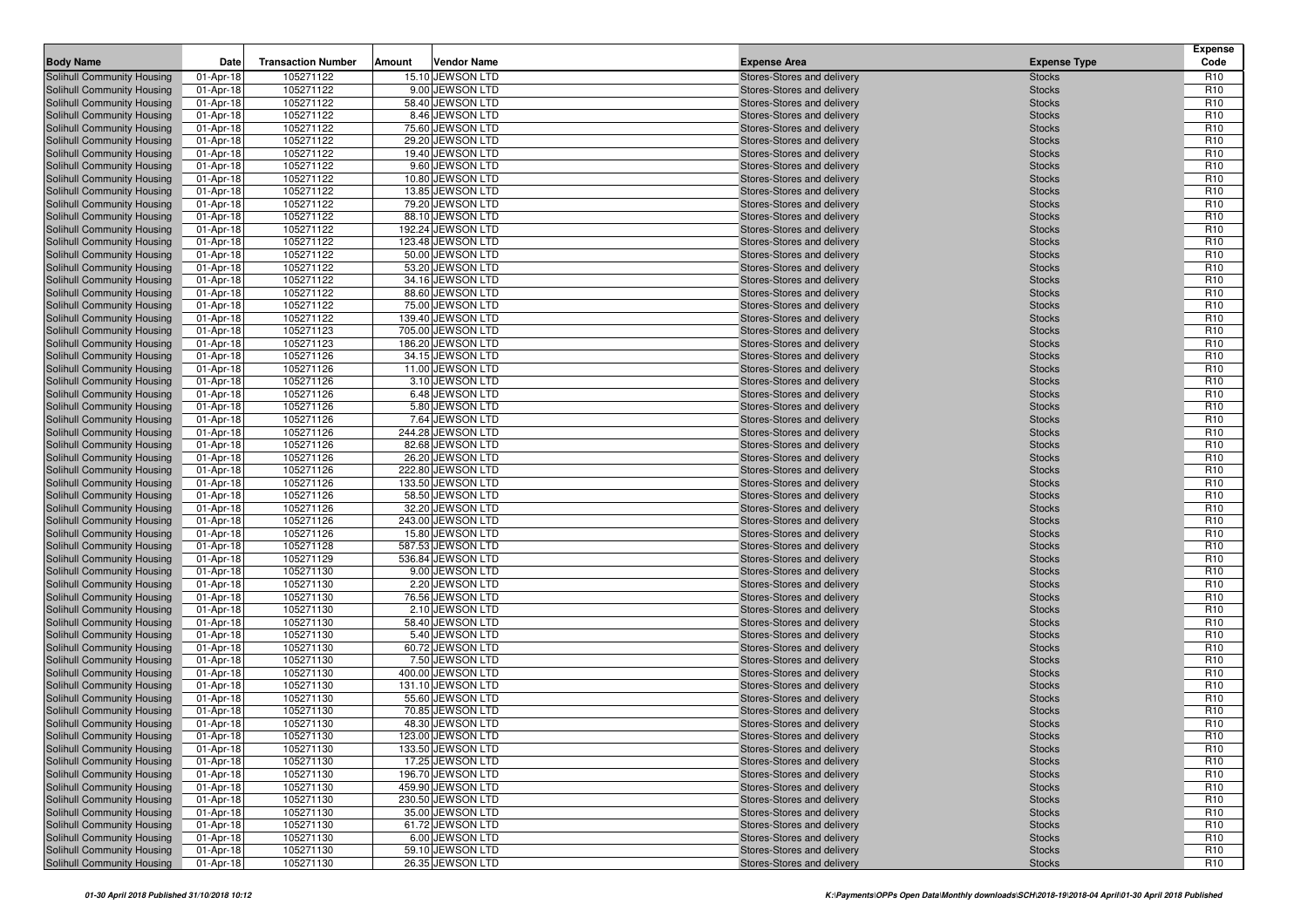| <b>Body Name</b>                                         | Date                   | <b>Transaction Number</b> | Amount | <b>Vendor Name</b>                    | <b>Expense Area</b>                                      | <b>Expense Type</b>            | <b>Expense</b><br>Code             |
|----------------------------------------------------------|------------------------|---------------------------|--------|---------------------------------------|----------------------------------------------------------|--------------------------------|------------------------------------|
| Solihull Community Housing                               | 01-Apr-18              | 105271131                 |        | 36.66 JEWSON LTD                      | Stores-Stores and delivery                               | <b>Stocks</b>                  | R <sub>10</sub>                    |
| Solihull Community Housing                               | 01-Apr-18              | 105271131                 |        | 28.80 JEWSON LTD                      | Stores-Stores and delivery                               | <b>Stocks</b>                  | R <sub>10</sub>                    |
| Solihull Community Housing                               | 01-Apr-18              | 105271131                 |        | 15.40 JEWSON LTD                      | Stores-Stores and delivery                               | <b>Stocks</b>                  | R <sub>10</sub>                    |
| Solihull Community Housing                               | 01-Apr-18              | 105271131                 |        | 28.00 JEWSON LTD                      | Stores-Stores and delivery                               | <b>Stocks</b>                  | R <sub>10</sub>                    |
| Solihull Community Housing                               | 01-Apr-18              | 105271131                 |        | 27.80 JEWSON LTD                      | Stores-Stores and delivery                               | <b>Stocks</b>                  | R <sub>10</sub>                    |
| Solihull Community Housing                               | 01-Apr-18              | 105271131                 |        | 131.10 JEWSON LTD                     | Stores-Stores and delivery                               | <b>Stocks</b>                  | R <sub>10</sub>                    |
| Solihull Community Housing                               | 01-Apr-18              | 105271131                 |        | 9.60 JEWSON LTD                       | Stores-Stores and delivery                               | <b>Stocks</b>                  | R <sub>10</sub>                    |
| Solihull Community Housing                               | 01-Apr-18              | 105271131                 |        | 53.40 JEWSON LTD                      | Stores-Stores and delivery                               | <b>Stocks</b>                  | R <sub>10</sub>                    |
| Solihull Community Housing                               | 01-Apr-18              | 105271131                 |        | 27.40 JEWSON LTD                      | Stores-Stores and delivery                               | <b>Stocks</b>                  | R <sub>10</sub>                    |
| <b>Solihull Community Housing</b>                        | 01-Apr-18              | 105271131                 |        | 104.00 JEWSON LTD                     | Stores-Stores and delivery                               | <b>Stocks</b>                  | R <sub>10</sub>                    |
| Solihull Community Housing                               | 01-Apr-18              | 105271131                 |        | 36.10 JEWSON LTD                      | Stores-Stores and delivery                               | <b>Stocks</b>                  | R <sub>10</sub>                    |
| Solihull Community Housing                               | 01-Apr-18              | 105271131                 |        | 71.85 JEWSON LTD                      | Stores-Stores and delivery                               | <b>Stocks</b>                  | R <sub>10</sub>                    |
| Solihull Community Housing                               | 01-Apr-18              | 105271131                 |        | 126.00 JEWSON LTD                     | Stores-Stores and delivery                               | <b>Stocks</b>                  | R <sub>10</sub>                    |
| Solihull Community Housing                               | 01-Apr-18              | 105271131                 |        | 62.10 JEWSON LTD                      | Stores-Stores and delivery                               | <b>Stocks</b>                  | R <sub>10</sub>                    |
| Solihull Community Housing                               | 01-Apr-18              | 105271131                 |        | 96.50 JEWSON LTD                      | Stores-Stores and delivery                               | <b>Stocks</b>                  | R <sub>10</sub>                    |
| Solihull Community Housing                               | 01-Apr-18              | 105271131                 |        | 61.40 JEWSON LTD                      | Stores-Stores and delivery                               | <b>Stocks</b>                  | R <sub>10</sub>                    |
| Solihull Community Housing                               | 01-Apr-18              | 105271131                 |        | 6.50 JEWSON LTD                       | Stores-Stores and delivery                               | <b>Stocks</b>                  | R <sub>10</sub>                    |
| Solihull Community Housing                               | 01-Apr-18              | 105271131                 |        | 48.00 JEWSON LTD                      | Stores-Stores and delivery                               | <b>Stocks</b>                  | R <sub>10</sub>                    |
| Solihull Community Housing                               | 01-Apr-18              | 105271131                 |        | 319.85 JEWSON LTD                     | Stores-Stores and delivery                               | <b>Stocks</b>                  | R <sub>10</sub>                    |
| Solihull Community Housing                               | 01-Apr-18              | 105271131                 |        | 26.35 JEWSON LTD                      | Stores-Stores and delivery                               | <b>Stocks</b>                  | R <sub>10</sub>                    |
| Solihull Community Housing                               | 01-Apr-18              | 105271131                 |        | 32.20 JEWSON LTD                      | Stores-Stores and delivery                               | <b>Stocks</b>                  | R <sub>10</sub>                    |
| Solihull Community Housing                               | 01-Apr-18              | 105288650                 |        | 32.00 JEWSON LTD                      | Stores-Stores and delivery                               | <b>Stocks</b>                  | R <sub>10</sub>                    |
| Solihull Community Housing                               | 01-Apr-18              | 105288650                 |        | 90.00 JEWSON LTD                      | Stores-Stores and delivery                               | <b>Stocks</b>                  | R <sub>10</sub>                    |
| Solihull Community Housing                               | 01-Apr-18              | 105288650                 |        | 131.10 JEWSON LTD                     | Stores-Stores and delivery                               | <b>Stocks</b>                  | R <sub>10</sub>                    |
| Solihull Community Housing<br>Solihull Community Housing | 01-Apr-18<br>01-Apr-18 | 105288650<br>105288650    |        | 3.10 JEWSON LTD<br>329.50 JEWSON LTD  | Stores-Stores and delivery<br>Stores-Stores and delivery | <b>Stocks</b><br><b>Stocks</b> | R <sub>10</sub><br>R <sub>10</sub> |
| Solihull Community Housing                               | 01-Apr-18              | 105288650                 |        | 50.55 JEWSON LTD                      | Stores-Stores and delivery                               | <b>Stocks</b>                  | R <sub>10</sub>                    |
| Solihull Community Housing                               | 01-Apr-18              | 105288650                 |        | 176.52 JEWSON LTD                     | Stores-Stores and delivery                               | <b>Stocks</b>                  | R <sub>10</sub>                    |
| Solihull Community Housing                               | 01-Apr-18              | 105288650                 |        | 101.65 JEWSON LTD                     | Stores-Stores and delivery                               | <b>Stocks</b>                  | R <sub>10</sub>                    |
| Solihull Community Housing                               | 01-Apr-18              | 105288650                 |        | 84.70 JEWSON LTD                      | Stores-Stores and delivery                               | <b>Stocks</b>                  | R <sub>10</sub>                    |
| Solihull Community Housing                               | 01-Apr-18              | 105288650                 |        | 67.20 JEWSON LTD                      | Stores-Stores and delivery                               | <b>Stocks</b>                  | R <sub>10</sub>                    |
| Solihull Community Housing                               | 01-Apr-18              | 105288650                 |        | 56.00 JEWSON LTD                      | Stores-Stores and delivery                               | <b>Stocks</b>                  | R <sub>10</sub>                    |
| Solihull Community Housing                               | 01-Apr-18              | 105288650                 |        | 75.00 JEWSON LTD                      | Stores-Stores and delivery                               | <b>Stocks</b>                  | R <sub>10</sub>                    |
| Solihull Community Housing                               | 01-Apr-18              | 105288650                 |        | 16.14 JEWSON LTD                      | Stores-Stores and delivery                               | <b>Stocks</b>                  | R <sub>10</sub>                    |
| <b>Solihull Community Housing</b>                        | 01-Apr-18              | 105271134                 |        | 800.00 JEWSON LTD                     | Stores-Stores and delivery                               | <b>Stocks</b>                  | R <sub>10</sub>                    |
| Solihull Community Housing                               | 01-Apr-18              | 105271137                 |        | 15.10 JEWSON LTD                      | Stores-Stores and delivery                               | <b>Stocks</b>                  | R <sub>10</sub>                    |
| Solihull Community Housing                               | 01-Apr-18              | 105271137                 |        | 6.75 JEWSON LTD                       | Stores-Stores and delivery                               | <b>Stocks</b>                  | R <sub>10</sub>                    |
| Solihull Community Housing                               | 01-Apr-18              | 105271137                 |        | 1.84 JEWSON LTD                       | Stores-Stores and delivery                               | <b>Stocks</b>                  | R <sub>10</sub>                    |
| <b>Solihull Community Housing</b>                        | 01-Apr-18              | 105271137                 |        | 58.40 JEWSON LTD                      | Stores-Stores and delivery                               | <b>Stocks</b>                  | R <sub>10</sub>                    |
| Solihull Community Housing                               | 01-Apr-18              | 105271137                 |        | 87.84 JEWSON LTD                      | Stores-Stores and delivery                               | <b>Stocks</b>                  | R <sub>10</sub>                    |
| Solihull Community Housing                               | 01-Apr-18              | 105271137                 |        | 27.51 JEWSON LTD                      | Stores-Stores and delivery                               | <b>Stocks</b>                  | R <sub>10</sub>                    |
| Solihull Community Housing                               | 01-Apr-18              | 105271137                 |        | 39.60 JEWSON LTD                      | Stores-Stores and delivery                               | <b>Stocks</b>                  | R <sub>10</sub>                    |
| Solihull Community Housing                               | 01-Apr-18              | 105271137                 |        | 94.80 JEWSON LTD                      | Stores-Stores and delivery                               | <b>Stocks</b>                  | R <sub>10</sub>                    |
| Solihull Community Housing                               | 01-Apr-18              | 105271137                 |        | 11.10 JEWSON LTD                      | Stores-Stores and delivery                               | <b>Stocks</b>                  | R <sub>10</sub>                    |
| Solihull Community Housing                               | 01-Apr-18              | 105271137                 |        | 56.05 JEWSON LTD                      | Stores-Stores and delivery                               | <b>Stocks</b>                  | R <sub>10</sub>                    |
| Solihull Community Housing                               | 01-Apr-18              | 105271137                 |        | 5.00 JEWSON LTD                       | Stores-Stores and delivery                               | <b>Stocks</b>                  | R <sub>10</sub>                    |
| Solihull Community Housing                               | 01-Apr-18              | 105271137                 |        | 71.50 JEWSON LTD                      | Stores-Stores and delivery                               | <b>Stocks</b>                  | R <sub>10</sub>                    |
| Solihull Community Housing                               | 01-Apr-18              | 105271137                 |        | 17.25 JEWSON LTD                      | Stores-Stores and delivery                               | <b>Stocks</b>                  | R <sub>10</sub>                    |
| Solihull Community Housing                               | 01-Apr-18              | 105271137                 |        | 13.32 JEWSON LTD                      | Stores-Stores and delivery                               | <b>Stocks</b>                  | R <sub>10</sub>                    |
| Solihull Community Housing                               | 01-Apr-18              | 105271137                 |        | 56.50 JEWSON LTD                      | Stores-Stores and delivery                               | <b>Stocks</b>                  | R <sub>10</sub>                    |
| Solihull Community Housing                               | 01-Apr-18              | 105271137                 |        | 98.00 JEWSON LTD<br>163.60 JEWSON LTD | Stores-Stores and delivery                               | <b>Stocks</b>                  | R <sub>10</sub>                    |
| Solihull Community Housing                               | 01-Apr-18              | 105271137                 |        |                                       | Stores-Stores and delivery                               | <b>Stocks</b>                  | R <sub>10</sub>                    |
| Solihull Community Housing                               | 01-Apr-18              | 105271137                 |        | 27.00 JEWSON LTD                      | Stores-Stores and delivery                               | <b>Stocks</b>                  | R <sub>10</sub>                    |
| Solihull Community Housing                               | 01-Apr-18              | 105271137                 |        | 62.90 JEWSON LTD                      | Stores-Stores and delivery                               | <b>Stocks</b>                  | R <sub>10</sub>                    |
| Solihull Community Housing<br>Solihull Community Housing | 01-Apr-18<br>03-Apr-18 | 105271137<br>105271141    |        | 26.35 JEWSON LTD<br>8.20 JEWSON LTD   | Stores-Stores and delivery<br>Stores-Stores and delivery | <b>Stocks</b><br><b>Stocks</b> | R <sub>10</sub><br>R <sub>10</sub> |
| Solihull Community Housing                               | 03-Apr-18              | 105271141                 |        | 3.40 JEWSON LTD                       | Stores-Stores and delivery                               | <b>Stocks</b>                  | R <sub>10</sub>                    |
| Solihull Community Housing                               | 03-Apr-18              | 105271141                 |        | 8.25 JEWSON LTD                       | Stores-Stores and delivery                               | <b>Stocks</b>                  | R <sub>10</sub>                    |
| Solihull Community Housing                               | 03-Apr-18              | 105271141                 |        | 32.40 JEWSON LTD                      | Stores-Stores and delivery                               | <b>Stocks</b>                  | R <sub>10</sub>                    |
| Solihull Community Housing                               | 03-Apr-18              | 105271141                 |        | 41.55 JEWSON LTD                      | Stores-Stores and delivery                               | <b>Stocks</b>                  | R <sub>10</sub>                    |
| Solihull Community Housing                               | 03-Apr-18              | 105271141                 |        | 124.02 JEWSON LTD                     | Stores-Stores and delivery                               | <b>Stocks</b>                  | R <sub>10</sub>                    |
| Solihull Community Housing                               | 03-Apr-18              | 105271141                 |        | 133.20 JEWSON LTD                     | Stores-Stores and delivery                               | <b>Stocks</b>                  | R <sub>10</sub>                    |
| Solihull Community Housing                               | 03-Apr-18              | 105271141                 |        | 11.00 JEWSON LTD                      | Stores-Stores and delivery                               | <b>Stocks</b>                  | R <sub>10</sub>                    |
|                                                          |                        |                           |        |                                       |                                                          |                                |                                    |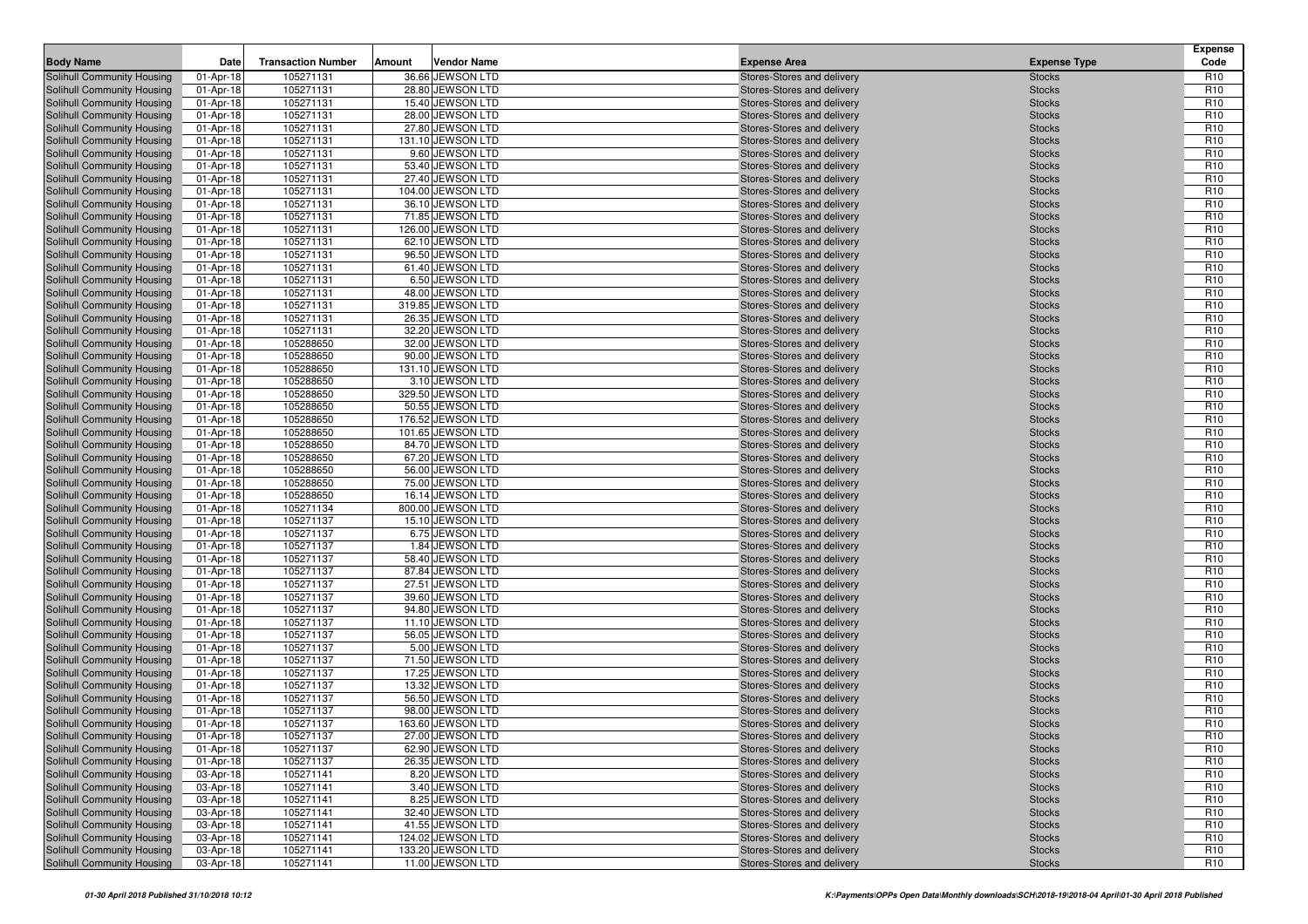| <b>Body Name</b>                                         | Date                   | <b>Transaction Number</b> | Amount | <b>Vendor Name</b>                    | <b>Expense Area</b>                                      | <b>Expense Type</b>            | Expense<br>Code                    |
|----------------------------------------------------------|------------------------|---------------------------|--------|---------------------------------------|----------------------------------------------------------|--------------------------------|------------------------------------|
| Solihull Community Housing                               | 03-Apr-18              | 105271141                 |        | 29.76 JEWSON LTD                      | Stores-Stores and delivery                               | <b>Stocks</b>                  | R <sub>10</sub>                    |
| Solihull Community Housing                               | 03-Apr-18              | 105271141                 |        | 20.40 JEWSON LTD                      | Stores-Stores and delivery                               | <b>Stocks</b>                  | R <sub>10</sub>                    |
| Solihull Community Housing                               | 03-Apr-18              | 105271141                 |        | 215.68 JEWSON LTD                     | Stores-Stores and delivery                               | <b>Stocks</b>                  | R <sub>10</sub>                    |
| Solihull Community Housing                               | 03-Apr-18              | 105271141                 |        | 198.40 JEWSON LTD                     | Stores-Stores and delivery                               | <b>Stocks</b>                  | R <sub>10</sub>                    |
| Solihull Community Housing                               | 03-Apr-18              | 105271141                 |        | 46.40 JEWSON LTD                      | Stores-Stores and delivery                               | <b>Stocks</b>                  | R <sub>10</sub>                    |
| Solihull Community Housing                               | 03-Apr-18              | 105271141                 |        | 25.00 JEWSON LTD                      | Stores-Stores and delivery                               | <b>Stocks</b>                  | R <sub>10</sub>                    |
| Solihull Community Housing                               | 03-Apr-18              | 105271141                 |        | 56.84 JEWSON LTD                      | Stores-Stores and delivery                               | <b>Stocks</b>                  | R <sub>10</sub>                    |
| Solihull Community Housing                               | 03-Apr-18              | 105271141                 |        | 244.28 JEWSON LTD                     | Stores-Stores and delivery                               | <b>Stocks</b>                  | R <sub>10</sub>                    |
| Solihull Community Housing                               | 03-Apr-18              | 105271141                 |        | 177.60 JEWSON LTD                     | Stores-Stores and delivery                               | <b>Stocks</b>                  | R <sub>10</sub>                    |
| Solihull Community Housing                               | 03-Apr-18              | 105271141                 |        | 103.35 JEWSON LTD                     | Stores-Stores and delivery                               | <b>Stocks</b>                  | R <sub>10</sub>                    |
| Solihull Community Housing                               | 03-Apr-18              | 105271141                 |        | 5.58 JEWSON LTD                       | Stores-Stores and delivery                               | <b>Stocks</b>                  | R <sub>10</sub>                    |
| Solihull Community Housing                               | 03-Apr-18              | 105271141                 |        | 167.20 JEWSON LTD                     | Stores-Stores and delivery                               | <b>Stocks</b>                  | R <sub>10</sub>                    |
| Solihull Community Housing                               | 03-Apr-18              | 105271141                 |        | 6.78 JEWSON LTD                       | Stores-Stores and delivery                               | <b>Stocks</b>                  | R <sub>10</sub>                    |
| Solihull Community Housing                               | 03-Apr-18              | 105271141                 |        | 550.00 JEWSON LTD                     | Stores-Stores and delivery                               | <b>Stocks</b>                  | R <sub>10</sub>                    |
| Solihull Community Housing                               | 03-Apr-18              | 105271141                 |        | 123.48 JEWSON LTD                     | Stores-Stores and delivery                               | <b>Stocks</b>                  | R <sub>10</sub>                    |
| Solihull Community Housing                               | 03-Apr-18              | 105271141                 |        | 196.70 JEWSON LTD                     | Stores-Stores and delivery                               | <b>Stocks</b>                  | R <sub>10</sub>                    |
| Solihull Community Housing                               | 03-Apr-18              | 105271141                 |        | 390.00 JEWSON LTD                     | Stores-Stores and delivery                               | <b>Stocks</b>                  | R <sub>10</sub>                    |
| Solihull Community Housing                               | 03-Apr-18              | 105271141                 |        | 28.20 JEWSON LTD                      | Stores-Stores and delivery                               | <b>Stocks</b>                  | R <sub>10</sub>                    |
| Solihull Community Housing                               | 03-Apr-18              | 105271141<br>105271141    |        | 4.80 JEWSON LTD<br>38.67 JEWSON LTD   | Stores-Stores and delivery                               | <b>Stocks</b>                  | R <sub>10</sub><br>R <sub>10</sub> |
| Solihull Community Housing<br>Solihull Community Housing | 03-Apr-18<br>03-Apr-18 | 105271141                 |        | 975.00 JEWSON LTD                     | Stores-Stores and delivery<br>Stores-Stores and delivery | <b>Stocks</b><br><b>Stocks</b> | R <sub>10</sub>                    |
| Solihull Community Housing                               | 03-Apr-18              | 105271141                 |        | 6.50 JEWSON LTD                       | Stores-Stores and delivery                               | <b>Stocks</b>                  | R <sub>10</sub>                    |
| Solihull Community Housing                               | 03-Apr-18              | 105271141                 |        | 71.70 JEWSON LTD                      | Stores-Stores and delivery                               | <b>Stocks</b>                  | R <sub>10</sub>                    |
| Solihull Community Housing                               | 03-Apr-18              | 105271141                 |        | 210.00 JEWSON LTD                     | Stores-Stores and delivery                               | <b>Stocks</b>                  | R <sub>10</sub>                    |
| Solihull Community Housing                               | 03-Apr-18              | 105271141                 |        | 48.00 JEWSON LTD                      | Stores-Stores and delivery                               | <b>Stocks</b>                  | R <sub>10</sub>                    |
| Solihull Community Housing                               | 03-Apr-18              | 105271141                 |        | 88.44 JEWSON LTD                      | Stores-Stores and delivery                               | <b>Stocks</b>                  | R <sub>10</sub>                    |
| Solihull Community Housing                               | 03-Apr-18              | 105271141                 |        | 46.95 JEWSON LTD                      | Stores-Stores and delivery                               | <b>Stocks</b>                  | R <sub>10</sub>                    |
| Solihull Community Housing                               | 03-Apr-18              | 105271141                 |        | 126.20 JEWSON LTD                     | Stores-Stores and delivery                               | <b>Stocks</b>                  | R <sub>10</sub>                    |
| Solihull Community Housing                               | 03-Apr-18              | 105271141                 |        | 8.00 JEWSON LTD                       | Stores-Stores and delivery                               | <b>Stocks</b>                  | R <sub>10</sub>                    |
| Solihull Community Housing                               | 03-Apr-18              | 105271141                 |        | 139.40 JEWSON LTD                     | Stores-Stores and delivery                               | <b>Stocks</b>                  | R <sub>10</sub>                    |
| Solihull Community Housing                               | 03-Apr-18              | 105271141                 |        | 43.20 JEWSON LTD                      | Stores-Stores and delivery                               | <b>Stocks</b>                  | R <sub>10</sub>                    |
| Solihull Community Housing                               | 03-Apr-18              | 105271141                 |        | 84.30 JEWSON LTD                      | Stores-Stores and delivery                               | <b>Stocks</b>                  | R <sub>10</sub>                    |
| Solihull Community Housing                               | 03-Apr-18              | 105271141                 |        | 17.55 JEWSON LTD                      | Stores-Stores and delivery                               | <b>Stocks</b>                  | R <sub>10</sub>                    |
| Solihull Community Housing                               | 03-Apr-18              | 105271141                 |        | 32.20 JEWSON LTD                      | Stores-Stores and delivery                               | <b>Stocks</b>                  | R <sub>10</sub>                    |
| Solihull Community Housing                               | 03-Apr-18              | 105271142                 |        | 198.97 JEWSON LTD                     | Stores-Stores and delivery                               | <b>Stocks</b>                  | R <sub>10</sub>                    |
| Solihull Community Housing                               | 03-Apr-18              | 105271142                 |        | 14.10 JEWSON LTD                      | Stores-Stores and delivery                               | <b>Stocks</b>                  | R <sub>10</sub>                    |
| Solihull Community Housing                               | 03-Apr-18              | 105271144                 |        | 480.06 JEWSON LTD                     | Stores-Stores and delivery                               | <b>Stocks</b>                  | R <sub>10</sub>                    |
| Solihull Community Housing                               | 03-Apr-18              | 105271146                 |        | 235.00 JEWSON LTD                     | Stores-Stores and delivery                               | <b>Stocks</b>                  | R <sub>10</sub>                    |
| Solihull Community Housing                               | 04-Apr-18              | 105288653                 |        | 359.14 JEWSON LTD                     | Stores-Stores and delivery                               | <b>Stocks</b>                  | R <sub>10</sub>                    |
| Solihull Community Housing                               | 05-Apr-18              | 105288660<br>105288661    |        | 457.95 JEWSON LTD<br>23.10 JEWSON LTD | Stores-Stores and delivery                               | <b>Stocks</b>                  | R <sub>10</sub><br>R <sub>10</sub> |
| Solihull Community Housing<br>Solihull Community Housing | 05-Apr-18<br>05-Apr-18 | 105288661                 |        | 82.80 JEWSON LTD                      | Stores-Stores and delivery<br>Stores-Stores and delivery | <b>Stocks</b><br><b>Stocks</b> | R <sub>10</sub>                    |
| Solihull Community Housing                               | 05-Apr-18              | 105288661                 |        | 28.80 JEWSON LTD                      | Stores-Stores and delivery                               | <b>Stocks</b>                  | R <sub>10</sub>                    |
| Solihull Community Housing                               | 05-Apr-18              | 105288661                 |        | 22.50 JEWSON LTD                      | Stores-Stores and delivery                               | <b>Stocks</b>                  | R <sub>10</sub>                    |
| Solihull Community Housing                               | 05-Apr-18              | 105288661                 |        | 422.70 JEWSON LTD                     | Stores-Stores and delivery                               | <b>Stocks</b>                  | R <sub>10</sub>                    |
| Solihull Community Housing                               | 05-Apr-18              | 105288661                 |        | 84.36 JEWSON LTD                      | Stores-Stores and delivery                               | <b>Stocks</b>                  | R <sub>10</sub>                    |
| Solihull Community Housing                               | 05-Apr-18              | 105288661                 |        | 123.00 JEWSON LTD                     | Stores-Stores and delivery                               | <b>Stocks</b>                  | R <sub>10</sub>                    |
| Solihull Community Housing                               | 05-Apr-18              | 105288661                 |        | 1166.00 JEWSON LTD                    | Stores-Stores and delivery                               | <b>Stocks</b>                  | R <sub>10</sub>                    |
| Solihull Community Housing                               | 05-Apr-18              | 105288661                 |        | 6.95 JEWSON LTD                       | Stores-Stores and delivery                               | <b>Stocks</b>                  | R <sub>10</sub>                    |
| Solihull Community Housing                               | 05-Apr-18              | 105288661                 |        | 252.72 JEWSON LTD                     | Stores-Stores and delivery                               | <b>Stocks</b>                  | R <sub>10</sub>                    |
| Solihull Community Housing                               | 05-Apr-18              | 105288661                 |        | 50.00 JEWSON LTD                      | Stores-Stores and delivery                               | <b>Stocks</b>                  | R <sub>10</sub>                    |
| <b>Solihull Community Housing</b>                        | 05-Apr-18              | 105288661                 |        | 18.00 JEWSON LTD                      | Stores-Stores and delivery                               | <b>Stocks</b>                  | R <sub>10</sub>                    |
| Solihull Community Housing                               | 05-Apr-18              | 105288661                 |        | 35.00 JEWSON LTD                      | Stores-Stores and delivery                               | <b>Stocks</b>                  | R <sub>10</sub>                    |
| Solihull Community Housing                               | 05-Apr-18              | 105288661                 |        | 150.30 JEWSON LTD                     | Stores-Stores and delivery                               | <b>Stocks</b>                  | R <sub>10</sub>                    |
| Solihull Community Housing                               | 05-Apr-18              | 105288661                 |        | 36.30 JEWSON LTD                      | Stores-Stores and delivery                               | <b>Stocks</b>                  | R <sub>10</sub>                    |
| Solihull Community Housing                               | 05-Apr-18              | 105288661                 |        | 115.00 JEWSON LTD                     | Stores-Stores and delivery                               | <b>Stocks</b>                  | R <sub>10</sub>                    |
| Solihull Community Housing                               | 05-Apr-18              | 105288661                 |        | 56.50 JEWSON LTD                      | Stores-Stores and delivery                               | <b>Stocks</b>                  | R <sub>10</sub>                    |
| Solihull Community Housing                               | 05-Apr-18              | 105288661                 |        | 78.75 JEWSON LTD                      | Stores-Stores and delivery                               | <b>Stocks</b>                  | R <sub>10</sub>                    |
| Solihull Community Housing                               | 05-Apr-18              | 105288661                 |        | 112.50 JEWSON LTD                     | Stores-Stores and delivery                               | <b>Stocks</b>                  | R <sub>10</sub>                    |
| Solihull Community Housing                               | 05-Apr-18              | 105288661                 |        | 19.00 JEWSON LTD                      | Stores-Stores and delivery                               | <b>Stocks</b>                  | R <sub>10</sub>                    |
| Solihull Community Housing                               | 05-Apr-18              | 105288661                 |        | 161.10 JEWSON LTD                     | Stores-Stores and delivery                               | <b>Stocks</b>                  | R <sub>10</sub>                    |
| <b>Solihull Community Housing</b>                        | 05-Apr-18              | 105288661                 |        | 27.90 JEWSON LTD                      | Stores-Stores and delivery                               | <b>Stocks</b>                  | R <sub>10</sub>                    |
| Solihull Community Housing                               | 05-Apr-18              | 105288661                 |        | 62.90 JEWSON LTD                      | Stores-Stores and delivery                               | <b>Stocks</b>                  | R <sub>10</sub>                    |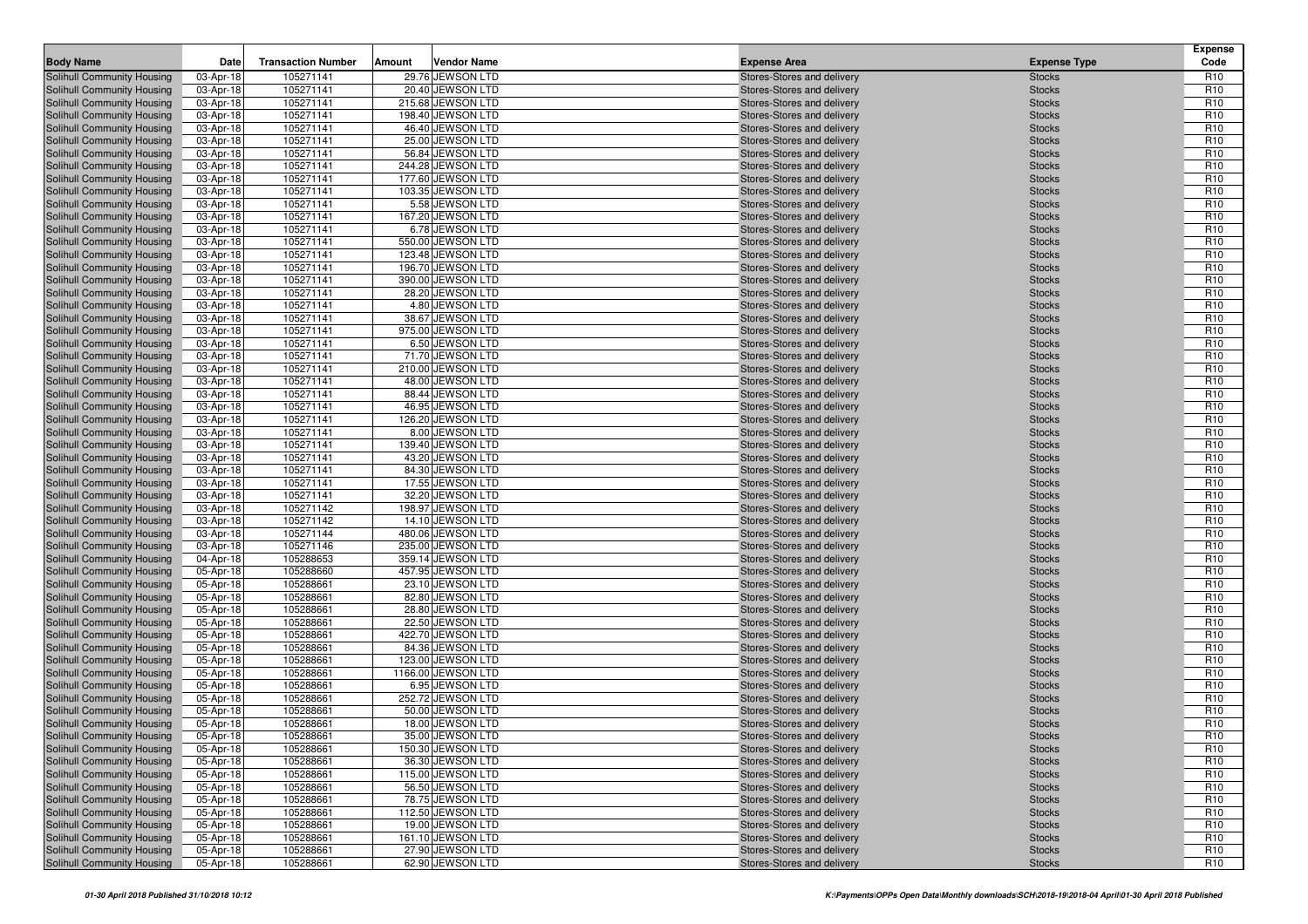| <b>Body Name</b>                                         | Date                   | <b>Transaction Number</b> | Amount | <b>Vendor Name</b>                    | <b>Expense Area</b>                                      | <b>Expense Type</b>            | <b>Expense</b><br>Code             |
|----------------------------------------------------------|------------------------|---------------------------|--------|---------------------------------------|----------------------------------------------------------|--------------------------------|------------------------------------|
| Solihull Community Housing                               | 05-Apr-18              | 105288661                 |        | 69.00 JEWSON LTD                      | Stores-Stores and delivery                               | <b>Stocks</b>                  | R <sub>10</sub>                    |
| Solihull Community Housing                               | 05-Apr-18              | 105288661                 |        | 243.00 JEWSON LTD                     | Stores-Stores and delivery                               | <b>Stocks</b>                  | R <sub>10</sub>                    |
| Solihull Community Housing                               | 09-Apr-18              | 105288663                 |        | 622.90 JEWSON LTD                     | Stores-Stores and delivery                               | <b>Stocks</b>                  | R <sub>10</sub>                    |
| Solihull Community Housing                               | 09-Apr-18              | 105288664                 |        | 331.67 JEWSON LTD                     | Stores-Stores and delivery                               | <b>Stocks</b>                  | R <sub>10</sub>                    |
| Solihull Community Housing                               | 09-Apr-18              | 105288665                 |        | 470.00 JEWSON LTD                     | Stores-Stores and delivery                               | <b>Stocks</b>                  | R <sub>10</sub>                    |
| Solihull Community Housing                               | 09-Apr-18              | 105288667                 |        | 91.20 JEWSON LTD                      | Stores-Stores and delivery                               | <b>Stocks</b>                  | R <sub>10</sub>                    |
| Solihull Community Housing                               | 09-Apr-18              | 105288667                 |        | 9.00 JEWSON LTD                       | Stores-Stores and delivery                               | <b>Stocks</b>                  | R <sub>10</sub>                    |
| Solihull Community Housing                               | 09-Apr-18              | 105288667                 |        | 14.00 JEWSON LTD                      | Stores-Stores and delivery                               | <b>Stocks</b>                  | R <sub>10</sub>                    |
| Solihull Community Housing                               | 09-Apr-18              | 105288667                 |        | 76.56 JEWSON LTD                      | Stores-Stores and delivery                               | <b>Stocks</b>                  | R <sub>10</sub>                    |
| Solihull Community Housing                               | 09-Apr-18              | 105288667                 |        | 30.60 JEWSON LTD                      | Stores-Stores and delivery                               | <b>Stocks</b>                  | R <sub>10</sub>                    |
| Solihull Community Housing                               | 09-Apr-18              | 105288667                 |        | 75.60 JEWSON LTD                      | Stores-Stores and delivery                               | <b>Stocks</b>                  | R <sub>10</sub>                    |
| Solihull Community Housing                               | 09-Apr-18              | 105288667                 |        | 13.57 JEWSON LTD                      | Stores-Stores and delivery                               | <b>Stocks</b>                  | R <sub>10</sub>                    |
| Solihull Community Housing                               | 09-Apr-18              | 105288667                 |        | 7.40 JEWSON LTD                       | Stores-Stores and delivery                               | <b>Stocks</b>                  | R <sub>10</sub>                    |
| Solihull Community Housing                               | 09-Apr-18              | 105288667                 |        | 38.10 JEWSON LTD                      | Stores-Stores and delivery                               | <b>Stocks</b>                  | R <sub>10</sub>                    |
| Solihull Community Housing                               | 09-Apr-18              | 105288667                 |        | 61.50 JEWSON LTD                      | Stores-Stores and delivery                               | <b>Stocks</b>                  | R <sub>10</sub>                    |
| Solihull Community Housing                               | 09-Apr-18              | 105288667                 |        | 27.80 JEWSON LTD                      | Stores-Stores and delivery                               | <b>Stocks</b>                  | R <sub>10</sub>                    |
| Solihull Community Housing                               | 09-Apr-18              | 105288667                 |        | 7.50 JEWSON LTD                       | Stores-Stores and delivery                               | <b>Stocks</b>                  | R <sub>10</sub>                    |
| Solihull Community Housing                               | 09-Apr-18              | 105288667                 |        | 23.40 JEWSON LTD                      | Stores-Stores and delivery                               | <b>Stocks</b>                  | R <sub>10</sub>                    |
| Solihull Community Housing                               | 09-Apr-18              | 105288667                 |        | 244.50 JEWSON LTD                     | Stores-Stores and delivery                               | <b>Stocks</b>                  | R <sub>10</sub>                    |
| Solihull Community Housing                               | 09-Apr-18              | 105288667                 |        | 9.60 JEWSON LTD                       | Stores-Stores and delivery                               | <b>Stocks</b>                  | R <sub>10</sub>                    |
| Solihull Community Housing                               | 09-Apr-18              | 105288667                 |        | 17.70 JEWSON LTD                      | Stores-Stores and delivery                               | <b>Stocks</b>                  | R <sub>10</sub>                    |
| Solihull Community Housing                               | 09-Apr-18              | 105288667                 |        | 55.60 JEWSON LTD                      | Stores-Stores and delivery                               | <b>Stocks</b>                  | R <sub>10</sub>                    |
| Solihull Community Housing                               | 09-Apr-18              | 105288667                 |        | 159.76 JEWSON LTD                     | Stores-Stores and delivery                               | <b>Stocks</b>                  | R <sub>10</sub>                    |
| Solihull Community Housing                               | 09-Apr-18              | 105288667                 |        | 43.00 JEWSON LTD                      | Stores-Stores and delivery                               | <b>Stocks</b>                  | R <sub>10</sub>                    |
| Solihull Community Housing                               | 09-Apr-18              | 105288667                 |        | 197.80 JEWSON LTD                     | Stores-Stores and delivery                               | <b>Stocks</b>                  | R <sub>10</sub>                    |
| Solihull Community Housing                               | 09-Apr-18              | 105288667                 |        | 22.75 JEWSON LTD                      | Stores-Stores and delivery                               | <b>Stocks</b>                  | R <sub>10</sub>                    |
| Solihull Community Housing                               | 09-Apr-18              | 105288667                 |        | 10.10 JEWSON LTD                      | Stores-Stores and delivery                               | <b>Stocks</b>                  | R <sub>10</sub>                    |
| Solihull Community Housing                               | 09-Apr-18              | 105288667                 |        | 16.80 JEWSON LTD                      | Stores-Stores and delivery                               | <b>Stocks</b>                  | R <sub>10</sub>                    |
| Solihull Community Housing                               | 09-Apr-18              | 105288667                 |        | 13.23 JEWSON LTD                      | Stores-Stores and delivery                               | <b>Stocks</b>                  | R <sub>10</sub>                    |
| Solihull Community Housing                               | 09-Apr-18              | 105288667                 |        | 157.68 JEWSON LTD                     | Stores-Stores and delivery                               | <b>Stocks</b>                  | R <sub>10</sub>                    |
| Solihull Community Housing                               | 09-Apr-18              | 105288667                 |        | 162.40 JEWSON LTD                     | Stores-Stores and delivery                               | <b>Stocks</b>                  | R <sub>10</sub>                    |
| Solihull Community Housing                               | 09-Apr-18              | 105288667                 |        | 360.80 JEWSON LTD                     | Stores-Stores and delivery                               | <b>Stocks</b>                  | R <sub>10</sub>                    |
| Solihull Community Housing                               | 09-Apr-18              | 105288667                 |        | 54.00 JEWSON LTD                      | Stores-Stores and delivery                               | <b>Stocks</b>                  | R <sub>10</sub>                    |
| Solihull Community Housing                               | 09-Apr-18              | 105288667                 |        | 3.80 JEWSON LTD                       | Stores-Stores and delivery                               | <b>Stocks</b>                  | R <sub>10</sub>                    |
| Solihull Community Housing                               | 09-Apr-18              | 105288667                 |        | 31.04 JEWSON LTD                      | Stores-Stores and delivery                               | <b>Stocks</b>                  | R <sub>10</sub>                    |
| Solihull Community Housing                               | 09-Apr-18              | 105288667<br>105288667    |        | 62.10 JEWSON LTD<br>193.60 JEWSON LTD | Stores-Stores and delivery                               | <b>Stocks</b>                  | R <sub>10</sub><br>R <sub>10</sub> |
| Solihull Community Housing<br>Solihull Community Housing | 09-Apr-18<br>09-Apr-18 | 105288667                 |        | 187.40 JEWSON LTD                     | Stores-Stores and delivery<br>Stores-Stores and delivery | <b>Stocks</b><br><b>Stocks</b> | R <sub>10</sub>                    |
| Solihull Community Housing                               | 09-Apr-18              | 105288667                 |        | 172.85 JEWSON LTD                     | Stores-Stores and delivery                               | <b>Stocks</b>                  | R <sub>10</sub>                    |
| Solihull Community Housing                               | 09-Apr-18              | 105288667                 |        | 10.00 JEWSON LTD                      | Stores-Stores and delivery                               | <b>Stocks</b>                  | R <sub>10</sub>                    |
| Solihull Community Housing                               | 09-Apr-18              | 105288667                 |        | 133.50 JEWSON LTD                     | Stores-Stores and delivery                               | <b>Stocks</b>                  | R <sub>10</sub>                    |
| Solihull Community Housing                               | 09-Apr-18              | 105288667                 |        | 255.60 JEWSON LTD                     | Stores-Stores and delivery                               | <b>Stocks</b>                  | R <sub>10</sub>                    |
| Solihull Community Housing                               | 09-Apr-18              | 105288667                 |        | 141.20 JEWSON LTD                     | Stores-Stores and delivery                               | <b>Stocks</b>                  | R <sub>10</sub>                    |
| Solihull Community Housing                               | 09-Apr-18              | 105288667                 |        | 84.60 JEWSON LTD                      | Stores-Stores and delivery                               | <b>Stocks</b>                  | R <sub>10</sub>                    |
| Solihull Community Housing                               | 09-Apr-18              | 105288667                 |        | 48.00 JEWSON LTD                      | Stores-Stores and delivery                               | <b>Stocks</b>                  | R <sub>10</sub>                    |
| Solihull Community Housing                               | 09-Apr-18              | 105288667                 |        | 9.00 JEWSON LTD                       | Stores-Stores and delivery                               | <b>Stocks</b>                  | R <sub>10</sub>                    |
| Solihull Community Housing                               | 09-Apr-18              | 105288667                 |        | 26.95 JEWSON LTD                      | Stores-Stores and delivery                               | <b>Stocks</b>                  | R <sub>10</sub>                    |
| Solihull Community Housing                               | 09-Apr-18              | 105288667                 |        | 33.60 JEWSON LTD                      | Stores-Stores and delivery                               | <b>Stocks</b>                  | R <sub>10</sub>                    |
| Solihull Community Housing                               | 09-Apr-18              | 105288667                 |        | 101.10 JEWSON LTD                     | Stores-Stores and delivery                               | <b>Stocks</b>                  | R <sub>10</sub>                    |
| Solihull Community Housing                               | 12-Apr-18              | 105288669                 |        | 565.00 JEWSON LTD                     | Stores-Stores and delivery                               | <b>Stocks</b>                  | R <sub>10</sub>                    |
| Solihull Community Housing                               | 12-Apr-18              | 105288669                 |        | 457.93 JEWSON LTD                     | Stores-Stores and delivery                               | <b>Stocks</b>                  | R <sub>10</sub>                    |
| <b>Solihull Community Housing</b>                        | 12-Apr-18              | 105288669                 |        | 100.00 JEWSON LTD                     | Stores-Stores and delivery                               | <b>Stocks</b>                  | R <sub>10</sub>                    |
| Solihull Community Housing                               | 12-Apr-18              | 105288671                 |        | 28.80 JEWSON LTD                      | Stores-Stores and delivery                               | <b>Stocks</b>                  | R <sub>10</sub>                    |
| Solihull Community Housing                               | 12-Apr-18              | 105288671                 |        | 9.50 JEWSON LTD                       | Stores-Stores and delivery                               | <b>Stocks</b>                  | R <sub>10</sub>                    |
| Solihull Community Housing                               | 12-Apr-18              | 105288671                 |        | 77.95 JEWSON LTD                      | Stores-Stores and delivery                               | <b>Stocks</b>                  | R <sub>10</sub>                    |
| Solihull Community Housing                               | 12-Apr-18              | 105288671                 |        | 65.00 JEWSON LTD                      | Stores-Stores and delivery                               | <b>Stocks</b>                  | R <sub>10</sub>                    |
| Solihull Community Housing                               | 12-Apr-18              | 105288671                 |        | 4.30 JEWSON LTD                       | Stores-Stores and delivery                               | <b>Stocks</b>                  | R <sub>10</sub>                    |
| Solihull Community Housing                               | 12-Apr-18              | 105288671                 |        | 88.10 JEWSON LTD                      | Stores-Stores and delivery                               | <b>Stocks</b>                  | R <sub>10</sub>                    |
| Solihull Community Housing                               | 12-Apr-18              | 105288671                 |        | 192.24 JEWSON LTD                     | Stores-Stores and delivery                               | <b>Stocks</b>                  | R <sub>10</sub>                    |
| Solihull Community Housing                               | 12-Apr-18              | 105288671                 |        | 62.40 JEWSON LTD                      | Stores-Stores and delivery                               | <b>Stocks</b>                  | R <sub>10</sub>                    |
| Solihull Community Housing                               | 12-Apr-18              | 105288671                 |        | 41.40 JEWSON LTD                      | Stores-Stores and delivery                               | <b>Stocks</b>                  | R <sub>10</sub>                    |
| <b>Solihull Community Housing</b>                        | 12-Apr-18              | 105288671                 |        | 186.20 JEWSON LTD                     | Stores-Stores and delivery                               | <b>Stocks</b>                  | R <sub>10</sub>                    |
| Solihull Community Housing                               | 12-Apr-18              | 105288671                 |        | 21.55 JEWSON LTD                      | Stores-Stores and delivery                               | <b>Stocks</b>                  | R <sub>10</sub>                    |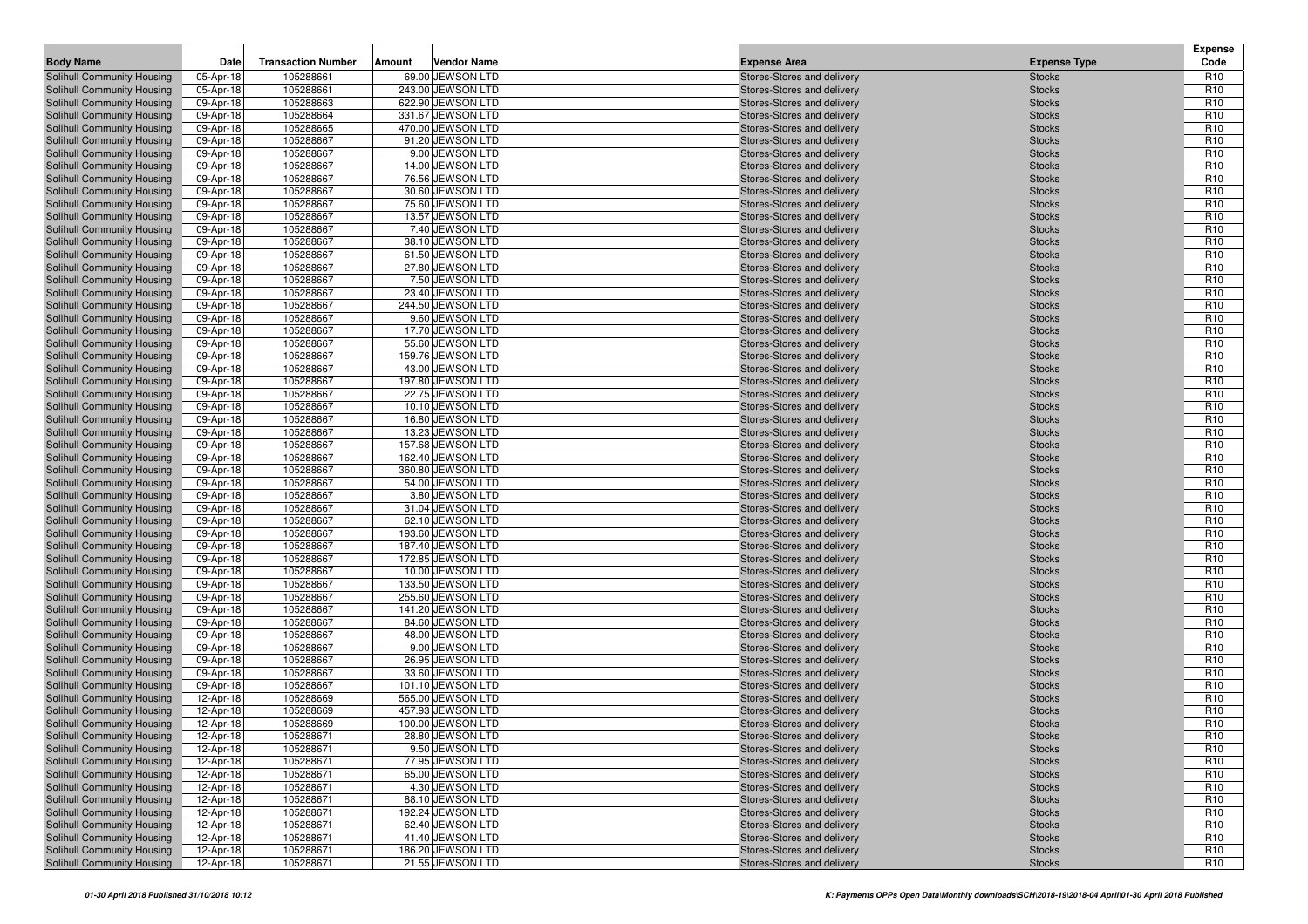| <b>Body Name</b>                                         | Date                   | <b>Transaction Number</b> | Amount | <b>Vendor Name</b>                   | <b>Expense Area</b>                                      | <b>Expense Type</b>            | <b>Expense</b><br>Code             |
|----------------------------------------------------------|------------------------|---------------------------|--------|--------------------------------------|----------------------------------------------------------|--------------------------------|------------------------------------|
| Solihull Community Housing                               | 12-Apr-18              | 105288671                 |        | 26.35 JEWSON LTD                     | Stores-Stores and delivery                               | <b>Stocks</b>                  | R <sub>10</sub>                    |
| Solihull Community Housing                               | 12-Apr-18              | 105288671                 |        | 31.52 JEWSON LTD                     | Stores-Stores and delivery                               | <b>Stocks</b>                  | R <sub>10</sub>                    |
| Solihull Community Housing                               | 12-Apr-18              | 105288671                 |        | 192.40 JEWSON LTD                    | Stores-Stores and delivery                               | <b>Stocks</b>                  | R <sub>10</sub>                    |
| Solihull Community Housing                               | 12-Apr-18              | 105288672                 |        | 31.70 JEWSON LTD                     | Stores-Stores and delivery                               | <b>Stocks</b>                  | R <sub>10</sub>                    |
| Solihull Community Housing                               | 12-Apr-18              | 105288672                 |        | 22.40 JEWSON LTD                     | Stores-Stores and delivery                               | <b>Stocks</b>                  | R <sub>10</sub>                    |
| Solihull Community Housing                               | 12-Apr-18              | 105288672                 |        | 13.85 JEWSON LTD                     | Stores-Stores and delivery                               | <b>Stocks</b>                  | R <sub>10</sub>                    |
| Solihull Community Housing                               | 12-Apr-18              | 105288672                 |        | 99.12 JEWSON LTD                     | Stores-Stores and delivery                               | <b>Stocks</b>                  | R <sub>10</sub>                    |
| Solihull Community Housing                               | 12-Apr-18              | 105288672                 |        | 60.90 JEWSON LTD                     | Stores-Stores and delivery                               | <b>Stocks</b>                  | R <sub>10</sub>                    |
| Solihull Community Housing                               | 12-Apr-18              | 105288672                 |        | 19.40 JEWSON LTD                     | Stores-Stores and delivery                               | <b>Stocks</b>                  | R <sub>10</sub>                    |
| Solihull Community Housing                               | 12-Apr-18              | 105288672                 |        | 56.50 JEWSON LTD                     | Stores-Stores and delivery                               | <b>Stocks</b>                  | R <sub>10</sub>                    |
| Solihull Community Housing                               | 12-Apr-18              | 105288672                 |        | 100.50 JEWSON LTD                    | Stores-Stores and delivery                               | <b>Stocks</b>                  | R <sub>10</sub>                    |
| Solihull Community Housing                               | 12-Apr-18              | 105288672                 |        | 62.90 JEWSON LTD                     | Stores-Stores and delivery                               | <b>Stocks</b>                  | R <sub>10</sub>                    |
| Solihull Community Housing                               | 12-Apr-18              | 105288677                 |        | 275.40 JEWSON LTD                    | Stores-Stores and delivery                               | <b>Stocks</b>                  | R <sub>10</sub>                    |
| Solihull Community Housing                               | 12-Apr-18              | 105288677                 |        | 23.40 JEWSON LTD                     | Stores-Stores and delivery                               | <b>Stocks</b>                  | R <sub>10</sub>                    |
| Solihull Community Housing                               | 12-Apr-18              | 105288677                 |        | 81.50 JEWSON LTD                     | Stores-Stores and delivery                               | <b>Stocks</b>                  | R <sub>10</sub>                    |
| Solihull Community Housing                               | 12-Apr-18              | 105288677                 |        | 3.60 JEWSON LTD                      | Stores-Stores and delivery                               | <b>Stocks</b>                  | R <sub>10</sub>                    |
| Solihull Community Housing                               | 12-Apr-18              | 105288677                 |        | 27.00 JEWSON LTD                     | Stores-Stores and delivery                               | <b>Stocks</b>                  | R <sub>10</sub><br>R <sub>10</sub> |
| Solihull Community Housing<br>Solihull Community Housing | 12-Apr-18<br>12-Apr-18 | 105288677<br>105288677    |        | 123.48 JEWSON LTD<br>6.95 JEWSON LTD | Stores-Stores and delivery<br>Stores-Stores and delivery | <b>Stocks</b><br><b>Stocks</b> | R <sub>10</sub>                    |
| Solihull Community Housing                               | 12-Apr-18              | 105288677                 |        | 172.85 JEWSON LTD                    | Stores-Stores and delivery                               | <b>Stocks</b>                  | R <sub>10</sub>                    |
| Solihull Community Housing                               | 12-Apr-18              | 105288677                 |        | 71.30 JEWSON LTD                     | Stores-Stores and delivery                               | <b>Stocks</b>                  | R <sub>10</sub>                    |
| Solihull Community Housing                               | 12-Apr-18              | 105288677                 |        | 71.50 JEWSON LTD                     | Stores-Stores and delivery                               | <b>Stocks</b>                  | R <sub>10</sub>                    |
| Solihull Community Housing                               | 12-Apr-18              | 105288677                 |        | 319.85 JEWSON LTD                    | Stores-Stores and delivery                               | <b>Stocks</b>                  | R <sub>10</sub>                    |
| Solihull Community Housing                               | 12-Apr-18              | 105288679                 |        | 29.90 JEWSON LTD                     | Stores-Stores and delivery                               | <b>Stocks</b>                  | R <sub>10</sub>                    |
| Solihull Community Housing                               | 12-Apr-18              | 105288679                 |        | 501.00 JEWSON LTD                    | Stores-Stores and delivery                               | <b>Stocks</b>                  | R <sub>10</sub>                    |
| Solihull Community Housing                               | 13-Apr-18              | 105288683                 |        | 660.50 JEWSON LTD                    | Stores-Stores and delivery                               | <b>Stocks</b>                  | R <sub>10</sub>                    |
| Solihull Community Housing                               | 13-Apr-18              | 105288685                 |        | 18.40 JEWSON LTD                     | Stores-Stores and delivery                               | <b>Stocks</b>                  | R <sub>10</sub>                    |
| Solihull Community Housing                               | 13-Apr-18              | 105288685                 |        | 5.10 JEWSON LTD                      | Stores-Stores and delivery                               | <b>Stocks</b>                  | R <sub>10</sub>                    |
| Solihull Community Housing                               | 13-Apr-18              | 105288685                 |        | 58.40 JEWSON LTD                     | Stores-Stores and delivery                               | <b>Stocks</b>                  | R <sub>10</sub>                    |
| Solihull Community Housing                               | 13-Apr-18              | 105288685                 |        | 89.58 JEWSON LTD                     | Stores-Stores and delivery                               | <b>Stocks</b>                  | R <sub>10</sub>                    |
| Solihull Community Housing                               | 13-Apr-18              | 105288685                 |        | 71.04 JEWSON LTD                     | Stores-Stores and delivery                               | <b>Stocks</b>                  | R <sub>10</sub>                    |
| Solihull Community Housing                               | 13-Apr-18              | 105288685                 |        | 7.40 JEWSON LTD                      | Stores-Stores and delivery                               | <b>Stocks</b>                  | R <sub>10</sub>                    |
| Solihull Community Housing                               | 13-Apr-18              | 105288685                 |        | 55.60 JEWSON LTD                     | Stores-Stores and delivery                               | <b>Stocks</b>                  | R <sub>10</sub>                    |
| Solihull Community Housing                               | 13-Apr-18              | 105288685                 |        | 198.40 JEWSON LTD                    | Stores-Stores and delivery                               | <b>Stocks</b>                  | R <sub>10</sub>                    |
| Solihull Community Housing                               | 13-Apr-18              | 105288685                 |        | 275.82 JEWSON LTD                    | Stores-Stores and delivery                               | <b>Stocks</b>                  | R <sub>10</sub>                    |
| Solihull Community Housing                               | 13-Apr-18              | 105288685                 |        | 9.50 JEWSON LTD                      | Stores-Stores and delivery                               | <b>Stocks</b>                  | R <sub>10</sub>                    |
| Solihull Community Housing                               | 13-Apr-18              | 105288685                 |        | 1.20 JEWSON LTD                      | Stores-Stores and delivery                               | <b>Stocks</b>                  | R <sub>10</sub>                    |
| Solihull Community Housing                               | 13-Apr-18              | 105288685                 |        | 62.94 JEWSON LTD                     | Stores-Stores and delivery                               | <b>Stocks</b>                  | R <sub>10</sub>                    |
| Solihull Community Housing                               | 13-Apr-18              | 105288685                 |        | 101.65 JEWSON LTD                    | Stores-Stores and delivery                               | <b>Stocks</b>                  | R <sub>10</sub>                    |
| Solihull Community Housing                               | 13-Apr-18              | 105288685                 |        | 6.78 JEWSON LTD                      | Stores-Stores and delivery                               | <b>Stocks</b>                  | R <sub>10</sub>                    |
| Solihull Community Housing                               | 13-Apr-18              | 105288685                 |        | 6.50 JEWSON LTD                      | Stores-Stores and delivery                               | <b>Stocks</b>                  | R <sub>10</sub>                    |
| Solihull Community Housing                               | 13-Apr-18              | 105288685                 |        | 222.80 JEWSON LTD                    | Stores-Stores and delivery                               | <b>Stocks</b>                  | R <sub>10</sub>                    |
| Solihull Community Housing                               | 13-Apr-18              | 105288685<br>105288685    |        | 36.30 JEWSON LTD<br>8.00 JEWSON LTD  | Stores-Stores and delivery                               | <b>Stocks</b>                  | R <sub>10</sub><br>R <sub>10</sub> |
| Solihull Community Housing<br>Solihull Community Housing | 13-Apr-18<br>13-Apr-18 | 105288685                 |        | 141.20 JEWSON LTD                    | Stores-Stores and delivery<br>Stores-Stores and delivery | <b>Stocks</b><br><b>Stocks</b> | R <sub>10</sub>                    |
| Solihull Community Housing                               | 13-Apr-18              | 105288685                 |        | 1.60 JEWSON LTD                      | Stores-Stores and delivery                               | <b>Stocks</b>                  | R <sub>10</sub>                    |
| Solihull Community Housing                               | 13-Apr-18              | 105288685                 |        | 29.35 JEWSON LTD                     | Stores-Stores and delivery                               | <b>Stocks</b>                  | R <sub>10</sub>                    |
| Solihull Community Housing                               | 13-Apr-18              | 105288685                 |        | 48.00 JEWSON LTD                     | Stores-Stores and delivery                               | <b>Stocks</b>                  | R <sub>10</sub>                    |
| Solihull Community Housing                               | 13-Apr-18              | 105288685                 |        | 46.95 JEWSON LTD                     | Stores-Stores and delivery                               | <b>Stocks</b>                  | R <sub>10</sub>                    |
| Solihull Community Housing                               | 13-Apr-18              | 105288685                 |        | 32.20 JEWSON LTD                     | Stores-Stores and delivery                               | <b>Stocks</b>                  | R <sub>10</sub>                    |
| Solihull Community Housing                               | 13-Apr-18              | 105288685                 |        | 246.90 JEWSON LTD                    | Stores-Stores and delivery                               | <b>Stocks</b>                  | R <sub>10</sub>                    |
| <b>Solihull Community Housing</b>                        | 13-Apr-18              | 105288686                 |        | 617.50 JEWSON LTD                    | Stores-Stores and delivery                               | <b>Stocks</b>                  | R <sub>10</sub>                    |
| Solihull Community Housing                               | 13-Apr-18              | 105288687                 |        | 635.70 JEWSON LTD                    | Stores-Stores and delivery                               | <b>Stocks</b>                  | R <sub>10</sub>                    |
| Solihull Community Housing                               | 13-Apr-18              | 105288687                 |        | 317.08 JEWSON LTD                    | Stores-Stores and delivery                               | <b>Stocks</b>                  | R <sub>10</sub>                    |
| Solihull Community Housing                               | 13-Apr-18              | 105288687                 |        | 187.90 JEWSON LTD                    | Stores-Stores and delivery                               | <b>Stocks</b>                  | R <sub>10</sub>                    |
| Solihull Community Housing                               | 13-Apr-18              | 105288688                 |        | 28.00 JEWSON LTD                     | Stores-Stores and delivery                               | <b>Stocks</b>                  | R <sub>10</sub>                    |
| Solihull Community Housing                               | 13-Apr-18              | 105288688                 |        | 15.10 JEWSON LTD                     | Stores-Stores and delivery                               | <b>Stocks</b>                  | R <sub>10</sub>                    |
| Solihull Community Housing                               | 13-Apr-18              | 105288688                 |        | 15.40 JEWSON LTD                     | Stores-Stores and delivery                               | <b>Stocks</b>                  | R <sub>10</sub>                    |
| Solihull Community Housing                               | 13-Apr-18              | 105288688                 |        | 2.10 JEWSON LTD                      | Stores-Stores and delivery                               | <b>Stocks</b>                  | R <sub>10</sub>                    |
| Solihull Community Housing                               | 13-Apr-18              | 105288688                 |        | 84.36 JEWSON LTD                     | Stores-Stores and delivery                               | <b>Stocks</b>                  | R <sub>10</sub>                    |
| Solihull Community Housing                               | 13-Apr-18              | 105288688                 |        | 66.80 JEWSON LTD                     | Stores-Stores and delivery                               | <b>Stocks</b>                  | R <sub>10</sub>                    |
| Solihull Community Housing                               | 13-Apr-18              | 105288688                 |        | 123.06 JEWSON LTD                    | Stores-Stores and delivery                               | <b>Stocks</b>                  | R <sub>10</sub>                    |
| Solihull Community Housing                               | 13-Apr-18              | 105288688                 |        | 13.32 JEWSON LTD                     | Stores-Stores and delivery                               | <b>Stocks</b>                  | R <sub>10</sub>                    |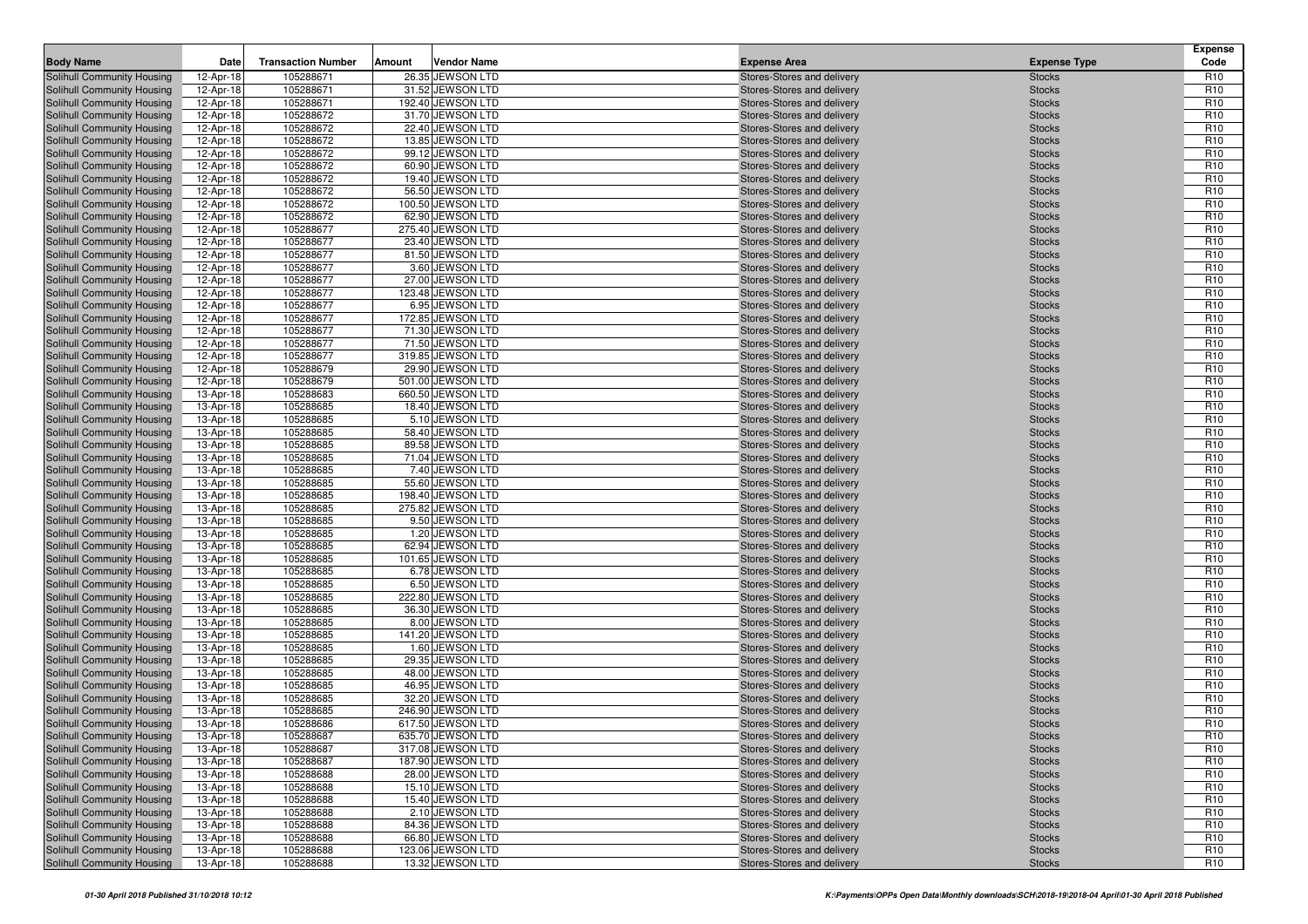| <b>Body Name</b>                                         | Date                   | <b>Transaction Number</b> | Amount | <b>Vendor Name</b>                  | <b>Expense Area</b>                                      | <b>Expense Type</b>            | <b>Expense</b><br>Code             |
|----------------------------------------------------------|------------------------|---------------------------|--------|-------------------------------------|----------------------------------------------------------|--------------------------------|------------------------------------|
| Solihull Community Housing                               | 13-Apr-18              | 105288688                 |        | 63.80 JEWSON LTD                    | Stores-Stores and delivery                               | <b>Stocks</b>                  | R <sub>10</sub>                    |
| Solihull Community Housing                               | 13-Apr-18              | 105288688                 |        | 187.40 JEWSON LTD                   | Stores-Stores and delivery                               | <b>Stocks</b>                  | R <sub>10</sub>                    |
| Solihull Community Housing                               | 13-Apr-18              | 105288688                 |        | 38.20 JEWSON LTD                    | Stores-Stores and delivery                               | <b>Stocks</b>                  | R <sub>10</sub>                    |
| Solihull Community Housing                               | 13-Apr-18              | 105288688                 |        | 8.14 JEWSON LTD                     | Stores-Stores and delivery                               | <b>Stocks</b>                  | R <sub>10</sub>                    |
| Solihull Community Housing                               | 13-Apr-18              | 105288688                 |        | 26.95 JEWSON LTD                    | Stores-Stores and delivery                               | <b>Stocks</b>                  | R <sub>10</sub>                    |
| Solihull Community Housing                               | 13-Apr-18              | 105288688                 |        | 30.00 JEWSON LTD                    | Stores-Stores and delivery                               | <b>Stocks</b>                  | R <sub>10</sub>                    |
| Solihull Community Housing                               | 16-Apr-18              | 105296686                 |        | 16.00 JEWSON LTD                    | Stores-Stores and delivery                               | <b>Stocks</b>                  | R <sub>10</sub>                    |
| Solihull Community Housing                               | 16-Apr-18              | 105296686                 |        | 9.00 JEWSON LTD                     | Stores-Stores and delivery                               | <b>Stocks</b>                  | R <sub>10</sub>                    |
| Solihull Community Housing                               | 16-Apr-18              | 105296686                 |        | 38.10 JEWSON LTD                    | Stores-Stores and delivery                               | <b>Stocks</b>                  | R <sub>10</sub>                    |
| Solihull Community Housing                               | 16-Apr-18              | 105296686                 |        | 8.80 JEWSON LTD                     | Stores-Stores and delivery                               | <b>Stocks</b>                  | R <sub>10</sub>                    |
| Solihull Community Housing                               | 16-Apr-18              | 105296686                 |        | 422.70 JEWSON LTD                   | Stores-Stores and delivery                               | <b>Stocks</b>                  | R <sub>10</sub>                    |
| Solihull Community Housing                               | 16-Apr-18              | 105296686                 |        | 494.30 JEWSON LTD                   | Stores-Stores and delivery                               | <b>Stocks</b>                  | R <sub>10</sub>                    |
| Solihull Community Housing                               | 16-Apr-18              | 105296686                 |        | 244.28 JEWSON LTD                   | Stores-Stores and delivery                               | <b>Stocks</b>                  | R <sub>10</sub>                    |
| Solihull Community Housing                               | 16-Apr-18              | 105296686                 |        | 260.36 JEWSON LTD                   | Stores-Stores and delivery                               | <b>Stocks</b>                  | R <sub>10</sub>                    |
| Solihull Community Housing                               | 16-Apr-18              | 105296686                 |        | 26.20 JEWSON LTD                    | Stores-Stores and delivery                               | <b>Stocks</b>                  | R <sub>10</sub>                    |
| Solihull Community Housing                               | 16-Apr-18              | 105296686                 |        | 230.50 JEWSON LTD                   | Stores-Stores and delivery                               | <b>Stocks</b>                  | R <sub>10</sub>                    |
| Solihull Community Housing                               | 16-Apr-18              | 105296686                 |        | 47.55 JEWSON LTD                    | Stores-Stores and delivery                               | <b>Stocks</b>                  | R <sub>10</sub>                    |
| Solihull Community Housing                               | 16-Apr-18              | 105296686                 |        | 11.80 JEWSON LTD                    | Stores-Stores and delivery                               | <b>Stocks</b>                  | R <sub>10</sub>                    |
| Solihull Community Housing                               | 16-Apr-18              | 105296686                 |        | 6.50 JEWSON LTD                     | Stores-Stores and delivery                               | <b>Stocks</b>                  | R <sub>10</sub>                    |
| Solihull Community Housing                               | 16-Apr-18              | 105296686                 |        | 49.74 JEWSON LTD                    | Stores-Stores and delivery                               | <b>Stocks</b>                  | R <sub>10</sub>                    |
| Solihull Community Housing                               | 16-Apr-18              | 105296686                 |        | 58.50 JEWSON LTD                    | Stores-Stores and delivery                               | <b>Stocks</b>                  | R <sub>10</sub>                    |
| Solihull Community Housing                               | 16-Apr-18              | 105296686                 |        | 243.00 JEWSON LTD                   | Stores-Stores and delivery                               | <b>Stocks</b>                  | R <sub>10</sub>                    |
| Solihull Community Housing                               | 18-Apr-18              | 105296689                 |        | 1950.00 JEWSON LTD                  | Stores-Stores and delivery                               | <b>Stocks</b>                  | R <sub>10</sub>                    |
| Solihull Community Housing                               | 18-Apr-18              | 105296689                 |        | 48.00 JEWSON LTD                    | Stores-Stores and delivery                               | <b>Stocks</b>                  | R <sub>10</sub>                    |
| Solihull Community Housing                               | 18-Apr-18              | 105296691                 |        | 162.50 JEWSON LTD                   | Stores-Stores and delivery                               | <b>Stocks</b>                  | R <sub>10</sub>                    |
| Solihull Community Housing                               | 18-Apr-18              | 105296691                 |        | 156.50 JEWSON LTD                   | Stores-Stores and delivery                               | <b>Stocks</b>                  | R <sub>10</sub>                    |
| Solihull Community Housing<br>Solihull Community Housing | 19-Apr-18              | 105296692                 |        | 15.10 JEWSON LTD                    | Stores-Stores and delivery                               | <b>Stocks</b>                  | R <sub>10</sub><br>R <sub>10</sub> |
|                                                          | 19-Apr-18              | 105296692<br>105296692    |        | 8.10 JEWSON LTD<br>3.40 JEWSON LTD  | Stores-Stores and delivery                               | <b>Stocks</b>                  | R <sub>10</sub>                    |
| Solihull Community Housing<br>Solihull Community Housing | 19-Apr-18<br>19-Apr-18 | 105296692                 |        | 25.10 JEWSON LTD                    | Stores-Stores and delivery<br>Stores-Stores and delivery | <b>Stocks</b><br><b>Stocks</b> | R <sub>10</sub>                    |
| Solihull Community Housing                               | 19-Apr-18              | 105296692                 |        | 46.70 JEWSON LTD                    | Stores-Stores and delivery                               | <b>Stocks</b>                  | R <sub>10</sub>                    |
| Solihull Community Housing                               | 19-Apr-18              | 105296692                 |        | 7.40 JEWSON LTD                     | Stores-Stores and delivery                               | <b>Stocks</b>                  | R <sub>10</sub>                    |
| Solihull Community Housing                               | 19-Apr-18              | 105296692                 |        | 195.60 JEWSON LTD                   | Stores-Stores and delivery                               | <b>Stocks</b>                  | R <sub>10</sub>                    |
| Solihull Community Housing                               | 19-Apr-18              | 105296692                 |        | 9.60 JEWSON LTD                     | Stores-Stores and delivery                               | <b>Stocks</b>                  | R <sub>10</sub>                    |
| Solihull Community Housing                               | 19-Apr-18              | 105296692                 |        | 15.00 JEWSON LTD                    | Stores-Stores and delivery                               | <b>Stocks</b>                  | R <sub>10</sub>                    |
| Solihull Community Housing                               | 19-Apr-18              | 105296692                 |        | 43.00 JEWSON LTD                    | Stores-Stores and delivery                               | <b>Stocks</b>                  | R <sub>10</sub>                    |
| Solihull Community Housing                               | 19-Apr-18              | 105296692                 |        | 5.60 JEWSON LTD                     | Stores-Stores and delivery                               | <b>Stocks</b>                  | R <sub>10</sub>                    |
| Solihull Community Housing                               | 19-Apr-18              | 105296692                 |        | 36.85 JEWSON LTD                    | Stores-Stores and delivery                               | <b>Stocks</b>                  | R <sub>10</sub>                    |
| Solihull Community Housing                               | 19-Apr-18              | 105296692                 |        | 14.70 JEWSON LTD                    | Stores-Stores and delivery                               | <b>Stocks</b>                  | R <sub>10</sub>                    |
| Solihull Community Housing                               | 19-Apr-18              | 105296692                 |        | 29.30 JEWSON LTD                    | Stores-Stores and delivery                               | <b>Stocks</b>                  | R <sub>10</sub>                    |
| Solihull Community Housing                               | 19-Apr-18              | 105296692                 |        | 71.85 JEWSON LTD                    | Stores-Stores and delivery                               | <b>Stocks</b>                  | R <sub>10</sub>                    |
| Solihull Community Housing                               | 19-Apr-18              | 105296692                 |        | 17.25 JEWSON LTD                    | Stores-Stores and delivery                               | <b>Stocks</b>                  | R <sub>10</sub>                    |
| Solihull Community Housing                               | 19-Apr-18              | 105296692                 |        | 16.85 JEWSON LTD                    | Stores-Stores and delivery                               | <b>Stocks</b>                  | R <sub>10</sub>                    |
| Solihull Community Housing                               | 19-Apr-18              | 105296692                 |        | 56.00 JEWSON LTD                    | Stores-Stores and delivery                               | <b>Stocks</b>                  | R <sub>10</sub>                    |
| Solihull Community Housing                               | 19-Apr-18              | 105296692                 |        | 33.25 JEWSON LTD                    | Stores-Stores and delivery                               | <b>Stocks</b>                  | R <sub>10</sub>                    |
| Solihull Community Housing                               | 19-Apr-18              | 105296692                 |        | 38.67 JEWSON LTD                    | Stores-Stores and delivery                               | <b>Stocks</b>                  | R <sub>10</sub>                    |
| Solihull Community Housing                               | 19-Apr-18              | 105296692                 |        | 27.90 JEWSON LTD                    | Stores-Stores and delivery                               | <b>Stocks</b>                  | R <sub>10</sub>                    |
| Solihull Community Housing                               | 19-Apr-18              | 105296694                 |        | 20.85 JEWSON LTD                    | Stores-Stores and delivery                               | <b>Stocks</b>                  | R <sub>10</sub>                    |
| Solihull Community Housing                               | 19-Apr-18              | 105296694                 |        | 305.98 JEWSON LTD                   | Stores-Stores and delivery                               | <b>Stocks</b>                  | R <sub>10</sub>                    |
| Solihull Community Housing                               | 20-Apr-18              | 105296695                 |        | 2.19 JEWSON LTD                     | Stores-Stores and delivery                               | <b>Stocks</b>                  | R <sub>10</sub>                    |
| Solihull Community Housing                               | 20-Apr-18              | 105296695                 |        | 110.34 JEWSON LTD                   | Stores-Stores and delivery                               | <b>Stocks</b>                  | R <sub>10</sub>                    |
| <b>Solihull Community Housing</b>                        | 20-Apr-18              | 105296695                 |        | 15.99 JEWSON LTD                    | Stores-Stores and delivery                               | <b>Stocks</b>                  | R <sub>10</sub>                    |
| Solihull Community Housing                               | 20-Apr-18              | 105296695                 |        | 22.68 JEWSON LTD                    | Stores-Stores and delivery                               | <b>Stocks</b>                  | R <sub>10</sub>                    |
| Solihull Community Housing                               | 20-Apr-18              | 105296695                 |        | 56.19 JEWSON LTD                    | Stores-Stores and delivery                               | <b>Stocks</b>                  | R <sub>10</sub>                    |
| Solihull Community Housing                               | 20-Apr-18              | 105296695                 |        | 37.86 JEWSON LTD                    | Stores-Stores and delivery                               | <b>Stocks</b>                  | R <sub>10</sub>                    |
| Solihull Community Housing                               | 20-Apr-18              | 105296695                 |        | 16.62 JEWSON LTD                    | Stores-Stores and delivery                               | <b>Stocks</b>                  | R <sub>10</sub>                    |
| Solihull Community Housing                               | 20-Apr-18              | 105296695                 |        | 13.71 JEWSON LTD                    | Stores-Stores and delivery                               | <b>Stocks</b>                  | R <sub>10</sub>                    |
| Solihull Community Housing                               | 20-Apr-18              | 105296695                 |        | 5.32 JEWSON LTD                     | Stores-Stores and delivery                               | <b>Stocks</b>                  | R <sub>10</sub>                    |
| Solihull Community Housing                               | 20-Apr-18              | 105296695                 |        | 15.81 JEWSON LTD                    | Stores-Stores and delivery                               | <b>Stocks</b>                  | R <sub>10</sub>                    |
| Solihull Community Housing                               | 20-Apr-18              | 105296695                 |        | 31.02 JEWSON LTD                    | Stores-Stores and delivery                               | <b>Stocks</b>                  | R <sub>10</sub>                    |
| Solihull Community Housing<br>Solihull Community Housing | 20-Apr-18              | 105296695<br>105296695    |        | 32.13 JEWSON LTD<br>6.43 JEWSON LTD | Stores-Stores and delivery<br>Stores-Stores and delivery | <b>Stocks</b>                  | R <sub>10</sub><br>R <sub>10</sub> |
| Solihull Community Housing                               | 20-Apr-18              |                           |        | 25.04 JEWSON LTD                    |                                                          | <b>Stocks</b>                  |                                    |
|                                                          | 20-Apr-18              | 105296695                 |        |                                     | Stores-Stores and delivery                               | <b>Stocks</b>                  | R <sub>10</sub>                    |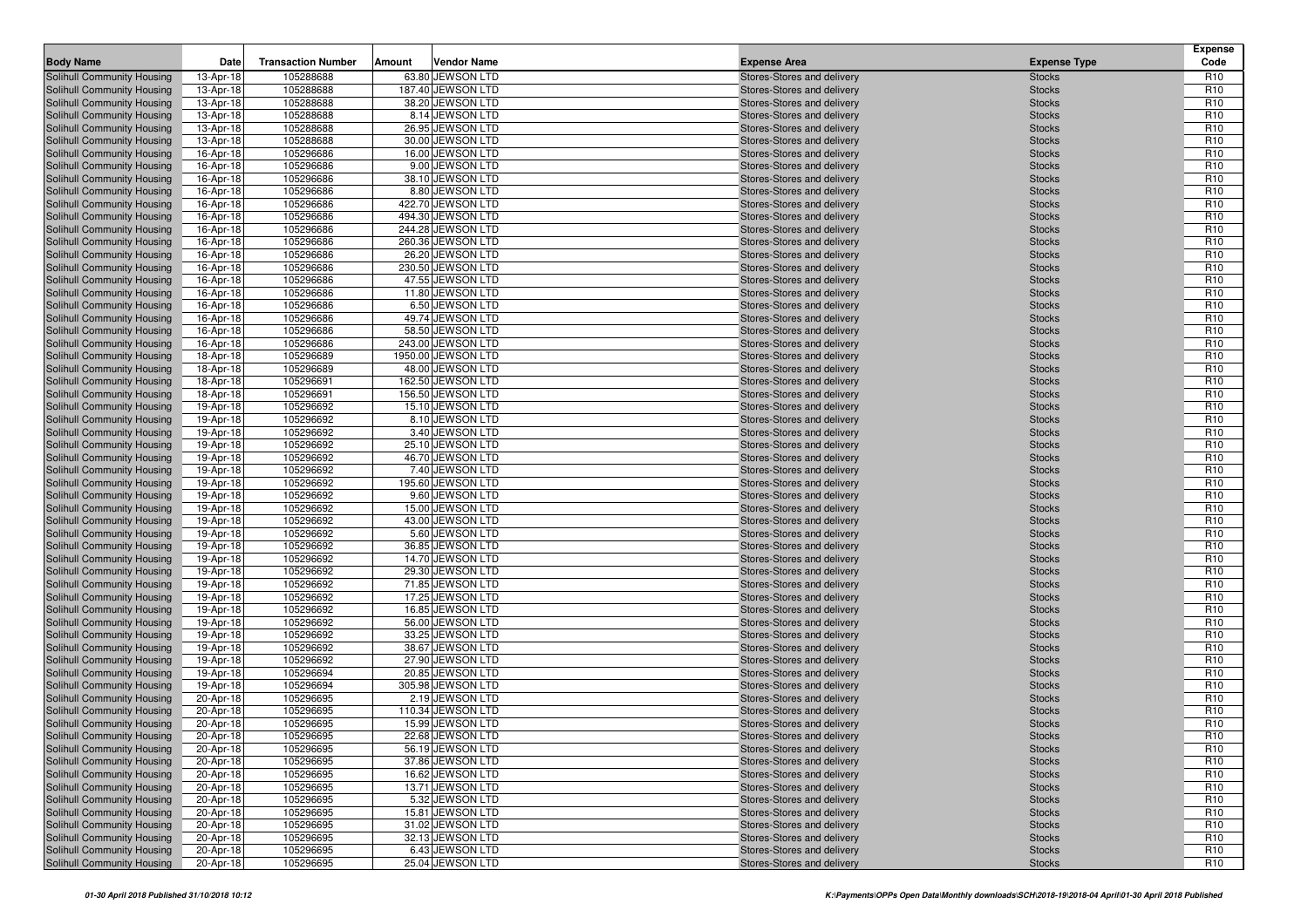|                                                          |                        |                           |        |                                                        |                                                              |                                                | <b>Expense</b>                     |
|----------------------------------------------------------|------------------------|---------------------------|--------|--------------------------------------------------------|--------------------------------------------------------------|------------------------------------------------|------------------------------------|
| <b>Body Name</b>                                         | Date                   | <b>Transaction Number</b> | Amount | <b>Vendor Name</b>                                     | <b>Expense Area</b>                                          | <b>Expense Type</b>                            | Code                               |
| Solihull Community Housing                               | 20-Apr-18              | 105296695                 |        | 14.58 JEWSON LTD                                       | Stores-Stores and delivery                                   | <b>Stocks</b>                                  | R <sub>10</sub>                    |
| Solihull Community Housing                               | 20-Apr-18              | 105296696                 |        | 23.40 JEWSON LTD                                       | Stores-Stores and delivery                                   | <b>Stocks</b>                                  | R <sub>10</sub><br>R <sub>10</sub> |
| Solihull Community Housing<br>Solihull Community Housing | 20-Apr-18<br>20-Apr-18 | 105296696<br>105296696    |        | 90.00 JEWSON LTD<br>74.35 JEWSON LTD                   | Stores-Stores and delivery<br>Stores-Stores and delivery     | <b>Stocks</b><br><b>Stocks</b>                 | R <sub>10</sub>                    |
| Solihull Community Housing                               | 20-Apr-18              | 105296696                 |        | 65.00 JEWSON LTD                                       | Stores-Stores and delivery                                   | <b>Stocks</b>                                  | R <sub>10</sub>                    |
| Solihull Community Housing                               | 20-Apr-18              | 105296696                 |        | 97.20 JEWSON LTD                                       | Stores-Stores and delivery                                   | <b>Stocks</b>                                  | R <sub>10</sub>                    |
| Solihull Community Housing                               | 20-Apr-18              | 105296696                 |        | 9.50 JEWSON LTD                                        | Stores-Stores and delivery                                   | <b>Stocks</b>                                  | R <sub>10</sub>                    |
| Solihull Community Housing                               | 20-Apr-18              | 105296696                 |        | 28.50 JEWSON LTD                                       | Stores-Stores and delivery                                   | <b>Stocks</b>                                  | R <sub>10</sub>                    |
| Solihull Community Housing                               | 20-Apr-18              | 105296696                 |        | 56.50 JEWSON LTD                                       | Stores-Stores and delivery                                   | <b>Stocks</b>                                  | R <sub>10</sub>                    |
| Solihull Community Housing                               | 20-Apr-18              | 105296696                 |        | 16.00 JEWSON LTD                                       | Stores-Stores and delivery                                   | <b>Stocks</b>                                  | R <sub>10</sub>                    |
| Solihull Community Housing                               | 20-Apr-18              | 105296696                 |        | 4.38 JEWSON LTD                                        | Stores-Stores and delivery                                   | <b>Stocks</b>                                  | R <sub>10</sub>                    |
| Solihull Community Housing                               | 20-Apr-18              | 105296696                 |        | 92.00 JEWSON LTD                                       | Stores-Stores and delivery                                   | <b>Stocks</b>                                  | R <sub>10</sub>                    |
| Solihull Community Housing                               | 20-Apr-18              | 105296696                 |        | 243.05 JEWSON LTD                                      | Stores-Stores and delivery                                   | <b>Stocks</b>                                  | R <sub>10</sub>                    |
| Solihull Community Housing                               | 20-Apr-18              | 105296696                 |        | 22.10 JEWSON LTD                                       | Stores-Stores and delivery                                   | <b>Stocks</b>                                  | R <sub>10</sub>                    |
| Solihull Community Housing                               | 20-Apr-18              | 105296696                 |        | 16.10 JEWSON LTD                                       | Stores-Stores and delivery                                   | <b>Stocks</b>                                  | R <sub>10</sub>                    |
| Solihull Community Housing                               | 20-Apr-18              | 105296696                 |        | 88.44 JEWSON LTD                                       | Stores-Stores and delivery                                   | <b>Stocks</b>                                  | R <sub>10</sub>                    |
| Solihull Community Housing                               | 20-Apr-18              | 105296696                 |        | 32.20 JEWSON LTD                                       | Stores-Stores and delivery                                   | <b>Stocks</b>                                  | R <sub>10</sub>                    |
| Solihull Community Housing                               | 20-Apr-18              | 105296696                 |        | 15.00 JEWSON LTD                                       | Stores-Stores and delivery                                   | <b>Stocks</b>                                  | R <sub>10</sub>                    |
| Solihull Community Housing                               | 20-Apr-18              | 105296697                 |        | 381.00 JEWSON LTD                                      | Stores-Stores and delivery                                   | <b>Stocks</b>                                  | R <sub>10</sub>                    |
| Solihull Community Housing                               | 20-Apr-18              | 105296697                 |        | 335.10 JEWSON LTD                                      | Stores-Stores and delivery                                   | <b>Stocks</b>                                  | R <sub>10</sub>                    |
| Solihull Community Housing                               | 23-Apr-18              | 105296698                 |        | 566.69 JEWSON LTD                                      | Stores-Stores and delivery                                   | <b>Stocks</b>                                  | R <sub>10</sub>                    |
| Solihull Community Housing                               | 23-Apr-18              | 105296699                 |        | 13.57 JEWSON LTD                                       | Stores-Stores and delivery                                   | <b>Stocks</b>                                  | R <sub>10</sub>                    |
| Solihull Community Housing                               | 23-Apr-18              | 105296699                 |        | 146.40 JEWSON LTD                                      | Stores-Stores and delivery                                   | <b>Stocks</b>                                  | R <sub>10</sub><br>R <sub>10</sub> |
| Solihull Community Housing<br>Solihull Community Housing | 23-Apr-18<br>23-Apr-18 | 105296699<br>105296699    |        | 82.80 JEWSON LTD<br>48.70 JEWSON LTD                   | Stores-Stores and delivery<br>Stores-Stores and delivery     | <b>Stocks</b><br><b>Stocks</b>                 | R <sub>10</sub>                    |
| <b>Solihull Community Housing</b>                        | 23-Apr-18              | 105296699                 |        | 131.10 JEWSON LTD                                      | Stores-Stores and delivery                                   | <b>Stocks</b>                                  | R <sub>10</sub>                    |
| Solihull Community Housing                               | 23-Apr-18              | 105296699                 |        | 53.15 JEWSON LTD                                       | Stores-Stores and delivery                                   | <b>Stocks</b>                                  | R <sub>10</sub>                    |
| Solihull Community Housing                               | 23-Apr-18              | 105296699                 |        | 53.15 JEWSON LTD                                       | Stores-Stores and delivery                                   | <b>Stocks</b>                                  | R <sub>10</sub>                    |
| Solihull Community Housing                               | 23-Apr-18              | 105296699                 |        | 5.80 JEWSON LTD                                        | Stores-Stores and delivery                                   | <b>Stocks</b>                                  | R <sub>10</sub>                    |
| Solihull Community Housing                               | 23-Apr-18              | 105296699                 |        | 55.60 JEWSON LTD                                       | Stores-Stores and delivery                                   | <b>Stocks</b>                                  | R <sub>10</sub>                    |
| Solihull Community Housing                               | 23-Apr-18              | 105296699                 |        | 15.80 JEWSON LTD                                       | Stores-Stores and delivery                                   | <b>Stocks</b>                                  | R <sub>10</sub>                    |
| Solihull Community Housing                               | 23-Apr-18              | 105296699                 |        | 11.04 JEWSON LTD                                       | Stores-Stores and delivery                                   | <b>Stocks</b>                                  | R <sub>10</sub>                    |
| Solihull Community Housing                               | 23-Apr-18              | 105296699                 |        | 44.48 JEWSON LTD                                       | Stores-Stores and delivery                                   | <b>Stocks</b>                                  | R <sub>10</sub>                    |
| Solihull Community Housing                               | 23-Apr-18              | 105296699                 |        | 7.20 JEWSON LTD                                        | Stores-Stores and delivery                                   | <b>Stocks</b>                                  | R <sub>10</sub>                    |
| Solihull Community Housing                               | 23-Apr-18              | 105296699                 |        | 1.60 JEWSON LTD                                        | Stores-Stores and delivery                                   | <b>Stocks</b>                                  | R <sub>10</sub>                    |
| Solihull Community Housing                               | 23-Apr-18              | 105296699                 |        | 196.00 JEWSON LTD                                      | Stores-Stores and delivery                                   | <b>Stocks</b>                                  | R <sub>10</sub>                    |
| Solihull Community Housing                               | 23-Apr-18              | 105296699                 |        | 10.44 JEWSON LTD                                       | Stores-Stores and delivery                                   | <b>Stocks</b>                                  | R <sub>10</sub>                    |
| Solihull Community Housing                               | 23-Apr-18              | 105296701                 |        | 337.50 JEWSON LTD                                      | Stores-Stores and delivery                                   | <b>Stocks</b>                                  | R <sub>10</sub>                    |
| Solihull Community Housing                               | 16-Apr-18              | 105283363                 |        | 1026.00 JLA TOTAL CARE LTD                             | <b>Laundry Service</b>                                       | Equipment Rental/Lease                         | D <sub>18</sub>                    |
| Solihull Community Housing                               | 26-Apr-18              | 105297490                 |        | 3670.76 KELBEC CIVILS                                  | <b>Tarmac &amp; Resurfacing Works</b>                        | <b>Contractor Payments</b>                     | <b>B70</b>                         |
| Solihull Community Housing                               | 26-Apr-18              | 105297491                 |        | 3253.63 KELBEC CIVILS<br>8460.38 KELBEC CIVILS         | <b>Tarmac &amp; Resurfacing Works</b>                        | <b>Contractor Payments</b>                     | <b>B70</b>                         |
| Solihull Community Housing<br>Solihull Community Housing | 26-Apr-18<br>10-Apr-18 | 105297494<br>105266438    |        | 270.00 KILLGERM CHEMICALS LTD                          | <b>Tarmac &amp; Resurfacing Works</b><br><b>Pest Control</b> | <b>Contractor Payments</b><br><b>Materials</b> | <b>B70</b><br>D <sub>13</sub>      |
| Solihull Community Housing                               | 10-Apr-18              | 105266439                 |        | 442.52 KILLGERM CHEMICALS LTD                          | <b>Pest Control</b>                                          | <b>Materials</b>                               | D <sub>13</sub>                    |
| Solihull Community Housing                               | 16-Apr-18              | 105282380                 |        | 28653.00 LEGRAND                                       | Safe and Sound Operational                                   | Equipment Rental/Lease                         | D <sub>18</sub>                    |
| Solihull Community Housing                               | 26-Apr-18              | 105297498                 |        | 659.40 LEGRAND                                         | Safe and Sound Operational                                   | <b>Equipment Rental/Lease</b>                  | D <sub>18</sub>                    |
| Solihull Community Housing                               | 16-Apr-18              | 105282371                 |        | 4811.00 LEGRAND                                        | Safe and Sound Operational                                   | Equipment Rental/Lease                         | D <sub>18</sub>                    |
| Solihull Community Housing                               | 16-Apr-18              | 105282376                 |        | 1847.59 LEGRAND                                        | Safe and Sound Operational                                   | <b>Equipment Rental/Lease</b>                  | D <sub>18</sub>                    |
| Solihull Community Housing                               | 16-Apr-18              | 105282378                 |        | 5911.23 LEGRAND                                        | Safe and Sound Operational                                   | <b>Equipment Rental/Lease</b>                  | D <sub>18</sub>                    |
| Solihull Community Housing                               | 01-Apr-18              | 105268233                 |        | 74071.28 LIFT & ENGINEERING SERVICES                   | <b>Lift Refurbishment</b>                                    | <b>Contractor Payments</b>                     | <b>B70</b>                         |
| Solihull Community Housing                               | 13-Apr-18              | 105284621                 |        | 219.52 LIFT & ENGINEERING SERVICES                     | <b>Mechanical &amp; Electrical</b>                           | <b>Utility Related Works</b>                   | <b>B34</b>                         |
| Solihull Community Housing                               | 13-Apr-18              | 105284623                 |        | 3387.38 LIFT & ENGINEERING SERVICES                    | <b>Mechanical &amp; Electrical</b>                           | <b>Utility Related Works</b>                   | <b>B34</b>                         |
| Solihull Community Housing                               | 13-Apr-18              | 105284624                 |        | 1507.04 LIFT & ENGINEERING SERVICES                    | <b>Mechanical &amp; Electrical</b>                           | <b>Utility Related Works</b>                   | <b>B34</b>                         |
| Solihull Community Housing                               | 11-Apr-18              | 105271643                 |        | 771.75 LYRECO UK LTD                                   | <b>Endeavour House</b>                                       | Stationery                                     | D <sub>25</sub>                    |
| Solihull Community Housing                               | 26-Apr-18              | 105297588                 |        | 720.00 M&P PRESERVATION                                | North Property Repairs-Day to day                            | <b>External Structures</b>                     | <b>B33</b>                         |
| Solihull Community Housing                               | 09-Apr-18              | 105265355                 |        | 18624.76 MAN COMMERCIAL PROTECTION LTD                 | <b>CCTV</b>                                                  | Security                                       | <b>B43</b>                         |
| Solihull Community Housing                               | 01-Apr-18              | 105278780                 |        | 18564.66 MITIE PROPERTY SERVICES MIDS LTD              | High Rise - Communal Decorating                              | <b>Contractor Payments</b>                     | <b>B70</b>                         |
| Solihull Community Housing                               | 18-Apr-18              | 105287837                 |        | 293.20 MORGAN HUNT UK LTD                              | <b>Call Centre</b>                                           | <b>Agency Staff</b>                            | A60                                |
| Solihull Community Housing                               | 18-Apr-18              | 105287838                 |        | 234.56 MORGAN HUNT UK LTD                              | <b>Call Centre</b>                                           | <b>Agency Staff</b>                            | A60                                |
| Solihull Community Housing                               | 18-Apr-18              | 105287839                 |        | 293.20 MORGAN HUNT UK LTD                              | Call Centre                                                  | <b>Agency Staff</b>                            | A60                                |
| Solihull Community Housing<br>Solihull Community Housing | 24-Apr-18              | 105291425<br>105287840    |        | 544.90 MORGAN HUNT UK LTD<br>249.22 MORGAN HUNT UK LTD | <b>Welfare Reform Work</b><br><b>Call Centre</b>             | <b>Agency Staff</b>                            | A60<br>A60                         |
| Solihull Community Housing                               | 18-Apr-18<br>18-Apr-18 | 105287842                 |        | 293.20 MORGAN HUNT UK LTD                              | Call Centre                                                  | <b>Agency Staff</b><br><b>Agency Staff</b>     | A60                                |
|                                                          |                        |                           |        |                                                        |                                                              |                                                |                                    |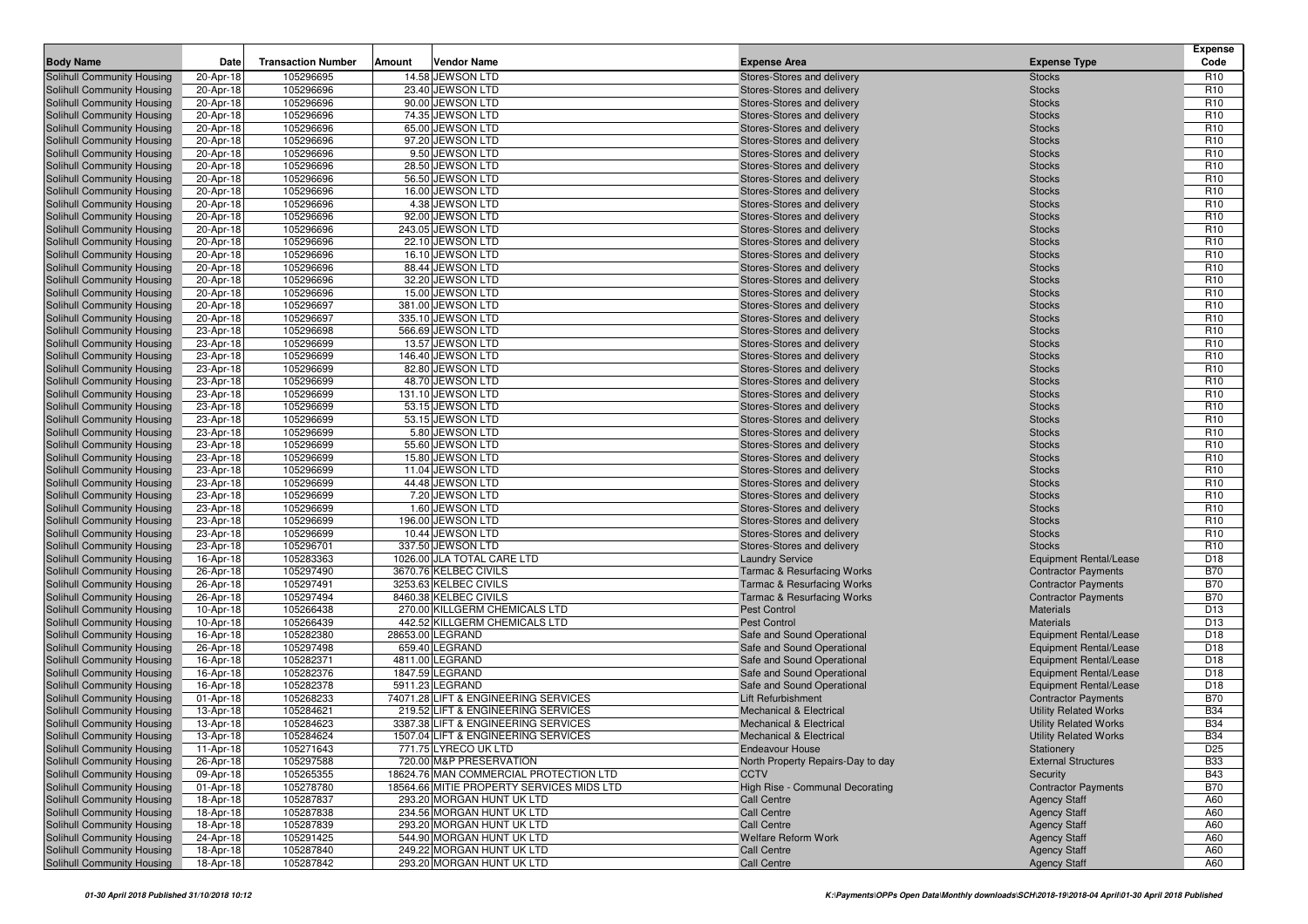|                                                          |                        |                           |                                                                                  |                                                              |                                                             | <b>Expense</b>           |
|----------------------------------------------------------|------------------------|---------------------------|----------------------------------------------------------------------------------|--------------------------------------------------------------|-------------------------------------------------------------|--------------------------|
| <b>Body Name</b>                                         | Date                   | <b>Transaction Number</b> | Amount<br>Vendor Name                                                            | <b>Expense Area</b>                                          | <b>Expense Type</b>                                         | Code                     |
| Solihull Community Housing                               | 24-Apr-18              | 105291750                 | 621.74 MORGAN HUNT UK LTD                                                        | <b>Welfare Reform Work</b>                                   | <b>Agency Staff</b>                                         | A60                      |
| Solihull Community Housing                               | 18-Apr-18              | 105287841                 | 249.22 MORGAN HUNT UK LTD                                                        | Call Centre                                                  | <b>Agency Staff</b>                                         | A60                      |
| Solihull Community Housing                               | 18-Apr-18              | 105287843                 | 234.56 MORGAN HUNT UK LTD                                                        | <b>Call Centre</b>                                           | <b>Agency Staff</b>                                         | A60                      |
| Solihull Community Housing                               | 25-Apr-18              | 105295516                 | 543.10 MORGAN HUNT UK LTD                                                        | <b>Call Centre</b>                                           | <b>Agency Staff</b>                                         | A60                      |
| Solihull Community Housing                               | 18-Apr-18              | 105287847                 | 231.63 MORGAN HUNT UK LTD                                                        | <b>Call Centre</b>                                           | <b>Agency Staff</b>                                         | A60                      |
| Solihull Community Housing                               | 18-Apr-18              | 105287846                 | 286.90 MORGAN HUNT UK LTD                                                        | <b>Call Centre</b>                                           | <b>Agency Staff</b>                                         | A60                      |
| Solihull Community Housing                               | 30-Apr-18              | 105302393                 | 510.93 MORGAN HUNT UK LTD                                                        | Saxon Court                                                  | <b>Agency Staff</b>                                         | A60                      |
| Solihull Community Housing                               | 18-Apr-18              | 105287852                 | 241.60 MORGAN HUNT UK LTD                                                        | Call Centre                                                  | <b>Agency Staff</b>                                         | A60                      |
| Solihull Community Housing                               | 30-Apr-18              | 105302394                 | 510.93 MORGAN HUNT UK LTD                                                        | Saxon Court                                                  | <b>Agency Staff</b>                                         | A60                      |
| Solihull Community Housing                               | 01-Apr-18              | 105288559                 | 2512.19 MOSSVALE MAINTENANCE & SEALING SERVICES LTD                              | <b>Mechanical &amp; Electrical</b>                           | <b>Utility Related Works</b>                                | <b>B34</b>               |
| Solihull Community Housing                               | 17-Apr-18              | 105296705                 | 229.68 NATIONAL SAFETY SUPPLIES                                                  | Stores-Stores and delivery                                   | <b>Stocks</b>                                               | R <sub>10</sub>          |
| Solihull Community Housing                               | 16-Apr-18              | 105283378                 | 629.00 NIYAA PEOPLE                                                              | North Property Repairs-Day to day                            | <b>Agency Staff</b>                                         | A60                      |
| Solihull Community Housing                               | 09-Apr-18              | 105265360                 | 481.00 NIYAA PEOPLE                                                              | Damp Removal & Painting                                      | <b>Agency Staff</b>                                         | A60                      |
| Solihull Community Housing                               | 16-Apr-18              | 105283379                 | 629.00 NIYAA PEOPLE                                                              | North Property Repairs-Day to day                            | <b>Agency Staff</b>                                         | A60                      |
| Solihull Community Housing                               | 09-Apr-18              | 105265358                 | 481.00 NIYAA PEOPLE                                                              | Pest Control                                                 | <b>Agency Staff</b>                                         | A60                      |
| Solihull Community Housing                               | 16-Apr-18              | 105283380                 | 501.50 NIYAA PEOPLE                                                              | North Property Repairs-Day to day                            | <b>Agency Staff</b>                                         | A60                      |
| Solihull Community Housing                               | 16-Apr-18              | 105283381                 | 413.00 NIYAA PEOPLE                                                              | North Property Repairs-Day to day                            | <b>Agency Staff</b>                                         | A60                      |
| Solihull Community Housing                               | 04-Apr-18              | 105161359                 | 472.00 NIYAA PEOPLE                                                              | North Property Repairs-Day to day                            | <b>Agency Staff</b>                                         | A60                      |
| Solihull Community Housing                               | 04-Apr-18              | 105161358                 | 501.50 NIYAA PEOPLE                                                              | North Property Repairs-Day to day                            | <b>Agency Staff</b>                                         | A60                      |
| Solihull Community Housing                               | 10-Apr-18              | 105266431                 | 390.00 NIYAA PEOPLE                                                              | Pest Control                                                 | <b>Agency Staff</b>                                         | A60                      |
| Solihull Community Housing                               | 04-Apr-18              | 105161357                 | 851.00 NIYAA PEOPLE                                                              | <b>Mechanical &amp; Electrical</b>                           | <b>Agency Staff</b>                                         | A60                      |
| Solihull Community Housing                               | 10-Apr-18              | 105266432                 | 390.00 NIYAA PEOPLE                                                              | Damp Removal & Painting                                      | <b>Agency Staff</b>                                         | A60                      |
| Solihull Community Housing                               | 16-Apr-18              | 105283387                 | 501.50 NIYAA PEOPLE                                                              | North Property Repairs-Day to day                            | <b>Agency Staff</b>                                         | A60                      |
| Solihull Community Housing                               | 16-Apr-18              | 105283386                 | 413.00 NIYAA PEOPLE                                                              | North Property Repairs-Day to day                            | <b>Agency Staff</b>                                         | A60                      |
| <b>Solihull Community Housing</b>                        | 16-Apr-18              | 105283384                 | 480.00 NIYAA PEOPLE                                                              | North Property Repairs-Day to day                            | <b>Agency Staff</b>                                         | A60                      |
| Solihull Community Housing                               | 11-Apr-18              | 105271188                 | 390.00 NIYAA PEOPLE                                                              | Damp Removal & Painting                                      | <b>Agency Staff</b>                                         | A60                      |
| Solihull Community Housing                               | 16-Apr-18              | 105283383                 | 501.50 NIYAA PEOPLE<br>1800.00 NIYAA PEOPLE                                      | North Property Repairs-Day to day                            | <b>Agency Staff</b>                                         | A60                      |
| Solihull Community Housing                               | 11-Apr-18              | 105271186                 | 629.00 NIYAA PEOPLE                                                              | <b>Capital Salaries</b><br>North Property Repairs-Day to day | <b>Agency Staff</b>                                         | A60<br>A60               |
| Solihull Community Housing<br>Solihull Community Housing | 18-Apr-18<br>18-Apr-18 | 105286363<br>105286362    | 518.00 NIYAA PEOPLE                                                              | North Property Repairs-Day to day                            | <b>Agency Staff</b><br><b>Agency Staff</b>                  | A60                      |
| Solihull Community Housing                               | 18-Apr-18              | 105286361                 | 592.00 NIYAA PEOPLE                                                              | North Property Repairs-Day to day                            | <b>Agency Staff</b>                                         | A60                      |
| Solihull Community Housing                               | 18-Apr-18              | 105286360                 | 481.00 NIYAA PEOPLE                                                              | North Property Repairs-Day to day                            | <b>Agency Staff</b>                                         | A60                      |
| Solihull Community Housing                               | 20-Apr-18              | 105289399                 | 777.00 NIYAA PEOPLE                                                              | Housing Management Admin                                     | <b>Agency Staff</b>                                         | A60                      |
| Solihull Community Housing                               | 19-Apr-18              | 105288440                 | 629.00 NIYAA PEOPLE                                                              | North Property Repairs-Day to day                            | <b>Agency Staff</b>                                         | A60                      |
| Solihull Community Housing                               | 20-Apr-18              | 105289186                 | 1185.00 NIYAA PEOPLE                                                             | <b>Capital Salaries</b>                                      | <b>Agency Staff</b>                                         | A60                      |
| Solihull Community Housing                               | 25-Apr-18              | 105292936                 | 629.00 NIYAA PEOPLE                                                              | North Property Repairs-Day to day                            | <b>Agency Staff</b>                                         | A60                      |
| Solihull Community Housing                               | 25-Apr-18              | 105292938                 | 518.00 NIYAA PEOPLE                                                              | North Property Repairs-Day to day                            | <b>Agency Staff</b>                                         | A60                      |
| Solihull Community Housing                               | 25-Apr-18              | 105292937                 | 592.00 NIYAA PEOPLE                                                              | North Property Repairs-Day to day                            | <b>Agency Staff</b>                                         | A60                      |
| Solihull Community Housing                               | 25-Apr-18              | 105292939                 | 481.00 NIYAA PEOPLE                                                              | North Property Repairs-Day to day                            | <b>Agency Staff</b>                                         | A60                      |
| Solihull Community Housing                               | 25-Apr-18              | 105292940                 | 629.00 NIYAA PEOPLE                                                              | North Property Repairs-Day to day                            | <b>Agency Staff</b>                                         | A60                      |
| Solihull Community Housing                               | 25-Apr-18              | 105295500                 | 481.00 NIYAA PEOPLE                                                              | <b>Pest Control</b>                                          | <b>Agency Staff</b>                                         | A60                      |
| Solihull Community Housing                               | 25-Apr-18              | 105292942                 | 1132.50 NIYAA PEOPLE                                                             | <b>Capital Salaries</b>                                      | <b>Agency Staff</b>                                         | A60                      |
| Solihull Community Housing                               | 16-Apr-18              | 105282356                 | 23.50 NPOWER                                                                     | Private Sector Leasing - 87 Warwick Rd                       | Electricity                                                 | <b>B11</b>               |
| Solihull Community Housing                               | 16-Apr-18              | 105282356                 | 10.50 NPOWER                                                                     | Private Sector Leasing - 87 Warwick Rd                       | Electricity                                                 | <b>B11</b>               |
| Solihull Community Housing                               | 16-Apr-18              | 105282356                 | 594.37 NPOWER                                                                    | Private Sector Leasing - 87 Warwick Rd                       | Electricity                                                 | <b>B11</b>               |
| Solihull Community Housing                               | 16-Apr-18              | 105282356                 | 29.72 NPOWER                                                                     | Private Sector Leasing - 87 Warwick Rd                       | Electricity                                                 | <b>B11</b>               |
| Solihull Community Housing                               | 16-Apr-18              | 105282355                 | 23.50 NPOWER                                                                     | Private Sector Leasing - 87 Warwick Rd                       | Electricity                                                 | <b>B11</b>               |
| Solihull Community Housing                               | 16-Apr-18              | 105282355                 | 10.50 NPOWER                                                                     | Private Sector Leasing - 87 Warwick Rd                       | Electricity                                                 | <b>B11</b>               |
| Solihull Community Housing                               | 16-Apr-18              | 105282355                 | 654.71 NPOWER                                                                    | Private Sector Leasing - 87 Warwick Rd                       | Electricity                                                 | <b>B11</b>               |
| <b>Solihull Community Housing</b>                        | 16-Apr-18              | 105282355                 | 32.74 NPOWER                                                                     | Private Sector Leasing - 87 Warwick Rd                       | Electricity                                                 | <b>B11</b>               |
| Solihull Community Housing                               | 05-Apr-18              | 105186353                 | 356.67 NPTA                                                                      | <b>Pest Control</b>                                          | <b>Emp'ee Professional Subs</b>                             | A94                      |
| Solihull Community Housing                               | 18-Apr-18              | 105286511                 | 153.65 OFFICE DEPOT UK LTD                                                       | <b>Endeavour House</b>                                       | Stationery                                                  | D <sub>25</sub>          |
| Solihull Community Housing                               | 18-Apr-18              | 105286511                 | 150.30 OFFICE DEPOT UK LTD                                                       | <b>Endeavour House</b>                                       | <b>Catering Provisions</b>                                  | D75                      |
| Solihull Community Housing                               | 12-Apr-18              | 105273356                 | 16775.00 OMFAX SYSTEMS LTD                                                       | <b>IT Services</b>                                           | <b>ICT Software</b>                                         | D31                      |
| Solihull Community Housing                               | 01-Apr-18              | 105285539                 | 232.75 OPENVIEW SECURITY SOLUTIONS LTD                                           | Mechanical & Electrical                                      | <b>Utility Related Works</b>                                | <b>B34</b>               |
| Solihull Community Housing                               | 01-Apr-18              | 105285563                 | 1332.00 OPENVIEW SECURITY SOLUTIONS LTD                                          | <b>Mechanical &amp; Electrical</b>                           | <b>Utility Related Works</b>                                | <b>B34</b>               |
| Solihull Community Housing                               | 01-Apr-18              | 105285583                 | 332.34 OPENVIEW SECURITY SOLUTIONS LTD<br>332.34 OPENVIEW SECURITY SOLUTIONS LTD | Mechanical & Electrical                                      | <b>Utility Related Works</b>                                | <b>B34</b>               |
| Solihull Community Housing                               | 01-Apr-18              | 105285598                 |                                                                                  | Mechanical & Electrical                                      | <b>Utility Related Works</b>                                | <b>B34</b>               |
| Solihull Community Housing<br>Solihull Community Housing | 01-Apr-18<br>01-Apr-18 | 105288510<br>105288511    | 996.16 OPENVIEW SECURITY SOLUTIONS LTD<br>680.00 OPENVIEW SECURITY SOLUTIONS LTD | Mechanical & Electrical<br>Direct-Standby                    | <b>Utility Related Works</b><br><b>Other Building Costs</b> | <b>B34</b><br><b>B39</b> |
| Solihull Community Housing                               | 18-Apr-18              | 105288512                 | 444.33 OPENVIEW SECURITY SOLUTIONS LTD                                           | Mechanical & Electrical                                      | <b>Utility Related Works</b>                                | <b>B34</b>               |
| Solihull Community Housing                               | 18-Apr-18              | 105288517                 | 332.34 OPENVIEW SECURITY SOLUTIONS LTD                                           | Mechanical & Electrical                                      | <b>Utility Related Works</b>                                | <b>B34</b>               |
| Solihull Community Housing                               | 18-Apr-18              | 105288527                 | 332.34 OPENVIEW SECURITY SOLUTIONS LTD                                           | <b>Mechanical &amp; Electrical</b>                           | <b>Utility Related Works</b>                                | <b>B34</b>               |
|                                                          |                        |                           |                                                                                  |                                                              |                                                             |                          |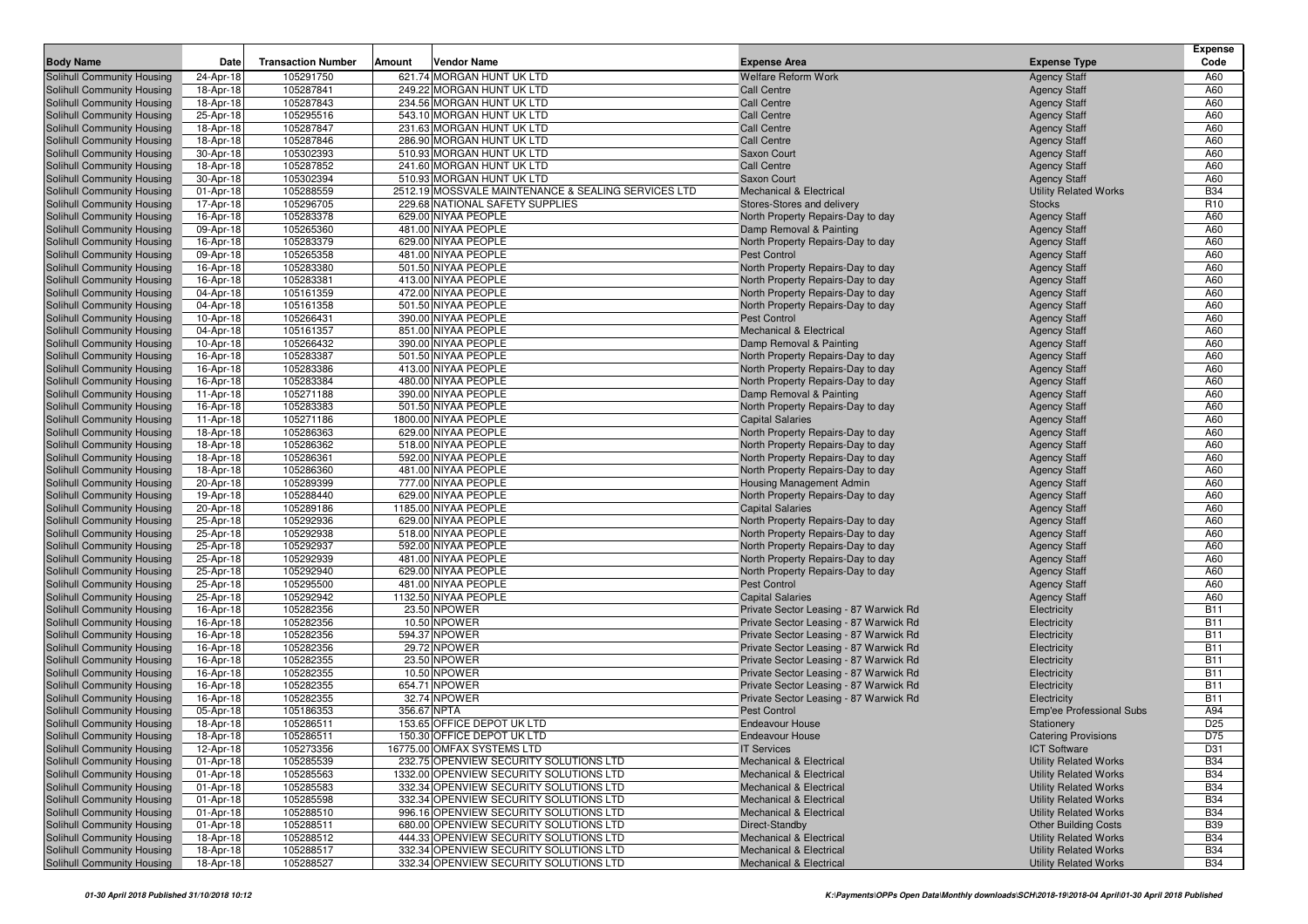| <b>Body Name</b>           | Date      | <b>Transaction Number</b> | Amount       | Vendor Name                            | <b>Expense Area</b>                           | <b>Expense Type</b>              | Expense<br>Code |
|----------------------------|-----------|---------------------------|--------------|----------------------------------------|-----------------------------------------------|----------------------------------|-----------------|
| Solihull Community Housing | 18-Apr-18 | 105288533                 |              | 332.34 OPENVIEW SECURITY SOLUTIONS LTD | <b>Mechanical &amp; Electrical</b>            | <b>Utility Related Works</b>     | <b>B34</b>      |
| Solihull Community Housing | 01-Apr-18 | 105163401                 |              | 325.00 OPUS STRUCTURAL SURVEYS         | <b>MST</b> -Structural Works                  | <b>Contractor Payments</b>       | <b>B70</b>      |
| Solihull Community Housing | 01-Apr-18 | 105163403                 |              | 325.00 OPUS STRUCTURAL SURVEYS         | <b>MST</b> -Structural Works                  | <b>Contractor Payments</b>       | <b>B70</b>      |
| Solihull Community Housing | 01-Apr-18 | 105163404                 |              | 325.00 OPUS STRUCTURAL SURVEYS         | <b>MST</b> -Structural Works                  | <b>Contractor Payments</b>       | <b>B70</b>      |
| Solihull Community Housing | 01-Apr-18 | 105163408                 |              | 220.00 OPUS STRUCTURAL SURVEYS         | <b>MST</b> -Structural Works                  | <b>Contractor Payments</b>       | <b>B70</b>      |
| Solihull Community Housing | 01-Apr-18 | 105163409                 |              | 575.00 OPUS STRUCTURAL SURVEYS         | <b>MST</b> -Structural Works                  | <b>Contractor Payments</b>       | <b>B70</b>      |
| Solihull Community Housing | 01-Apr-18 | 105277379                 |              | 2225.00 OPUS STRUCTURAL SURVEYS        | <b>MST</b> -Structural Works                  | <b>Contractor Payments</b>       | <b>B70</b>      |
| Solihull Community Housing | 05-Apr-18 | 105186355                 |              | 325.00 OPUS STRUCTURAL SURVEYS         | <b>Property Acquisitions</b>                  | <b>Contractor Payments</b>       | <b>B70</b>      |
| Solihull Community Housing | 11-Apr-18 | 105285648                 |              | 220.00 OPUS STRUCTURAL SURVEYS         | <b>MST</b> -Structural Works                  | <b>Contractor Payments</b>       | <b>B70</b>      |
| Solihull Community Housing | 11-Apr-18 | 105285649                 |              | 220.00 OPUS STRUCTURAL SURVEYS         | <b>MST</b> -Structural Works                  | <b>Contractor Payments</b>       | <b>B70</b>      |
| Solihull Community Housing | 11-Apr-18 | 105285650                 |              | 325.00 OPUS STRUCTURAL SURVEYS         | <b>MST</b> -Structural Works                  | <b>Contractor Payments</b>       | <b>B70</b>      |
| Solihull Community Housing | 01-Apr-18 | 105289202                 |              | 286.26 ORBIS PROTECT LIMITED           | North Property Repairs-Voids                  | Voids                            | <b>B38</b>      |
| Solihull Community Housing | 01-Apr-18 | 105228360                 |              | 359.91 ORBIS PROTECT LIMITED           | North Property Repairs-Voids                  | Voids                            | <b>B38</b>      |
| Solihull Community Housing | 01-Apr-18 | 105289208                 |              | 248.38 ORBIS PROTECT LIMITED           | North Property Repairs-Voids                  | Voids                            | <b>B38</b>      |
| Solihull Community Housing | 01-Apr-18 | 105289214                 |              | 269.98 ORBIS PROTECT LIMITED           | <b>North Property Repairs-Voids</b>           | Voids                            | <b>B38</b>      |
| Solihull Community Housing | 01-Apr-18 | 105228362                 |              | 514.46 ORBIS PROTECT LIMITED           | North Property Repairs-Voids                  | Voids                            | <b>B38</b>      |
| Solihull Community Housing | 01-Apr-18 | 105228377                 |              | 652.97 ORBIS PROTECT LIMITED           | North Property Repairs-Voids                  | Voids                            | <b>B38</b>      |
| Solihull Community Housing | 01-Apr-18 | 105228378                 |              | 279.77 ORBIS PROTECT LIMITED           | North Property Repairs-Voids                  | Voids                            | <b>B38</b>      |
| Solihull Community Housing | 19-Apr-18 | 105296795                 |              | 316.40 ORBIS PROTECT LIMITED           | North Property Repairs-Voids                  | Voids                            | <b>B38</b>      |
| Solihull Community Housing | 19-Apr-18 | 105296800                 |              | 303.25 ORBIS PROTECT LIMITED           | North Property Repairs-Voids                  | Voids                            | <b>B38</b>      |
| Solihull Community Housing | 19-Apr-18 | 105296804                 |              | 235.19 ORBIS PROTECT LIMITED           | <b>North Property Repairs-Voids</b>           | Voids                            | <b>B38</b>      |
| Solihull Community Housing | 19-Apr-18 | 105296805                 |              | 253.25 ORBIS PROTECT LIMITED           | <b>North Property Repairs-Voids</b>           | Voids                            | <b>B38</b>      |
| Solihull Community Housing | 19-Apr-18 | 105296807                 |              | 225.58 ORBIS PROTECT LIMITED           | North Property Repairs-Voids                  | Voids                            | <b>B38</b>      |
| Solihull Community Housing | 19-Apr-18 | 105296812                 |              | 256.87 ORBIS PROTECT LIMITED           | <b>North Property Repairs-Voids</b>           | Voids                            | <b>B38</b>      |
| Solihull Community Housing | 19-Apr-18 | 105296813                 |              | 263.39 ORBIS PROTECT LIMITED           | <b>North Property Repairs-Voids</b>           | Voids                            | <b>B38</b>      |
| Solihull Community Housing | 24-Apr-18 | 105296816                 |              | 387.40 ORBIS PROTECT LIMITED           | North Property Repairs-Voids                  | Voids                            | <b>B38</b>      |
| Solihull Community Housing | 24-Apr-18 | 105296836                 |              | 371.86 ORBIS PROTECT LIMITED           | North Property Repairs-Voids                  | Voids                            | <b>B38</b>      |
| Solihull Community Housing | 24-Apr-18 | 105296837                 |              | 286.26 ORBIS PROTECT LIMITED           | North Property Repairs-Voids                  | Voids                            | <b>B38</b>      |
| Solihull Community Housing | 24-Apr-18 | 105296839                 |              | 240.33 ORBIS PROTECT LIMITED           | North Property Repairs-Voids                  | Voids                            | <b>B38</b>      |
| Solihull Community Housing | 26-Apr-18 | 105297488                 |              | 2726.84 ORBIS PROTECT LIMITED          | <b>Call Centre</b>                            | Other Fees & Charges             | D <sub>59</sub> |
| Solihull Community Housing | 26-Apr-18 | 105297488                 |              | 491.31 ORBIS PROTECT LIMITED           | <b>Call Centre</b>                            | Other Fees & Charges             | D <sub>59</sub> |
| Solihull Community Housing | 01-Apr-18 | 105271162                 |              | 6727.00 PACE PETROLEUM LTD             | Stores-Stores and delivery                    | <b>Stocks</b>                    | R <sub>10</sub> |
| Solihull Community Housing | 01-Apr-18 | 105271163                 |              | 6669.24 PACE PETROLEUM LTD             | Stores-Stores and delivery                    | <b>Stocks</b>                    | R <sub>10</sub> |
| Solihull Community Housing | 11-Apr-18 | 105296715                 |              | 6802.60 PACE PETROLEUM LTD             | Stores-Stores and delivery                    | <b>Stocks</b>                    | R <sub>10</sub> |
| Solihull Community Housing | 13-Apr-18 | 105280356                 |              | 1254.00 PENNINGTON CHOICE LTD          | <b>Energy Performance Certificates</b>        | Other Fees & Charges             | D <sub>59</sub> |
| Solihull Community Housing | 13-Apr-18 | 105280359                 |              | 1140.00 PENNINGTON CHOICE LTD          | <b>Energy Performance Certificates</b>        | Other Fees & Charges             | D <sub>59</sub> |
| Solihull Community Housing | 13-Apr-18 | 105280357                 |              | 280.00 PENNINGTON CHOICE LTD           | <b>Energy Performance Certificates</b>        | Other Fees & Charges             | D <sub>59</sub> |
| Solihull Community Housing | 16-Apr-18 | 105284428                 |              | 2860.85 PHS GROUP PLC                  | <b>Endeavour House</b>                        | <b>Other Premises Costs</b>      | <b>B90</b>      |
| Solihull Community Housing | 23-Apr-18 | 105290430                 |              | 10000.00 REDACTED PERSONAL INFORMATION | Private Sector - Disabled Facilities Grants   | <b>Contractor Payments</b>       | <b>B70</b>      |
| Solihull Community Housing | 18-Apr-18 | 105287836                 | 320.98 REED  |                                        | <b>Call Centre</b>                            | <b>Agency Staff</b>              | A60             |
| Solihull Community Housing | 18-Apr-18 | 105287859                 | 393.93 REED  |                                        | <b>Call Centre</b>                            | <b>Agency Staff</b>              | A60             |
| Solihull Community Housing | 03-Apr-18 | 105149356                 | 397.58 REED  |                                        | <b>Call Centre</b>                            | <b>Agency Staff</b>              | A60             |
| Solihull Community Housing | 03-Apr-18 | 105149358                 | 397.58 REED  |                                        | <b>Call Centre</b>                            | <b>Agency Staff</b>              | A60             |
| Solihull Community Housing | 16-Apr-18 | 105283361                 | 367.75 REED  |                                        | <b>Call Centre</b>                            | <b>Agency Staff</b>              | A60             |
| Solihull Community Housing | 18-Apr-18 | 105287862                 | 375.11 REED  |                                        | <b>Call Centre</b>                            | <b>Agency Staff</b>              | A60             |
| Solihull Community Housing | 26-Apr-18 | 105297496                 | 448.66 REED  |                                        | <b>Call Centre</b>                            | <b>Agency Staff</b>              | A60             |
| Solihull Community Housing | 18-Apr-18 | 105286516                 |              | 1000.00 RESOLVE ANTISOCIAL BEHAVIOUR   | Training                                      | Training                         | A80             |
| Solihull Community Housing | 17-Apr-18 | 105284729                 |              | 596.00 RESOURCE PRINT SOLUTIONS        | Customer, Communication & Information Team    | Printing                         | D80             |
| Solihull Community Housing | 17-Apr-18 | 105284729                 |              | -298.00 RESOURCE PRINT SOLUTIONS       | Customer, Communication & Information Team    | Printing                         | D80             |
| Solihull Community Housing | 05-Apr-18 | 105186357                 | 7550.00 RG+P |                                        | New Build - Coleshill Heath School Extra Care | <b>Contractor Payments</b>       | <b>B70</b>      |
| Solihull Community Housing | 05-Apr-18 | 105186358                 | 2050.00 RG+P |                                        | New Build - Coleshill Heath School Extra Care | <b>Contractor Payments</b>       | <b>B70</b>      |
| Solihull Community Housing | 09-Apr-18 | 105265356                 |              | 2040.00 RH ENVIRONMENTAL LTD           | <b>Estate Mgmt Team</b>                       | <b>ICT Software</b>              | D31             |
| Solihull Community Housing | 23-Apr-18 | 105290372                 |              | 2790.66 ROYAL MAIL                     | <b>Endeavour House</b>                        | Postages                         | D <sub>21</sub> |
| Solihull Community Housing | 03-Apr-18 | 105149365                 |              | 534.06 SELLICK PARTNERSHIP LTD         | <b>Money Advice Team</b>                      | <b>Agency Staff</b>              | A60             |
| Solihull Community Housing | 17-Apr-18 | 105284732                 |              | 615.06 SELLICK PARTNERSHIP LTD         | Money Advice Team                             | <b>Agency Staff</b>              | A60             |
| Solihull Community Housing | 09-Apr-18 | 105265353                 |              | 777.00 SERVICE CARE SOLUTIONS          | <b>Housing Management Admin</b>               | <b>Agency Staff</b>              | A60             |
| Solihull Community Housing | 09-Apr-18 | 105265357                 |              | 630.00 SERVICE CARE SOLUTIONS          | <b>Housing Management Admin</b>               | <b>Agency Staff</b>              | A60             |
| Solihull Community Housing | 18-Apr-18 | 105286514                 |              | 630.00 SERVICE CARE SOLUTIONS          | <b>Housing Management Admin</b>               | <b>Agency Staff</b>              | A60             |
| Solihull Community Housing | 12-Apr-18 | 105278781                 |              | 3038.10 SF PROPERTIES                  | <b>Private Sector Leasing</b>                 | Rents                            | <b>B22</b>      |
| Solihull Community Housing | 12-Apr-18 | 105278779                 |              | 24714.00 SOLIHULL MBC                  | <b>Mechanical &amp; Electrical</b>            | <b>Other Contracted Services</b> | E90             |
| Solihull Community Housing | 24-Apr-18 | 105291429                 |              | 2500.00 SOLIHULL MBC                   | Home Improvement Agency                       | Head Office: Charges             | H <sub>10</sub> |
| Solihull Community Housing | 12-Apr-18 | 105273358                 |              | 1485.69 SOLIHULL MBC                   | Movement Incentive Scheme                     | <b>Other Building Costs</b>      | <b>B39</b>      |
| Solihull Community Housing | 24-Apr-18 | 105291354                 |              | 3647.40 SOLIHULL MBC                   | Payroll - Payable to SMBC                     | Creditor: Solihull MBC           | S09             |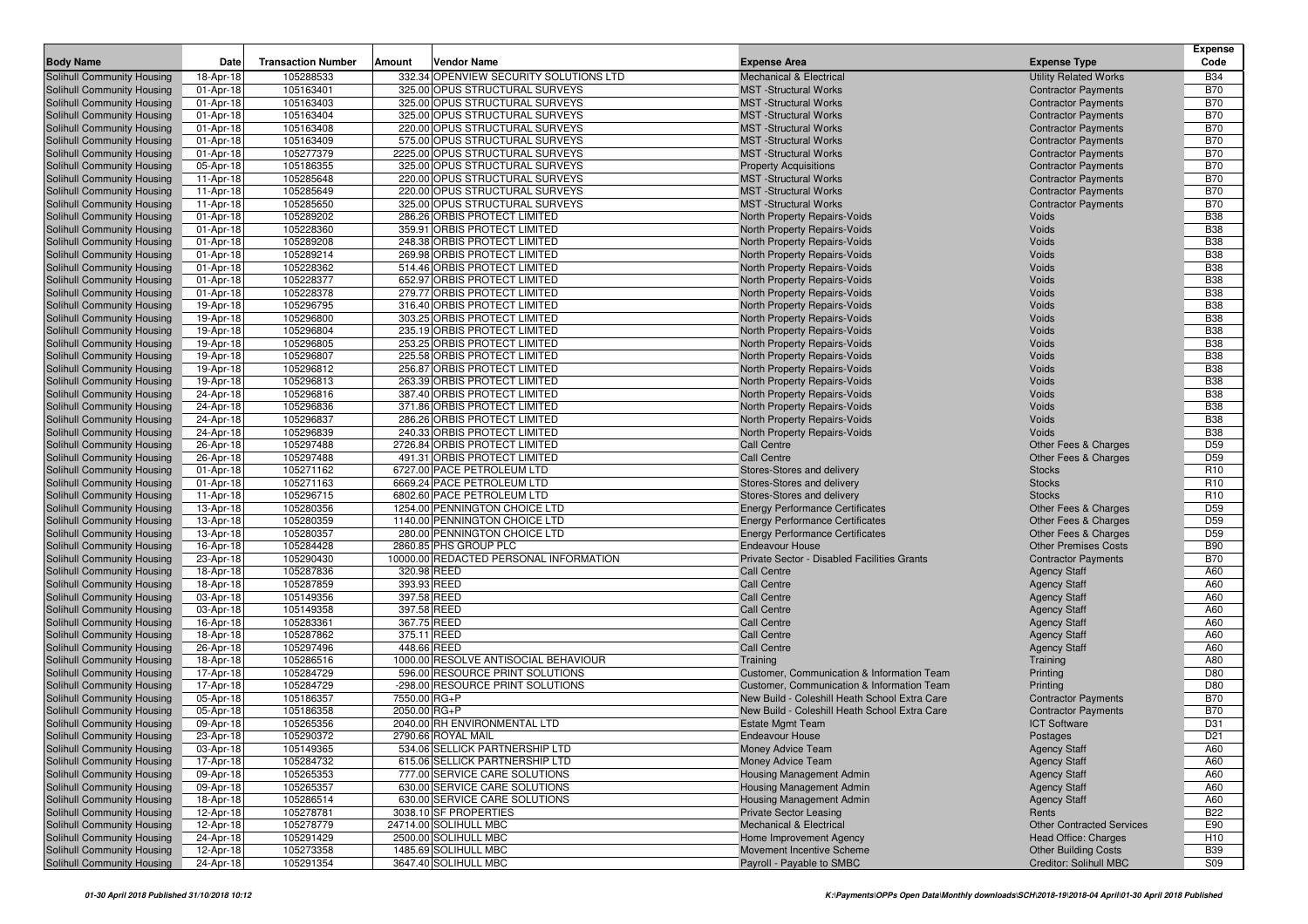| <b>Body Name</b>                                         | Date                   | <b>Transaction Number</b> | Amount | <b>Vendor Name</b>                                             | <b>Expense Area</b>                                                    | <b>Expense Type</b>                                      | <b>Expense</b><br>Code   |
|----------------------------------------------------------|------------------------|---------------------------|--------|----------------------------------------------------------------|------------------------------------------------------------------------|----------------------------------------------------------|--------------------------|
|                                                          | 03-Apr-18              | 105145366                 |        | 1405.66 SOLIHULL MBC                                           |                                                                        | Creditor: Solihull MBC                                   | <b>S09</b>               |
| Solihull Community Housing<br>Solihull Community Housing |                        | 105145367                 |        | 1086.30 SOLIHULL MBC                                           | Payroll - Payable to SMBC<br>Payroll - Payable to SMBC                 |                                                          | <b>S09</b>               |
| <b>Solihull Community Housing</b>                        | 03-Apr-18<br>19-Apr-18 | 105288175                 |        | 2000.00 SOLIHULL MBC                                           | Movement Incentive Scheme                                              | Creditor: Solihull MBC<br><b>Other Building Costs</b>    | <b>B39</b>               |
| Solihull Community Housing                               | 18-Apr-18              | 105287856                 |        | 340.00 SOLIHULL METROPOLITAN BOROUGH COUNCIL                   | Flat Re-roofing                                                        | <b>Contractor Payments</b>                               | <b>B70</b>               |
| Solihull Community Housing                               | 18-Apr-18              | 105287856                 |        | 166.67 SOLIHULL METROPOLITAN BOROUGH COUNCIL                   | Flat Re-roofing                                                        | <b>Contractor Payments</b>                               | <b>B70</b>               |
| Solihull Community Housing                               | 18-Apr-18              | 105287856                 |        | 226.67 SOLIHULL METROPOLITAN BOROUGH COUNCIL                   | Flat Re-roofing                                                        | <b>Contractor Payments</b>                               | <b>B70</b>               |
| Solihull Community Housing                               | 18-Apr-18              | 105287856                 |        | 226.67 SOLIHULL METROPOLITAN BOROUGH COUNCIL                   | Flat Re-roofing                                                        | <b>Contractor Payments</b>                               | <b>B70</b>               |
| Solihull Community Housing                               | 18-Apr-18              | 105287856                 |        | 283.33 SOLIHULL METROPOLITAN BOROUGH COUNCIL                   | Flat Re-roofing                                                        | <b>Contractor Payments</b>                               | <b>B70</b>               |
| Solihull Community Housing                               | 18-Apr-18              | 105287856                 |        | 340.00 SOLIHULL METROPOLITAN BOROUGH COUNCIL                   | Flat Re-roofing                                                        | <b>Contractor Payments</b>                               | <b>B70</b>               |
| Solihull Community Housing                               | 18-Apr-18              | 105287856                 |        | 170.00 SOLIHULL METROPOLITAN BOROUGH COUNCIL                   | Flat Re-roofing                                                        | <b>Contractor Payments</b>                               | <b>B70</b>               |
| Solihull Community Housing                               | 18-Apr-18              | 105287856                 |        | 113.33 SOLIHULL METROPOLITAN BOROUGH COUNCIL                   | Flat Re-roofing                                                        | <b>Contractor Payments</b>                               | <b>B70</b>               |
| Solihull Community Housing                               | 18-Apr-18              | 105287856                 |        | 166.67 SOLIHULL METROPOLITAN BOROUGH COUNCIL                   | Flat Re-roofing                                                        | <b>Contractor Payments</b>                               | <b>B70</b>               |
| Solihull Community Housing                               | 18-Apr-18              | 105287856                 |        | 170.00 SOLIHULL METROPOLITAN BOROUGH COUNCIL                   | Flat Re-roofing                                                        | <b>Contractor Payments</b>                               | <b>B70</b>               |
| Solihull Community Housing                               | 01-Apr-18              | 105271157                 |        | 2517.60 SUPRA UK LTD                                           | Stores-Stores and delivery                                             | <b>Stocks</b>                                            | R <sub>10</sub>          |
| Solihull Community Housing                               | 01-Apr-18              | 105271158                 |        | 2517.60 SUPRA UK LTD                                           | Stores-Stores and delivery                                             | <b>Stocks</b>                                            | R <sub>10</sub>          |
| Solihull Community Housing                               | 09-Apr-18              | 105271159                 |        | 2517.48 SUPRA UK LTD                                           | Stores-Stores and delivery                                             | <b>Stocks</b>                                            | R <sub>10</sub>          |
| Solihull Community Housing                               | 11-Apr-18              | 105271639                 |        | 428.00 SWIFT FIRE & SECURITY                                   | <b>Endeavour House</b>                                                 | Security                                                 | <b>B43</b>               |
| Solihull Community Housing                               | 11-Apr-18              | 105271636                 |        | 226.21 SWIFT FIRE & SECURITY                                   | <b>Endeavour House</b>                                                 | Security                                                 | <b>B43</b>               |
| Solihull Community Housing                               | 03-Apr-18              | 105146413                 |        | 70.00 SYDNEY MITCHELL                                          | <b>Central Administration</b>                                          | <b>Restructure Costs</b>                                 | A95                      |
| Solihull Community Housing                               | 03-Apr-18              | 105146413                 |        | 350.00 SYDNEY MITCHELL                                         | <b>Central Administration</b>                                          | <b>Restructure Costs</b>                                 | A95                      |
| <b>Solihull Community Housing</b>                        | 16-Apr-18              | 105282363                 |        | 1230.00 TELECARE SERVICES ASSOCIATION                          | Safe and Sound Operational                                             | <b>Grants &amp; Subscriptions</b>                        | D92                      |
| Solihull Community Housing                               | 03-Apr-18              | 105146411                 |        | 5000.00 THE EKKO GROUP LTD                                     | <b>Central Administration</b>                                          | <b>ICT Software</b>                                      | D31                      |
| Solihull Community Housing                               | 27-Apr-18              | 105298898                 |        | 2112.31 TOTAL GAS & POWER LTD                                  | Low Rise (inc. Safe & Sound)                                           | Electricity                                              | <b>B11</b>               |
| Solihull Community Housing                               | 27-Apr-18              | 105298900                 |        | 2073.50 TOTAL GAS & POWER LTD                                  | Low Rise (inc. Safe & Sound)                                           | Electricity                                              | <b>B11</b>               |
| Solihull Community Housing                               | 27-Apr-18              | 105298902                 |        | 2141.81 TOTAL GAS & POWER LTD                                  | Low Rise (inc. Safe & Sound)                                           | Electricity                                              | <b>B11</b>               |
| Solihull Community Housing                               | 27-Apr-18              | 105298903                 |        | 2119.80 TOTAL GAS & POWER LTD                                  | Low Rise (inc. Safe & Sound)                                           | Electricity                                              | <b>B11</b>               |
| Solihull Community Housing                               | 27-Apr-18              | 105298904                 |        | 2049.67 TOTAL GAS & POWER LTD                                  | Low Rise (inc. Safe & Sound)                                           | Electricity                                              | <b>B11</b>               |
| Solihull Community Housing                               | 27-Apr-18              | 105298907                 |        | 2324.97 TOTAL GAS & POWER LTD                                  | Low Rise (inc. Safe & Sound)                                           | Electricity                                              | <b>B11</b>               |
| Solihull Community Housing                               | 27-Apr-18<br>27-Apr-18 | 105298909<br>105298910    |        | 2487.86 TOTAL GAS & POWER LTD<br>2579.94 TOTAL GAS & POWER LTD | Low Rise (inc. Safe & Sound)                                           | Electricity                                              | <b>B11</b><br><b>B11</b> |
| Solihull Community Housing<br>Solihull Community Housing | 27-Apr-18              | 105298912                 |        | 2648.26 TOTAL GAS & POWER LTD                                  | Low Rise (inc. Safe & Sound)<br>Low Rise (inc. Safe & Sound)           | Electricity<br>Electricity                               | <b>B11</b>               |
| Solihull Community Housing                               | 27-Apr-18              | 105298913                 |        | 2441.50 TOTAL GAS & POWER LTD                                  | Low Rise (inc. Safe & Sound)                                           | Electricity                                              | <b>B11</b>               |
| Solihull Community Housing                               | 20-Apr-18              | 105289185                 |        | 3557.10 TROWERS & HAMLINS                                      | <b>Board Administration</b>                                            | <b>Professional Fees</b>                                 | D <sub>50</sub>          |
| Solihull Community Housing                               | 01-Apr-18              | 105163421                 |        | 2340.70 TYRER BUILDING CONTRACTORS                             | <b>MST</b> -Structural Works                                           | <b>Contractor Payments</b>                               | <b>B70</b>               |
| Solihull Community Housing                               | 01-Apr-18              | 105163422                 |        | 22736.18 TYRER BUILDING CONTRACTORS                            | Kitchens                                                               | <b>Contractor Payments</b>                               | <b>B70</b>               |
| <b>Solihull Community Housing</b>                        | 01-Apr-18              | 105277400                 |        | 5091.75 TYRER BUILDING CONTRACTORS                             | <b>MST</b> -Structural Works                                           | <b>Contractor Payments</b>                               | <b>B70</b>               |
| Solihull Community Housing                               | 11-Apr-18              | 105285656                 |        | 580.67 TYRER BUILDING CONTRACTORS                              | <b>MST</b> -Structural Works                                           | <b>Contractor Payments</b>                               | <b>B70</b>               |
| Solihull Community Housing                               | 23-Apr-18              | 105296840                 |        | 919.98 TYRER BUILDING CONTRACTORS                              | <b>MST</b> -Structural Works                                           | <b>Contractor Payments</b>                               | <b>B70</b>               |
| Solihull Community Housing                               | 30-Apr-18              | 105302499                 |        | 2525.00 UK MEDIATION                                           | Training                                                               | Training                                                 | A80                      |
| Solihull Community Housing                               | 01-Apr-18              | 105189353                 |        | 3530.87 UNITED LIVING                                          | <b>Public Sector - Major Adaptations</b>                               | <b>Contractor Payments</b>                               | <b>B70</b>               |
| Solihull Community Housing                               | 01-Apr-18              | 105189353                 |        | 2917.06 UNITED LIVING                                          | <b>Public Sector - Major Adaptations</b>                               | <b>Contractor Payments</b>                               | <b>B70</b>               |
| Solihull Community Housing                               | 01-Apr-18              | 105189353                 |        | 2806.59 UNITED LIVING                                          | <b>Public Sector - Major Adaptations</b>                               | <b>Contractor Payments</b>                               | <b>B70</b>               |
| Solihull Community Housing                               | 01-Apr-18              | 105189353                 |        | 3323.66 UNITED LIVING                                          | Public Sector - Major Adaptations                                      | <b>Contractor Payments</b>                               | <b>B70</b>               |
| Solihull Community Housing                               | 01-Apr-18              | 105189353                 |        | 3045.70 UNITED LIVING                                          | <b>Public Sector - Major Adaptations</b>                               | <b>Contractor Payments</b>                               | <b>B70</b>               |
| Solihull Community Housing                               | 01-Apr-18              | 105189353                 |        | 2655.85 UNITED LIVING                                          | Private Sector - Disabled Facilities Grants                            | <b>Contractor Payments</b>                               | <b>B70</b>               |
| Solihull Community Housing                               | 01-Apr-18              | 105189353                 |        | 2701.71 UNITED LIVING                                          | Private Sector - Disabled Facilities Grants                            | <b>Contractor Payments</b>                               | <b>B70</b>               |
| Solihull Community Housing                               | 01-Apr-18              | 105189353                 |        | 3053.58 UNITED LIVING                                          | Private Sector - Disabled Facilities Grants                            | <b>Contractor Payments</b>                               | <b>B70</b>               |
| Solihull Community Housing                               | 01-Apr-18              | 105189353                 |        | 2906.31 UNITED LIVING                                          | Private Sector - Disabled Facilities Grants                            | <b>Contractor Payments</b>                               | <b>B70</b>               |
| Solihull Community Housing                               | 01-Apr-18              | 105189353                 |        | 3087.85 UNITED LIVING                                          | Private Sector - Disabled Facilities Grants                            | <b>Contractor Payments</b>                               | <b>B70</b>               |
| Solihull Community Housing                               | 01-Apr-18              | 105189353                 |        | 3725.82 UNITED LIVING                                          | Private Sector - Disabled Facilities Grants                            | <b>Contractor Payments</b>                               | <b>B70</b>               |
| Solihull Community Housing                               | 01-Apr-18              | 105189353                 |        | 3036.65 UNITED LIVING                                          | Kitchens                                                               | <b>Contractor Payments</b>                               | <b>B70</b>               |
| <b>Solihull Community Housing</b>                        | 01-Apr-18              | 105189353                 |        | 3036.65 UNITED LIVING                                          | Kitchens                                                               | <b>Contractor Payments</b>                               | <b>B70</b>               |
| Solihull Community Housing                               | 01-Apr-18              | 105189353                 |        | 2187.55 UNITED LIVING                                          | Kitchens                                                               | <b>Contractor Payments</b>                               | <b>B70</b>               |
| Solihull Community Housing                               | 01-Apr-18              | 105189353                 |        | 2730.36 UNITED LIVING                                          | Kitchens                                                               | <b>Contractor Payments</b>                               | <b>B70</b>               |
| <b>Solihull Community Housing</b>                        | 01-Apr-18              | 105189353                 |        | 3210.49 UNITED LIVING                                          | Kitchens                                                               | <b>Contractor Payments</b>                               | <b>B70</b>               |
| Solihull Community Housing                               | 01-Apr-18              | 105285524                 |        | 9816.10 WESSEX LIFT CO LTD                                     | Public Sector - Major Adaptations                                      | <b>Contractor Payments</b>                               | <b>B70</b>               |
| Solihull Community Housing                               | 11-Apr-18              | 105271648                 |        | 240.84 WETTONS CLEANING SERVICES LTD                           | 82 Warwick Road Intensive Support Unit                                 | Cleaning                                                 | <b>B50</b>               |
| Solihull Community Housing                               | 01-Apr-18              | 105163361                 |        | 1051.27 WOODHULL ROOFING LTD                                   | North Property Repairs-Day to day                                      | <b>External Structures</b>                               | <b>B33</b>               |
| <b>Solihull Community Housing</b>                        | 01-Apr-18<br>01-Apr-18 | 105163362                 |        | 2581.88 WOODHULL ROOFING LTD<br>302.05 WOODHULL ROOFING LTD    | North Property Repairs-Day to day                                      | <b>External Structures</b>                               | <b>B33</b>               |
| Solihull Community Housing                               |                        | 105163363<br>105277371    |        | 304.95 WOODHULL ROOFING LTD                                    | North Property Repairs-Day to day                                      | <b>External Structures</b>                               | <b>B33</b><br><b>B33</b> |
| Solihull Community Housing<br>Solihull Community Housing | 01-Apr-18<br>01-Apr-18 | 105277372                 |        | 383.20 WOODHULL ROOFING LTD                                    | North Property Repairs-Day to day<br>North Property Repairs-Day to day | <b>External Structures</b><br><b>External Structures</b> | <b>B33</b>               |
| Solihull Community Housing                               |                        |                           |        | 308.01 WOODHULL ROOFING LTD                                    |                                                                        | <b>External Structures</b>                               | <b>B33</b>               |
|                                                          | 01-Apr-18              | 105163364                 |        |                                                                | North Property Repairs-Day to day                                      |                                                          |                          |